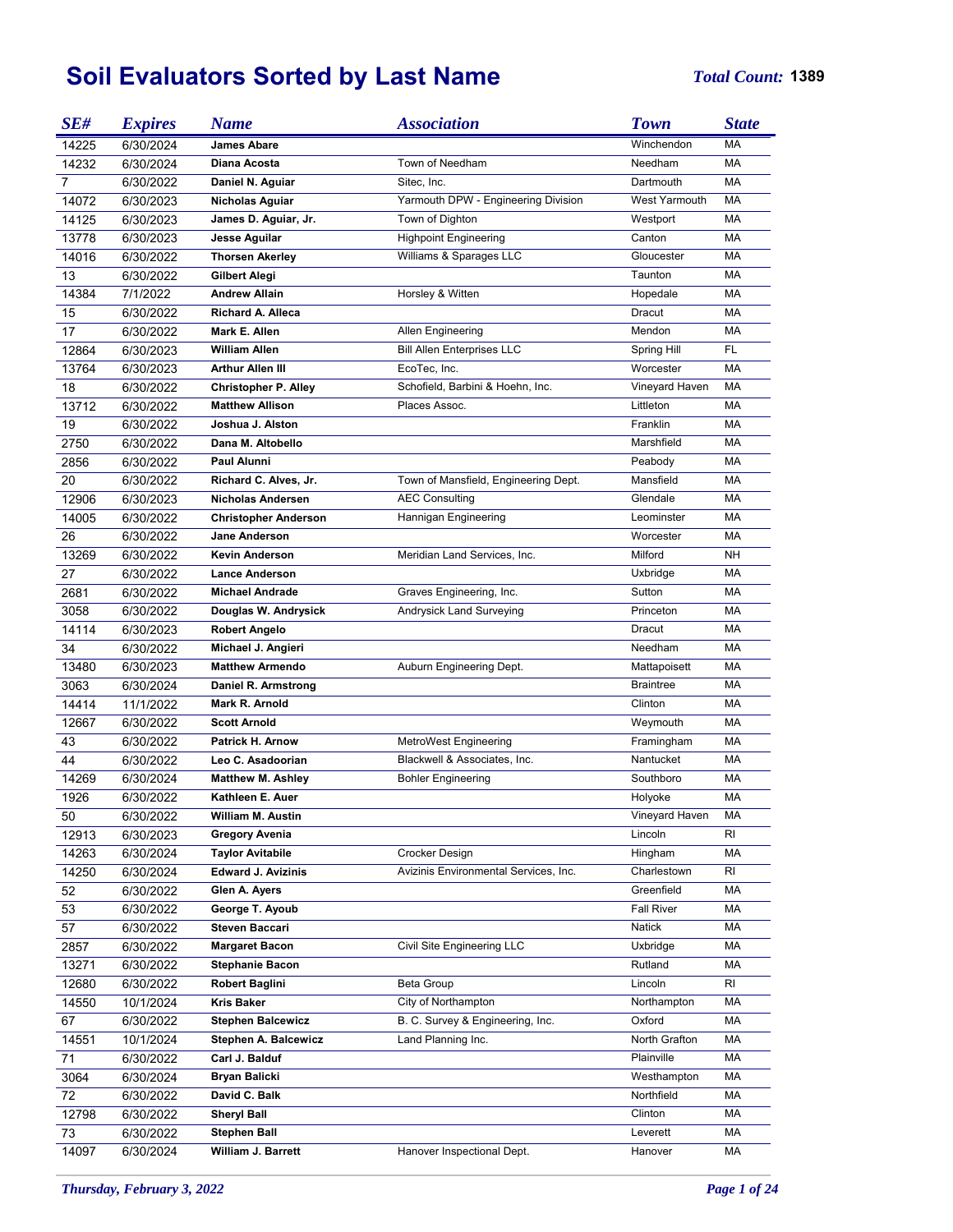| SE#   | <b>Expires</b> | <b>Name</b>                 | <b>Association</b>                     | <b>Town</b>         | <b>State</b> |
|-------|----------------|-----------------------------|----------------------------------------|---------------------|--------------|
| 83    | 6/30/2022      | <b>Dale Barrows</b>         |                                        | Rochester           | <b>MA</b>    |
| 84    | 6/30/2022      | John A. Barrows             |                                        | Danvers             | <b>MA</b>    |
| 14024 | 6/30/2022      | <b>Brandon Barry</b>        | <b>Bohler Engineering</b>              | Milford             | <b>MA</b>    |
| 13874 | 6/30/2024      | <b>Matthew S. Barry</b>     |                                        | Holliston           | <b>MA</b>    |
| 14412 | 11/1/2022      | <b>Sean Barry</b>           |                                        | Norwood             | <b>MA</b>    |
| 98    | 6/30/2022      | Mark S. Bartlett            |                                        | North Easton        | MA           |
| 12484 | 6/30/2022      | <b>Tonya Basch</b>          |                                        | Wilbraham           | <b>MA</b>    |
| 2938  | 6/30/2023      | Zachary Basinski            | <b>Bracken Engineering</b>             | <b>Buzzards Bay</b> | <b>MA</b>    |
| 110   | 6/30/2022      | Eric J. Bazzett             |                                        | Uxbridge            | <b>MA</b>    |
| 114   | 6/30/2022      | <b>Paul Beaton</b>          |                                        | Topsfield           | MA           |
| 117   | 6/30/2022      | Mark E. Beaudry             |                                        | Shrewsbury          | <b>MA</b>    |
| 14310 | 6/30/2025      | <b>Phoenix Becker</b>       |                                        | Chilmark            | <b>MA</b>    |
| 14236 | 6/30/2024      | <b>Courtney Beckwith</b>    |                                        | Medfield            | <b>MA</b>    |
| 119   | 6/30/2023      | <b>Emily E. Beebe</b>       |                                        | Eastham             | <b>MA</b>    |
| 1487  | 6/30/2022      | Joanne Belanger             | Andover Health Dept                    | Westford            | <b>MA</b>    |
| 14002 | 6/30/2022      | Steven D. Belanger          |                                        | Winthrop            | <b>MA</b>    |
| 130   | 6/30/2022      | Peter S. Bemis              |                                        | Southboro           | <b>MA</b>    |
| 14129 | 6/30/2023      | <b>Zachary Bemis</b>        |                                        | Southborough        | <b>MA</b>    |
| 14341 | 5/1/2022       | <b>Carolina Bencosme</b>    | Andover Board of Health                | Andover             | MA           |
| 133   | 6/30/2022      | Peter G. Benkart            |                                        | Scituate            | <b>MA</b>    |
| 135   | 6/30/2022      | David C. Bennett            | <b>Bennett Environmental Assoc Inc</b> | <b>Brewster</b>     | MA           |
| 136   | 6/30/2022      | John M. Bennett             | Cape Ann Prof. Engineers, Inc.         | Manchester-By-T     | MA           |
| 141   | 6/30/2022      | <b>Michael Berberian</b>    |                                        | Webster             | <b>MA</b>    |
| 146   | 6/30/2022      | Gerald F. Bernard           | Mass. Highway Dept.                    | <b>Berkley</b>      | <b>MA</b>    |
| 2860  | 6/30/2022      | <b>Gregory Bernard</b>      |                                        | Danvers             | <b>MA</b>    |
| 14051 | 6/30/2022      | <b>Matthew R. Bernard</b>   | Fitchburg Board of Health              | Fitchburg           | <b>MA</b>    |
| 148   | 6/30/2022      | Janet C. Bernardo           |                                        | Needham             | <b>MA</b>    |
| 13648 | 6/30/2024      | <b>Kevin Bernardo</b>       | Town of Dighton                        | Dighton             | <b>MA</b>    |
| 152   | 6/30/2022      | Steven L. Bernstein         |                                        | Stoughton           | <b>MA</b>    |
| 153   | 6/30/2022      | <b>Edward T. Berry</b>      |                                        | Athol               | <b>MA</b>    |
| 154   | 6/30/2022      | Thad D. Berry               | ASB Design Group LLC                   | Reading             | <b>MA</b>    |
| 158   | 6/30/2022      | Judith Z. Bersin            |                                        | Orleans             | <b>MA</b>    |
| 2783  | 6/30/2022      | <b>Bradley M. Bertolo</b>   |                                        | Plymouth            | MA           |
| 160   | 6/30/2022      | <b>Salvator A. Bertone</b>  | <b>VHB Engineering</b>                 | Franklin            | МA           |
| 162   | 6/30/2022      | <b>Richard D. Berube</b>    |                                        | Chelmsford          | MA           |
| 13613 | 6/30/2024      | <b>Robert M. Berube</b>     | Pro-Line Engineering Inc.              | Swansea             | MA           |
| 165   | 6/30/2022      | Bryan J. Besso              |                                        | Wayland             | МA           |
| 13789 | 6/30/2023      | Natasha Bhan                | <b>Newton Utilities Building</b>       | Boxborough          | МA           |
| 14419 | 11/1/2022      | Brian J. Biagini            | <b>Nitsch Engineering</b>              | <b>Boston</b>       | МA           |
| 14367 | 7/1/2022       | Aaron Biasin                | <b>Berkshire Engineering</b>           | Lee                 | МA           |
| 177   | 6/30/2022      | <b>Brooks D. Billingham</b> | B.D. Billingham & Associates           | Edgartown           | МA           |
| 1238  | 6/30/2022      | Valerie A. Bird             |                                        | Windsor             | МA           |
| 2784  | 6/30/2022      | <b>Jamie Bissonnette</b>    | Zenith Consulting Engineers, LLC.      | Lakeville           | МA           |
| 13781 | 6/30/2023      | Jeff Black                  | <b>VHB</b>                             | Watertown           | МA           |
| 14204 | 6/30/2024      | <b>Kristin Black</b>        |                                        | North Grafton       | МA           |
| 185   | 6/30/2022      | Jeffrey L. Blackwell        | Blackwell & Associates, Inc.           | Nantucket           | МA           |
| 186   | 6/30/2022      | Paul G. Blain               |                                        | North Andover       | МA           |
| 2802  | 6/30/2022      | Peter M. Blaisdell Jr.      | Williams & Sparages                    | Middleton           | МA           |
| 12897 | 6/30/2023      | <b>Jesse Blanchette</b>     | Griffin Engineering Group, LLC         | Essex               | МA           |
| 14019 | 6/30/2022      | Robert B. Blanchette, Jr.   | W.C. Cammett Engineering, Inc.         | Dracut              | МA           |
| 2854  | 6/30/2022      | <b>Arthur Bloomquist</b>    |                                        | Plympton            | МA           |
| 192   | 6/30/2022      | John E. Boardman            |                                        | Sterling            | МA           |
| 193   | 6/30/2022      | David M. Bodendorf          | Town of Wilbraham                      | Westfield           | МA           |
| 14552 | 10/1/2024      | <b>Patrick Bogle</b>        | Howard Stein Hudson                    | Boston              | МA           |
| 198   | 6/30/2022      | John R. Boleng              |                                        | Pittsfield          | МA           |
| 1250  | 6/30/2022      | <b>Beth Ann Boles</b>       |                                        | Shrewsbury          | МA           |
| 12732 | 6/30/2022      | <b>Matthew Bombaci</b>      | <b>Bohler Engineering</b>              | Southborough        | МA           |
| 210   | 6/30/2022      | Michael J. Borselli         | Falmouth Engineering, Inc.             | Falmouth            | MA           |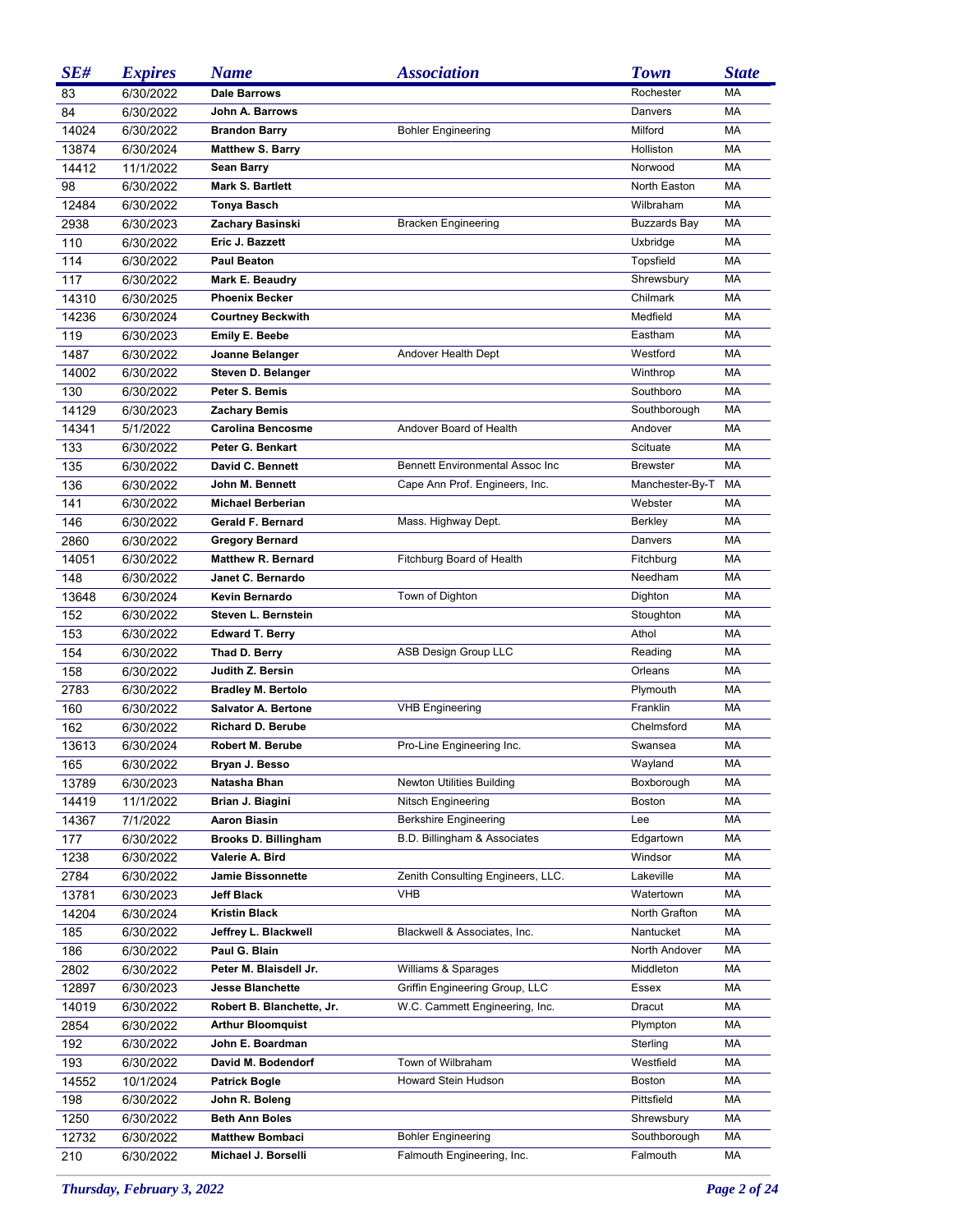| SE#   | <b>Expires</b> | <b>Name</b>                           | <b>Association</b>                | <b>Town</b>         | <b>State</b> |
|-------|----------------|---------------------------------------|-----------------------------------|---------------------|--------------|
| 3022  | 6/30/2024      | <b>Richard E. Bosse</b>               | Town of Plymouth                  | Plymouth            | MA           |
| 213   | 6/30/2022      | Eric W. Botterman                     |                                   | Salisbury           | MA           |
| 14350 | 7/1/2022       | <b>Ryan Boucher</b>                   |                                   | Norwood             | <b>MA</b>    |
| 3062  | 6/30/2022      | <b>Bruce R. Bouck</b>                 |                                   | Mansfield           | <b>MA</b>    |
| 218   | 6/30/2022      | Kenneth J. Boudreau                   | Hinsdale BOH                      | Hinsdale            | <b>MA</b>    |
| 3053  | 6/30/2024      | <b>Michael Boudreau</b>               | Natick Board of Health            | Worcester           | <b>MA</b>    |
| 14548 | 10/1/2024      | <b>Steven Bouley</b>                  | Tetra Tech, Inc.                  | Marlborough         | MA           |
| 14160 | 6/30/2023      | John Bourcier                         |                                   | Ludlow              | MA           |
| 14388 | 11/1/2022      | <b>Geremy Bourque</b>                 | Sherman & Frydryk                 | Palmer              | <b>MA</b>    |
| 223   | 6/30/2022      | Joshua Bows                           |                                   | Hanover             | <b>MA</b>    |
| 224   | 6/30/2022      | David Boyer                           |                                   | Westborough         | <b>MA</b>    |
| 13656 | 6/30/2024      | Arthur P. Boyle, Jr.                  |                                   | <b>Bryantville</b>  | <b>MA</b>    |
| 13537 | 6/30/2023      | <b>Freeman Boynton III</b>            | <b>Duxbury Construction LLC</b>   | Duxbury             | <b>MA</b>    |
| 12681 | 6/30/2022      | <b>Robert Bracey</b>                  | North Reading Health Department   | North Reading       | <b>MA</b>    |
| 226   | 6/30/2022      | Donald F. Bracken                     |                                   | Sandwich            | <b>MA</b>    |
| 13860 | 6/30/2024      | <b>Eric Bradanese</b>                 | <b>Engineering Alliance</b>       | Medford             | <b>MA</b>    |
| 228   | 6/30/2022      | Leonard R. Bradley                    | DiPrete Engineering Assoc., Inc.  | Cranston            | <b>RI</b>    |
| 232   | 6/30/2022      | <b>Bridgette Braley</b>               |                                   | Ayer                | <b>MA</b>    |
| 236   | 6/30/2022      | Richard P. Brazeau                    |                                   | Leverett            | <b>MA</b>    |
| 13907 | 6/30/2022      | <b>Jeffrey Brem</b>                   |                                   | Carlisle            | <b>MA</b>    |
| 12766 | 6/30/2022      | <b>Matthew Brennan</b>                |                                   | Taunton             | <b>MA</b>    |
| 242   | 6/30/2022      | Patrick G. Brennan                    | Amory Engineers, P.C.             | Marshfield          | <b>MA</b>    |
| 245   | 6/30/2022      | <b>Steven M. Bressette</b>            | Jalbert Engineering               | Fiskdale            | MA           |
| 247   |                |                                       |                                   | Northfield          | <b>MA</b>    |
|       | 6/30/2022      | Kathryn H. Bridges<br>Sandra A. Brock |                                   | North Grafton       | <b>MA</b>    |
| 250   | 6/30/2022      |                                       | Nitsch Engineering                |                     | <b>MA</b>    |
| 2940  | 6/30/2023      | <b>Corey Brodeur</b>                  |                                   | Spencer             | <b>MA</b>    |
| 251   | 6/30/2022      | Paul A. Brogna                        | Seacoast Engineering Co.          | Duxbury             |              |
| 253   | 6/30/2022      | William J. Brookings                  |                                   | Westford            | <b>MA</b>    |
| 12884 | 6/30/2022      | Alan F. Brown                         |                                   | Wenham              | <b>MA</b>    |
| 13780 | 6/30/2023      | <b>Christopher Broyles</b>            |                                   | Beverly             | <b>MA</b>    |
| 266   | 6/30/2022      | William R. Buckley Jr.                | Bay Colony Group, Inc.            | Foxborough          | <b>MA</b>    |
| 13278 | 6/30/2022      | Megan Buczynski                       | Activitas                         | Andover             | <b>MA</b>    |
| 268   | 6/30/2022      | <b>Charles A. Budnick</b>             | Cabco Consult                     | Clinton             | MA           |
| 12873 | 6/30/2023      | <b>Robert Buker</b>                   | Middleboro Heath Dept             | Middleborough       | MA           |
| 270   | 6/30/2022      | Ronald F. Bukoski                     | CGE Engineering, Inc.             | Sagamore            | МA           |
| 2806  | 6/30/2022      | Robert J. Bukowski                    |                                   | Acton               | MA           |
| 2712  | 6/30/2022      | <b>Gregory A. Bunavicz</b>            |                                   | West Bridgewater MA |              |
| 14409 | 11/1/2022      | Casey J. Burch                        | Solli Engineering LLC             | Monroe              | СT           |
| 14048 | 6/30/2022      | Kyle Burchard                         | Goldsmith, Prest & Ringwall, Inc. | Ayer                | МA           |
| 273   | 6/30/2022      | James W. Burke                        |                                   | Quincy              | МA           |
| 275   | 6/30/2022      | Michael J. Burke                      |                                   | Worcester           | МA           |
| 278   | 6/30/2022      | Patrick J. Burke                      |                                   | Uxbridge            | МA           |
| 277   | 6/30/2022      | William T. Burke III                  |                                   | Salem               | МA           |
| 279   | 6/30/2022      | <b>Randall K. Burley</b>              |                                   | Essex               | МA           |
| 13736 | 11/1/2022      | Mark R. Bushee                        |                                   | Cheshire            | МA           |
| 14362 | 7/1/2022       | Michael P. Butler                     |                                   | New Salem           | МA           |
| 286   | 6/30/2022      | Gerald G. Buzanoski                   |                                   | Scarborough         | ME           |
| 12739 | 6/30/2022      | Jaime Cabot                           |                                   | Dennis              | MA           |
| 12505 | 6/30/2022      | <b>Arthur S. Cabral</b>               |                                   | West Bridgewater MA |              |
| 289   | 6/30/2022      | <b>David Cabral</b>                   |                                   | Westport            | МA           |
| 293   | 6/30/2022      | Ronald J. Cadillac                    |                                   | W. Yarmouth         | МA           |
| 2865  | 6/30/2022      | <b>Steven Cadorette</b>               |                                   | Somerset            | МA           |
| 2979  | 6/30/2023      | Jill Cafarelli                        |                                   | <b>Brimfield</b>    | МA           |
| 294   | 6/30/2022      | Robert M. Cafarelli                   | Civil Engineering Assoc.          | <b>Brimfield</b>    | МA           |
| 14365 | 7/1/2022       | Jeremy Caird                          | Northeast Geotechnical, Inc.      | North Attleboroug   | МA           |
| 14383 | 11/1/2022      | <b>Mishel Caisapanta</b>              | Framingham Board of Health        | Framingham          | МA           |
| 2941  | 6/30/2023      | Jessica Cajigas-Smith                 |                                   | Wrentham            | МA           |
| 296   | 6/30/2022      | <b>Steven Calichman</b>               |                                   | Littleton           | MA           |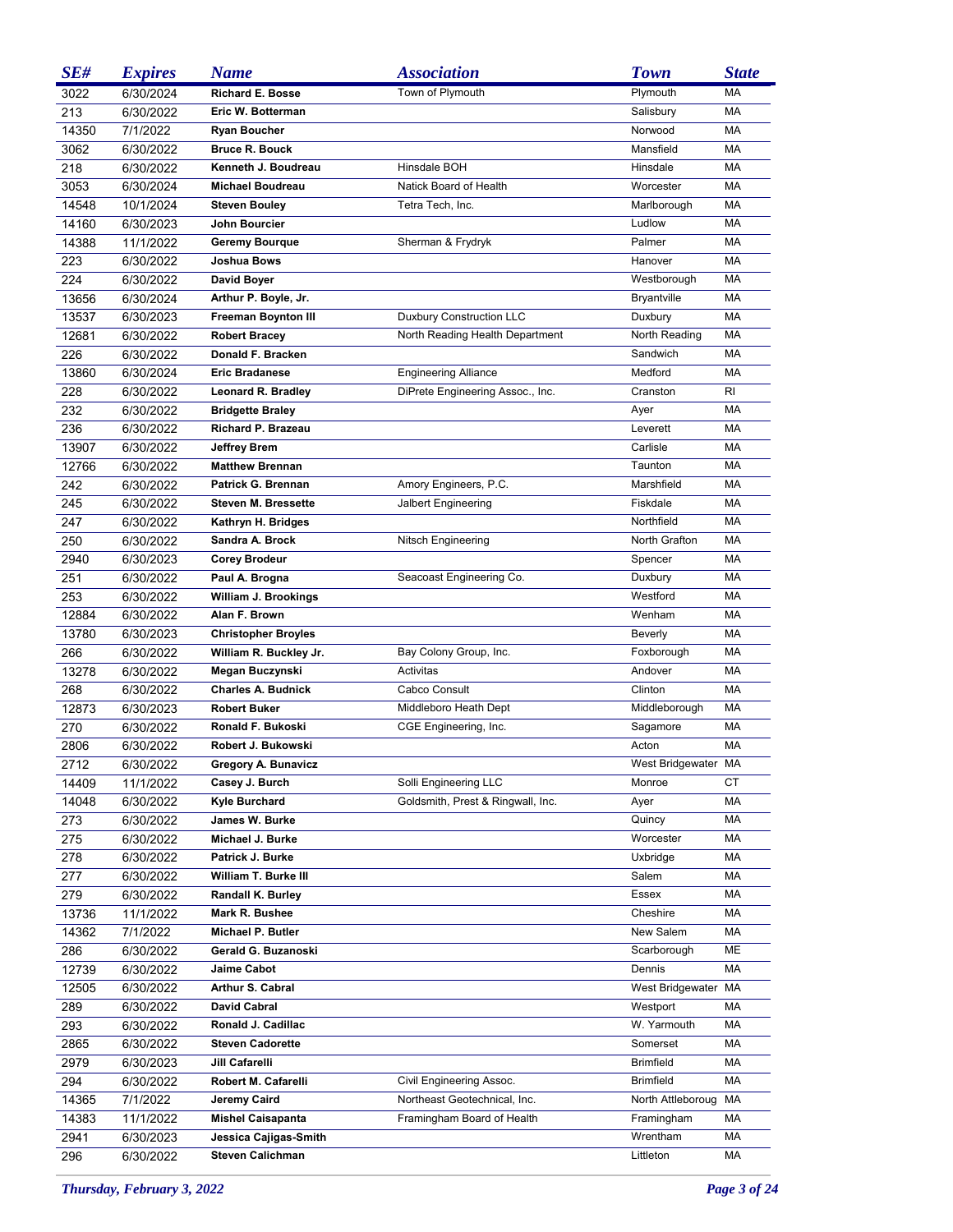| SE#   | <b>Expires</b> | <b>Name</b>                    | <i><b>Association</b></i>         | <b>Town</b>              | <b>State</b> |
|-------|----------------|--------------------------------|-----------------------------------|--------------------------|--------------|
| 2980  | 6/30/2023      | <b>Richard Calisewski</b>      | Deerfield Board of Health         | South Deerfield          | <b>MA</b>    |
| 13898 | 6/30/2022      | <b>Michelle Callahan</b>       | Nitsch Engineering                | <b>Boston</b>            | <b>MA</b>    |
| 3024  | 6/30/2024      | <b>Scott P. Cameron</b>        | The Morin-Cameron Group, Inc.     | Danvers                  | <b>MA</b>    |
| 2867  | 6/30/2022      | <b>Daniel Campbell</b>         | Level Design Group, LLC           | Plainville               | <b>MA</b>    |
| 14227 | 6/30/2024      | <b>Kameron Campbell</b>        | DeCelle-Burke & Assoc.            | Quincy                   | <b>MA</b>    |
| 13607 | 6/30/2024      | Paul Campbell                  |                                   | Lowell                   | <b>MA</b>    |
| 304   | 6/30/2022      | <b>Scott A. Campbell</b>       | <b>DCR</b>                        | Belchertown              | <b>MA</b>    |
| 306   | 6/30/2022      | Jeffrey J. Campopiano          |                                   | Wickford                 | RI.          |
| 307   | 6/30/2022      | Robert J. Canning              | Orleans Health Dept.              | Orleans                  | <b>MA</b>    |
| 13939 | 6/30/2022      | <b>Michael Capachietti</b>     |                                   | Saugus                   | <b>MA</b>    |
| 319   | 6/30/2022      | <b>Thomas G. Carbone</b>       |                                   | Ward Hill                | MA           |
| 321   | 6/30/2022      | <b>Marc D. Cardinal</b>        |                                   | Somerset                 | <b>MA</b>    |
| 12700 | 6/30/2022      | <b>Catherine Cardinale</b>     |                                   | Dedham                   | <b>MA</b>    |
| 322   | 6/30/2022      | <b>Paul Cardone</b>            | Septic Compliance Incorporated    | Methuen                  | <b>MA</b>    |
| 327   | 6/30/2023      | <b>Paul Carey</b>              |                                   | Worcester                | <b>MA</b>    |
| 328   | 6/30/2022      | David Carignan                 |                                   | East Falmouth            | <b>MA</b>    |
| 13864 | 6/30/2024      | Robert T. Carlezon Jr.         | <b>Grady Consulting</b>           | Kingston                 | <b>MA</b>    |
| 13784 | 6/30/2023      | <b>Evan Carloni</b>            | Acton, Town of                    | Acton                    | <b>MA</b>    |
| 13801 | 6/30/2024      | <b>Daniel Carr</b>             | Stamski & McNary, Inc.            | Lowell                   | <b>MA</b>    |
| 13261 | 6/30/2022      | Thomas E. Carr                 | Meridian Land Services, Inc.      | Milford                  | <b>NH</b>    |
| 338   | 6/30/2022      | Patrick H. Carrara, III        |                                   | Stoughton                | <b>MA</b>    |
| 3067  | 6/30/2024      | <b>Larry Carreiro</b>          |                                   | Acushnet                 | <b>MA</b>    |
| 14553 | 10/1/2024      | <b>Kevin Carter</b>            | <b>GCG Associates</b>             | Wilmington               | <b>MA</b>    |
|       |                | Michael J. Carter              |                                   |                          | <b>MA</b>    |
| 340   | 6/30/2022      | <b>Susan E. Carter</b>         | GCG Associates, Inc.              | Wilmington<br>Chelmsford | <b>MA</b>    |
| 341   | 6/30/2022      | <b>Marissa Carvalho</b>        |                                   |                          | <b>MA</b>    |
| 14101 | 6/30/2023      |                                |                                   | <b>Boston</b>            |              |
| 12687 | 6/30/2022      | <b>Stevie Carvalho</b>         | <b>Farland Corp</b>               | New Bedford              | <b>MA</b>    |
| 12888 | 6/30/2023      | <b>Roger Casavant</b>          | Fall River Board of Health        | <b>Fall River</b>        | MA           |
| 14408 | 11/1/2022      | Stephen Casey, Jr.             | Town of North Andover             | North Andover            | <b>MA</b>    |
| 2808  | 6/30/2022      | Robert W. Casper, Jr.          | BOH                               | Plainville               | <b>MA</b>    |
| 349   | 6/30/2022      | Michael A. Catalano, Jr.       |                                   | <b>Blackstone</b>        | <b>MA</b>    |
| 1313  | 6/30/2022      | John Cauley                    |                                   | <b>West Falmouth</b>     | <b>MA</b>    |
| 353   | 6/30/2022      | John C. Cavanaro               |                                   | Norwell                  | МA           |
| 14053 | 6/30/2022      | <b>Alex Cedrone</b>            |                                   | Amesbury                 | МA           |
| 356   | 6/30/2022      | Gail E. Ceresia                | <b>Berkshire Wetland Services</b> | Lee                      | МA           |
| 12786 | 6/30/2022      | Joseph A. Cerutti, Jr.         |                                   | Derry                    | <b>NH</b>    |
| 357   | 6/30/2022      | <b>Andrew Chagnon</b>          |                                   | Whitinsville             | МA           |
| 13861 | 6/30/2024      | <b>Christopher Chamberland</b> | Berkshire Design Group            | Northampton              | МA           |
| 359   | 6/30/2022      | Paula Champagne                |                                   | <b>Brewster</b>          | МA           |
| 362   | 6/30/2022      | Robin L. Chapell               | Town of Walpole                   | Walpole                  | МA           |
| 2724  | 6/30/2022      | <b>Todd Chaplin</b>            | Mount Hope Engineering            | Portsmouth               | RI           |
| 365   | 6/30/2022      | <b>Christopher L. Charette</b> | <b>Charette Land Surveying</b>    | Mansfield                | МA           |
| 366   | 6/30/2022      | <b>Richard J. Charon</b>       | Charon Associates, Inc.           | Rochester                | МA           |
| 14167 | 6/30/2023      | <b>Austin Chartier</b>         | McKenzie Engineering Group        | Hingham                  | МA           |
| 14116 | 6/30/2023      | John Chartier                  |                                   | Mansfield                | МA           |
| 370   | 6/30/2022      | <b>Rose Mary Chaulk</b>        |                                   | West Groton              | МA           |
| 12895 | 6/30/2023      | <b>Aaron Cheever</b>           |                                   | Lunenburg                | МA           |
| 375   | 6/30/2022      | John C. Chessia                | Chessia Consulting Services, LLC  | Norwell                  | МA           |
| 13922 | 6/30/2023      | <b>Wesley Chin</b>             | <b>Belmont DPW</b>                | <b>Belmont</b>           | МA           |
| 14554 | 10/1/2024      | <b>Aleksandr Chongris</b>      |                                   | Andover                  | МA           |
| 2785  | 6/30/2022      | <b>Richard M. Churchill</b>    | <b>Churchill Engineering</b>      | Plymouth                 | МA           |
| 379   | 6/30/2022      | John L. Churchill, Jr.         |                                   | East Wareham             | МA           |
| 383   | 6/30/2022      | John Ciccotelli                |                                   | Westport                 | МA           |
| 384   | 6/30/2022      | Aaron S. Cilliffo              | Gloucester BOH                    | Gloucester               | МA           |
| 14034 | 6/30/2022      | Stephen Cipriani               | Westfield Health Department       | Westfield                | МA           |
| 390   | 6/30/2022      | Norman H. Clapp                |                                   | Randolph                 | МA           |
| 391   | 6/30/2022      | David A. Clark                 | <b>Clark Engineering</b>          | Chatham                  | MA           |
| 395   | 6/30/2022      | <b>Stuart D. Clark</b>         |                                   | East Sandwich            | МA           |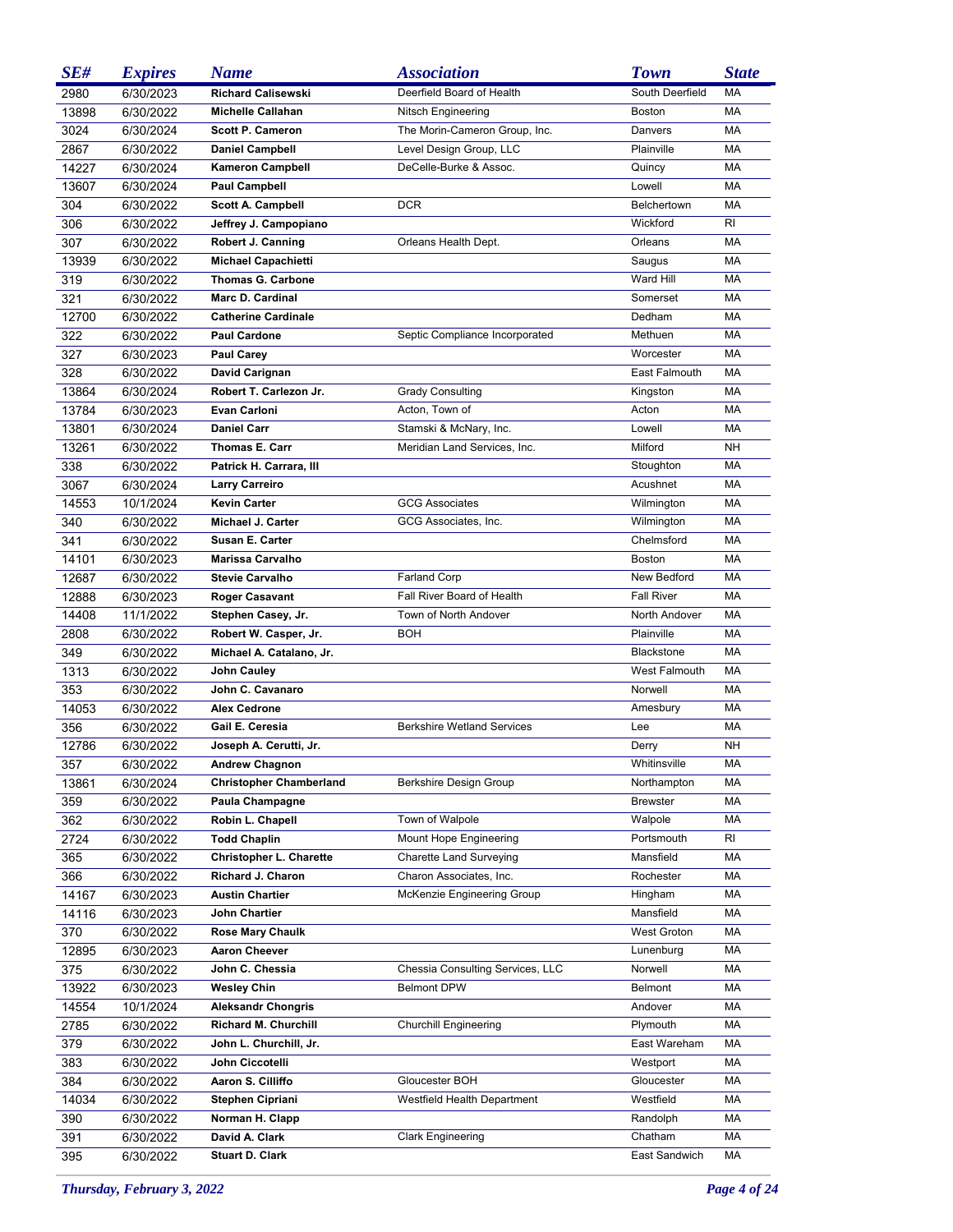| SE#   | <b>Expires</b> | <b>Name</b>                | <i><b>Association</b></i>          | <b>Town</b>          | <b>State</b> |
|-------|----------------|----------------------------|------------------------------------|----------------------|--------------|
| 396   | 6/30/2022      | Richard W. Clarke          |                                    | Hamilton             | <b>MA</b>    |
| 2706  | 6/30/2022      | Lou-Ann C. Clement         |                                    | Andover              | <b>MA</b>    |
| 14027 | 6/30/2022      | <b>Michael Clement</b>     | Northeast Geotechnical Inc.        | Hudson               | <b>NH</b>    |
| 14413 | 11/1/2022      | Jessica Cliff              |                                    | Medway               | <b>MA</b>    |
| 2871  | 6/30/2022      | Jason Clough               | DiPrete Engineering Assoc          | Cranston             | RI.          |
| 402   | 6/30/2022      | William M. Clougherty      |                                    | Webster              | <b>MA</b>    |
| 404   | 6/30/2022      | Dana R. Clow               |                                    | Plainville           | <b>MA</b>    |
| 13935 | 6/30/2022      | <b>Courtney E. Cohen</b>   | Dartmouth Board of Health          | Dartmouth            | <b>MA</b>    |
| 408   | 6/30/2022      | Jeffrey S. Colby           |                                    | Chatham              | <b>MA</b>    |
| 13601 | 6/30/2024      | <b>Christopher Cole</b>    | Reading, Town of                   | Lynn                 | <b>MA</b>    |
| 410   | 6/30/2022      | Ralph H. Cole              |                                    | Scituate             | <b>MA</b>    |
| 412   | 6/30/2022      | Jeffrey Collingwood        |                                    | <b>Ashley Falls</b>  | MA           |
| 413   | 6/30/2022      | George R. Collins          |                                    | <b>Braintree</b>     | MA           |
| 14382 | 11/1/2022      | <b>Shelagh Collins</b>     | Billerica, Town of                 | <b>Billerica</b>     | MA           |
| 2811  | 6/30/2022      | Vito Colonna               | Cornerstone Engineering, Inc.      | Paxton               | MA           |
| 423   | 6/30/2022      | <b>Allison C. Conboy</b>   |                                    | Salem                | MA           |
| 424   | 6/30/2022      | John P. Conboy             | Town of Otis Board of Health       | East Otis            | МA           |
| 14366 | 7/1/2022       | <b>Lucy Conley</b>         | Berkshire Design Group             | Northampton          | MA           |
| 427   | 6/30/2022      | James B. Conlon            | Town of Stoughton                  | North Dighton        | MA           |
| 430   | 6/30/2022      | Jon C. Connell             |                                    | <b>Fall River</b>    | MA           |
| 14360 | 7/1/2022       | <b>William Connelly</b>    | <b>Zenith Consulting Engineers</b> | Lakeville            | MA           |
| 13685 | 6/30/2022      | <b>Michael E. Connolly</b> |                                    | Nantucket            | <b>MA</b>    |
| 436   | 6/30/2022      | <b>Bruce A. Coombs</b>     | President, Heritage Surveys        | Southampton          | MA           |
| 437   | 6/30/2022      | <b>Timothy A. Coon</b>     | JR Russo and Assoc.                | Granby               | СT           |
| 438   | 6/30/2022      | Douglas E. Cooper          |                                    | Edgartown            | MA           |
| 2786  | 6/30/2022      | Philip L. Cordeiro         |                                    | Rochester            | MA           |
| 2771  | 6/30/2022      | <b>Bert Corey</b>          | DGT Associates, Inc.               | Framingham           | MA           |
| 445   | 6/30/2022      | Leo F. Cormier             | Town of Middleton                  | Haverhill            | <b>MA</b>    |
| 13669 | 6/30/2022      | Joseph E. Correia IV       |                                    | North Dartmouth      | MA           |
| 13854 | 6/30/2024      | Jeffrey M. Costa           | <b>GZA GeoEnvironmental</b>        | Rochester            | MA           |
| 13516 | 6/30/2023      | <b>Matthew C. Costa</b>    |                                    | Mashpee              | MA           |
| 454   | 6/30/2022      | Dennis M. Costello         | Board of Health                    | Boylston             | MA           |
| 12297 | 6/30/2023      | <b>Mark Cottrell</b>       | <b>Clearwater Industries</b>       | Haverhill            | МA           |
| 461   | 6/30/2022      | David D. Coughanowr        | Eco-Tech                           | Chatham              | <b>MA</b>    |
| 463   | 6/30/2022      | Daniel J. Coughlin         |                                    | Methuen              | MA           |
| 13915 | 7/1/2022       | <b>Jarod Cournoyer</b>     |                                    | Foxboro              | <b>MA</b>    |
| 14192 | 6/30/2023      | <b>Cody Coutinho</b>       |                                    | Chilmark             | МA           |
| 2943  | 6/30/2023      | Jeffrey Couture            | Sitec Environmental                | Marshfield           | МA           |
| 2968  | 6/30/2023      | Darlene M. Coyle           | Auburn Board of Health             | Auburn               | МA           |
| 473   | 6/30/2022      | William A. Coyle           |                                    | Leicester            | МA           |
| 2944  | 6/30/2023      | Andrea L. Crete            |                                    | Royalston            | МA           |
| 2752  | 6/30/2022      | Linda J. Cronin            | <b>CSN Engineering</b>             | <b>Brewster</b>      | МA           |
| 481   | 6/30/2022      | Daniel P. Croteau          | Moran Engineering Associates, LLC  | Harwich              | МA           |
| 12889 | 6/30/2023      | Jeremy S. Croteau          | DC Engineering & Survey, Inc.      | Monson               | МA           |
| 483   | 6/30/2022      | <b>Artell B. Crowley</b>   |                                    | Nantucket            | МA           |
| 484   | 6/30/2022      | <b>Jane Crowley</b>        |                                    | <b>Marston Mills</b> | МA           |
| 2773  | 6/30/2022      | <b>Edward Cullen</b>       |                                    | Hanover              | МA           |
| 14242 | 6/30/2024      | <b>Brian Cullinan</b>      |                                    | Boston               | МA           |
| 13443 | 6/30/2023      | <b>Lisa Cullity</b>        | Pembroke Board of Health           | Pembroke             | МA           |
| 487   | 6/30/2022      | William J. Cundiff         |                                    | Whitinsville         | МA           |
| 490   | 6/30/2022      | Anthony O. Curd            |                                    | <b>Three Rivers</b>  | МA           |
| 491   | 6/30/2022      | Barbara A. Curran          |                                    | Williamsburg         | МA           |
| 494   | 6/30/2022      | Wayne J. Curran            | City of Worcester                  | Worcester            | МA           |
| 498   | 6/30/2022      | <b>Stephen Curry</b>       | Fitchburg Board of Health          | Fitchburg            | МA           |
| 13597 | 6/30/2024      | John Daghlian              | Newton DPW                         | Newton Centre        | МA           |
| 14133 | 6/30/2023      | Katharine Dagle            | Bedford Board of Health            | Bedford              | МA           |
| 523   | 6/30/2022      | Francis L. Daly            |                                    | Vineyard Haven       | МA           |
| 527   | 6/30/2022      | Lisa Danek Burke           | LDB Engineering                    | Rowe                 | MA           |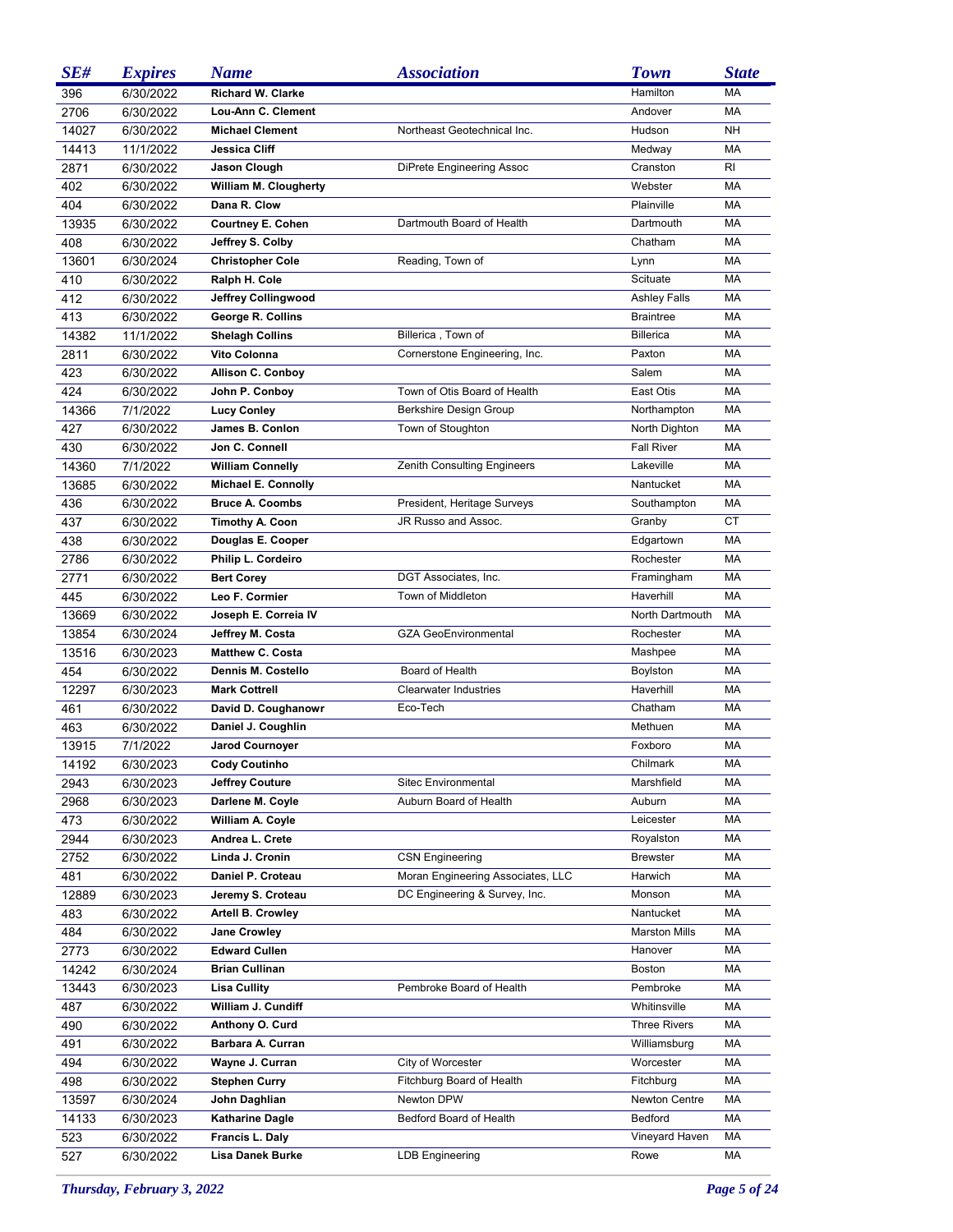| SE#   | <b>Expires</b> | <b>Name</b>                  | <b>Association</b>                      | <b>Town</b>             | <b>State</b> |
|-------|----------------|------------------------------|-----------------------------------------|-------------------------|--------------|
| 13902 | 6/30/2022      | Hazem Dani                   |                                         | South Easton            | <b>MA</b>    |
| 13689 | 6/30/2022      | Deborah M. Danik             | Nitsch Engineering                      | <b>Boston</b>           | <b>MA</b>    |
| 14411 | 11/1/2022      | <b>Brian Darling</b>         | Seekonk Board of Health                 | Seekonk                 | <b>MA</b>    |
| 529   | 6/30/2022      | Mark B. Darnold              | Berkshire Design Group, Inc.            | Northampton             | MA           |
| 2736  | 6/30/2022      | <b>Isaac DaRowe</b>          |                                         | Gloucester              | <b>MA</b>    |
| 2984  | 6/30/2023      | Ethan E. Davis               | Dana F. Perkins, Inc.                   | Tewksbury               | MA           |
| 14247 | 6/30/2024      | Kevin M. Davis               |                                         | Stoughton               | MA           |
| 13679 | 6/30/2022      | <b>Melissa L. Davis</b>      |                                         | Hillsborough            | <b>NH</b>    |
| 537   | 6/30/2022      | <b>Michael Dean</b>          | Town of Milford                         | Upton                   | <b>MA</b>    |
| 539   | 6/30/2022      | David J. DeBay               |                                         | Dunstable               | <b>MA</b>    |
| 541   | 6/30/2022      | Rosemary A. Decie            |                                         | Salisbury               | MA           |
| 13994 | 6/30/2022      | <b>Francisco Declet</b>      | Haverhill Board of Health               | Haverhill               | <b>MA</b>    |
| 14398 | 11/1/2022      | <b>Marc Del Grande</b>       | Kelly Granger Parsons Associates        | <b>Great Barrington</b> | <b>MA</b>    |
| 549   | 6/30/2022      | John W. DeLano               |                                         | Halifax                 | <b>MA</b>    |
| 551   | 6/30/2022      | John Deline, Jr.             | Deline Engineering                      | Royalston               | MA           |
| 13995 | 6/30/2022      | Nicholas Dellacava           |                                         | Medford                 | <b>MA</b>    |
| 13909 | 6/30/2022      | <b>Lance DelPriore</b>       |                                         | North Attleboro         | <b>MA</b>    |
| 14288 | 6/30/2024      | Angelo DeLuca                | Norwood, Town of                        | Norwood                 | <b>MA</b>    |
| 14158 | 6/30/2023      | <b>Emily Derrig</b>          |                                         | Somerville              | <b>MA</b>    |
| 2875  | 6/30/2022      | <b>Donald Desmarais</b>      | Town of Barnstable                      | Mashpee                 | <b>MA</b>    |
| 13580 | 6/30/2024      | <b>Peter DeTerra</b>         |                                         | Fairhaven               | <b>MA</b>    |
| 571   | 6/30/2022      | James J. Devellis            |                                         | Foxboro                 | <b>MA</b>    |
| 14115 | 6/30/2023      | Kyle Devenish                | <b>Outback Engineering</b>              | Middleboro              | <b>MA</b>    |
| 14056 | 6/30/2022      | <b>Gregory Devine</b>        |                                         | Waltham                 | <b>MA</b>    |
| 14230 | 6/30/2024      | <b>Robert Dewar</b>          | <b>Bracken Engineering</b>              | <b>Buzzards Bay</b>     | <b>MA</b>    |
| 2877  | 6/30/2022      | <b>Elvis Dhima</b>           | Town of Hudson                          | Sandown                 | <b>NH</b>    |
| 13496 | 6/30/2023      | <b>Eric Dias</b>             | Strong Point Engineering Solutions LLC  | West Bridgewater MA     |              |
| 2753  | 6/30/2022      | <b>Mark Dibb</b>             |                                         | <b>Marston Mills</b>    | <b>MA</b>    |
| 13882 | 6/30/2022      | Michael P. DiBenedetto       |                                         | Raynham                 | <b>MA</b>    |
| 14044 | 6/30/2022      | <b>Robert M. DiBenedetto</b> |                                         | Ashland                 | <b>MA</b>    |
| 13201 | 6/30/2024      | <b>Rae Dick</b>              |                                         | Methuen                 | <b>MA</b>    |
| 13621 | 6/30/2022      | <b>Eric Dickinson</b>        |                                         | Hollison                | <b>MA</b>    |
| 13490 | 6/30/2023      | John Digiacomo               |                                         | Medway                  | MA           |
| 574   | 6/30/2022      | <b>Stanley R. Dillis</b>     |                                         | <b>West Townsend</b>    | <b>MA</b>    |
| 576   | 6/30/2022      | George Dimakarakos           | Stamski & McNary, Inc.                  | Acton                   | MA           |
| 578   | 6/30/2022      | Michael J. DiModica, III     | Michael J. DiModica                     | Sudbury                 | MA           |
| 14377 | 7/1/2022       | Melanie T. Dineen            |                                         | Beverly                 | МA           |
| 14108 | 6/30/2023      | <b>Madalena Diniz</b>        | Holyoke Board of Health                 | Holyoke                 | МA           |
| 579   | 6/30/2022      | Wendy Diotalevi              |                                         | Upton                   | МA           |
| 14385 | 11/1/2022      | Adam DiPersio                | Framingham Board of Health              | Framingham              | МA           |
| 582   | 6/30/2022      | Peter M. Ditto               | Ditto & Associates                      | <b>Natick</b>           | МA           |
| 14007 | 6/30/2022      | <b>Damien Dmitruk</b>        | Coneco Environmental Corp               | Wareham                 | МA           |
| 13706 | 6/30/2022      | <b>Christopher S. Dohner</b> | Civil & Environmental Consultants, Inc. | Raynham                 | МA           |
| 591   | 6/30/2022      | Richard E. Dolan, Jr.        | <b>ABC Cesspool</b>                     | Acton                   | МA           |
| 597   | 6/30/2022      | Steven A. Donatelli          | Shea Engineering & Surveying            | Douglas                 | МA           |
| 598   | 6/30/2022      | <b>Anthony Donato</b>        |                                         | Winchester              | МA           |
| 602   | 6/30/2022      | <b>Martin R. Donoghue</b>    |                                         | Harwich                 | МA           |
| 606   | 6/30/2022      | James J. Donovan             |                                         | Marshfield              | МA           |
| 605   | 6/30/2022      | James J. Donovan             |                                         | Norwell                 | МA           |
| 14109 | 6/30/2023      | Amy Donovan Palmer           |                                         | Plymouth                | МA           |
| 2815  | 6/30/2022      | <b>Ted P. Doucette</b>       | Doucette Engineering                    | Littleton               | МA           |
| 13797 | 6/30/2023      | <b>Matthew Dow</b>           | Town of Acton                           | Acton                   | MA           |
| 612   | 6/30/2022      | Douglas O. Dowling           | Smith & Dowling                         | Vineyard Haven          | МA           |
| 2946  | 6/30/2023      | Jeremy Downs                 |                                         | North Billerica         | МA           |
| 617   | 6/30/2022      | Carolyn J. Doyle             |                                         | <b>Hope Valley</b>      | RI           |
| 618   | 6/30/2022      | John P. Doyle                |                                         | E. Falmouth             | МA           |
| 619   | 6/30/2022      | Stephen J. Doyle             | Stephen J. Doyle & Assoc.               | East Falmouth           | МA           |
| 620   | 6/30/2022      | <b>William Doyle</b>         |                                         | Waltham                 | МA           |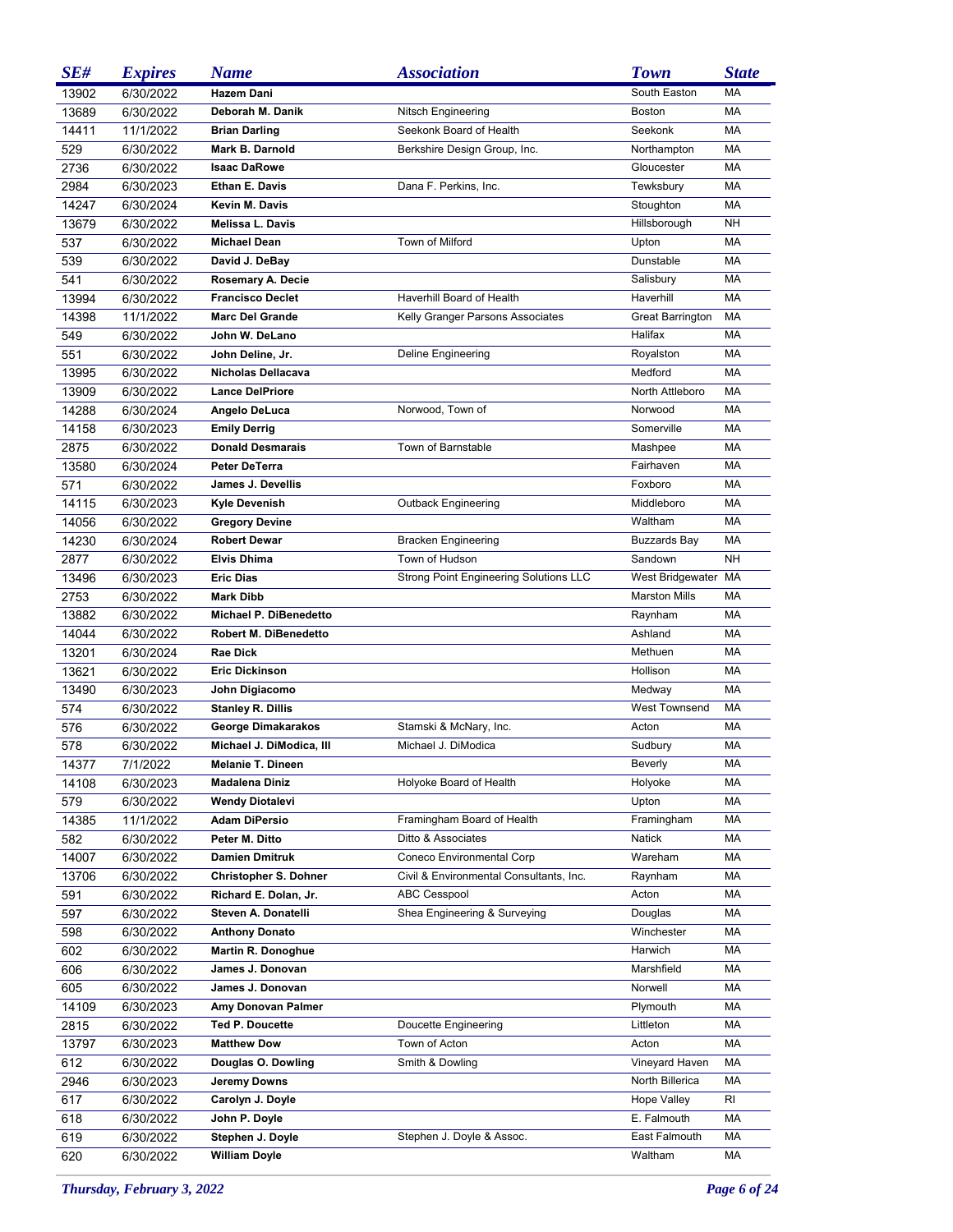| SE#   | <b>Expires</b>        | <b>Name</b>                 | <i><b>Association</b></i>                    | <b>Town</b>          | <b>State</b> |
|-------|-----------------------|-----------------------------|----------------------------------------------|----------------------|--------------|
| 2788  | 6/30/2022             | David G. Drain              |                                              | Plymouth             | <b>MA</b>    |
| 624   | 6/30/2022             | William P. Drexel           |                                              | Providence           | RI           |
| 627   | 6/30/2022             | <b>Cathleen Drinan</b>      |                                              | Plymouth             | <b>MA</b>    |
| 2816  | 6/30/2022             | Gregory W. Driscoll, Jr.    | Jacobs Driscoll Engineering                  | North Easton         | <b>MA</b>    |
| 14253 | 11/1/2022             | Karl S. Drown               | Rehoboth Board of Health                     | Rehoboth             | <b>MA</b>    |
| 13855 | 6/30/2024             | <b>Robert Drown</b>         |                                              | Pembroke             | <b>MA</b>    |
| 3008  | 6/30/2023             | <b>Tracy Lee Duarte</b>     | MBL Land Development                         | East Freetown        | MA           |
| 3011  | 6/30/2023             | <b>Jason Dubois</b>         | DC Engineering & Survey, Inc.                | Charlton             | MA           |
| 2818  | 6/30/2022             | Jackie Duda                 |                                              | Florence             | <b>MA</b>    |
| 633   | 6/30/2022             | <b>Brian Dudley</b>         |                                              | Yarmouthport         | <b>MA</b>    |
| 635   | 6/30/2022             | Robert J. Duff              | Town of Westborough DPW                      | Westborough          | <b>MA</b>    |
| 640   | 6/30/2022             | William R. Dufresne         | Merrimack Engineering Services               | Andover              | <b>MA</b>    |
| 641   | 6/30/2022             | Daniel M. Dulaski           |                                              | Mansfield            | <b>MA</b>    |
| 13822 | 6/30/2023             | Jason E. Dulmaine           | Fitchburg Board of Health                    | Fitchburg            | <b>MA</b>    |
|       |                       | <b>Brian Dundon</b>         |                                              | Foxboro              | <b>MA</b>    |
| 648   | 6/30/2022             |                             | Trinity Engineering & Technical Services, LL | Stamford             | VT           |
| 654   | 6/30/2022             | John E. Dupras              |                                              |                      |              |
| 2236  | 6/30/2022             | <b>Elizabeth Dupre</b>      | <b>Clear Water Environmental</b>             | <b>Kittery Point</b> | <b>ME</b>    |
| 2947  | 6/30/2023             | <b>Scott Dupre</b>          | Clear Water Environmental                    | <b>Kittery Point</b> | <b>ME</b>    |
| 2948  | 6/30/2023             | Kevin M. Duquette           | Taunton Board of Health                      | Taunton              | MA           |
| 2682  | 6/30/2022             | Nicole I. Duquette          |                                              | Hampstead            | <b>NH</b>    |
| 14052 | 6/30/2022             | <b>Matthew Dusenberry</b>   |                                              | Nashua               | <b>NH</b>    |
| 14422 | 11/1/2022             | Megan Dutra                 | Coneco Engineers & Scientists                | <b>Bridgewater</b>   | MA           |
| 14352 | 7/1/2022              | <b>Jared Duval</b>          | <b>Brookline DPW</b>                         | <b>Brookline</b>     | MA           |
| 662   | 6/30/2022             | Robin E. Dyer               |                                              | Warwick              | RI.          |
| 13872 | 6/30/2024             | Kathryn Eagan               | <b>BSC Group</b>                             | <b>Boston</b>        | <b>MA</b>    |
| 14128 | 6/30/2023             | <b>Carol Eastman</b>        | Barnstable County Dept. of Health & Env.     | South Orleans        | <b>MA</b>    |
| 14147 | 6/30/2023             | Erin Egan                   |                                              | Norwood              | <b>MA</b>    |
| 13929 | 6/30/2022             | <b>Brianna Eichstaedt</b>   |                                              | <b>Belchertown</b>   | <b>MA</b>    |
| 667   | 6/30/2022             | <b>Edward T. Eisenhaure</b> |                                              | Hingham              | <b>MA</b>    |
| 13903 | 6/30/2022             | Diana Ekman                 | Town of Belmont                              | <b>Belmont</b>       | <b>MA</b>    |
| 12682 | 6/30/2022             | Mark Elbag, Jr.             |                                              | Rutland              | <b>MA</b>    |
| 12671 | 6/30/2022             | J. Thaddeus Eldredge        | Eldredge Surveying & Engineering             | Chatham              | <b>MA</b>    |
| 670   | 6/30/2022             | Meggan Eldredge             |                                              | Harwich              | MA           |
| 673   | 6/30/2022             | <b>Robert T. Elliott</b>    | <b>Elliott Engineering</b>                   | Pepperell            | MA           |
| 674   | 6/30/2022             | Jason C. Ellis              | J C Ellis Design Co, Inc.                    | North Eastham        | MA           |
| 13866 | 6/30/2024             | <b>Peter Ellison</b>        | TEC, Inc.                                    | Lawrence             | MA           |
| 14274 | 6/30/2024             | <b>Kyle Elmy</b>            | Weston & Sampson                             | Boston               | МA           |
| 14009 | 6/30/2022             | Peter Engle                 | <b>McClure Engineering</b>                   | Charlton             | МA           |
| 685   | 6/30/2022             | <b>Steven Eriksen</b>       | Norse Env. Services, Inc.                    | Tyngsborough         | МA           |
| 688   | 6/30/2022             | Anthony A. Esposito         |                                              | Carver               | МA           |
| 689   | 6/30/2022             | Jane E. Estey               |                                              | East Sandwich        | МA           |
| 690   | 6/30/2022             | Azu O. Etoniru              | E.T. Engineering Enterp.                     | <b>Bridgewater</b>   | МA           |
| 694   | 6/30/2022             | <b>Alan Ewing</b>           |                                              | Fairhaven            | МA           |
| 2819  |                       | Nicola Facendola            | Level Design Group, LLC                      | Plainville           | МA           |
| 14342 | 6/30/2022<br>5/1/2022 | Pamela Fahey                | Cohasset BOH                                 | Cohasset             | МA           |
|       |                       | James S. Fairweather, II    |                                              | Lowell               | МA           |
| 702   | 6/30/2022             | Peter J. Falabella          |                                              |                      | МA           |
| 703   | 6/30/2022             |                             |                                              | Kingston             |              |
| 14407 | 11/1/2022             | <b>Scott Fanara</b>         |                                              | Kingston             | МA           |
| 708   | 6/30/2022             | Michael S. Faria            | Insite Engineering Services, LLC             | Seekonk              | МA           |
| 713   | 6/30/2022             | John A. Farnsworth          | Farnsworth Engineering                       | Lancaster            | МA           |
| 707   | 6/30/2022             | <b>Mark Farrell</b>         | Green Hill Engineering                       | Sturbridge           | МA           |
| 716   | 6/30/2022             | <b>Matthew T. Farrell</b>   | J.M. O'Reilly & Associates                   | <b>Brewster</b>      | МA           |
| 3026  | 6/30/2024             | David L. Favreau            |                                              | Sterling             | МA           |
| 14303 | 7/1/2022              | John Federico               | Guerriere & Halnon, Inc.                     | Milford              | МA           |
| 722   | 6/30/2022             | Joseph Federico             | <b>BETA Engineering Inc.</b>                 | Lincoln              | RI           |
| 724   | 6/30/2022             | Paul A. Fellini             |                                              | Hanover              | МA           |
| 1888  | 6/30/2022             | <b>Colleen Fermon</b>       | Ipswich Board of Health                      | Ipswich              | МA           |
| 2986  | 6/30/2023             | <b>Keith Fernandes</b>      |                                              | <b>Brewster</b>      | MA           |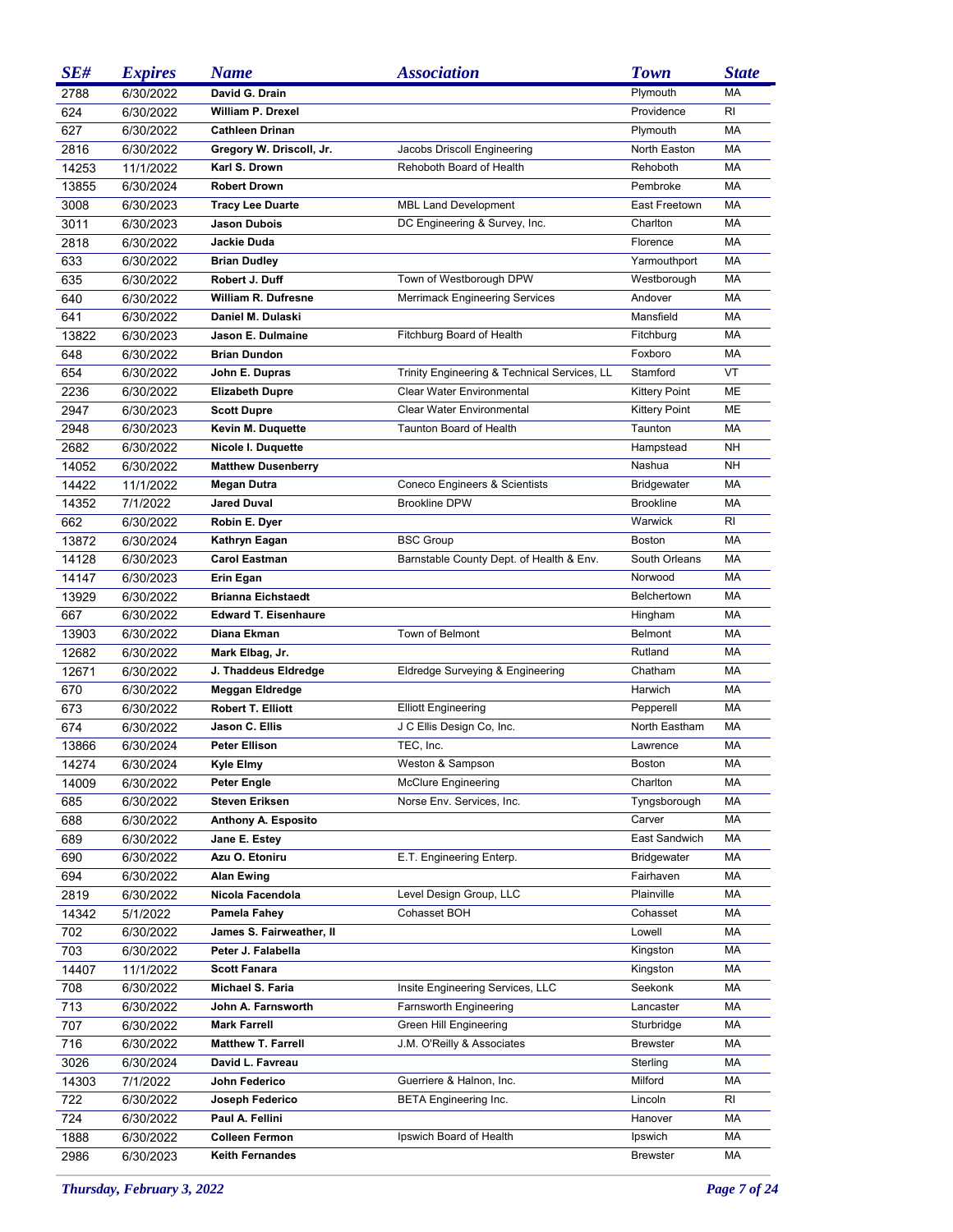| SE#   | <b>Expires</b> | <b>Name</b>                   | <i><b>Association</b></i>          | <b>Town</b>         | <b>State</b> |
|-------|----------------|-------------------------------|------------------------------------|---------------------|--------------|
| 13871 | 6/30/2024      | Craig J. Ferrari              | Down Cape Engineering, Inc.        | Yarmouth Port       | MA           |
| 2878  | 6/30/2022      | <b>April Ferraro</b>          | <b>Meridian Associates</b>         | Beverly             | <b>MA</b>    |
| 14165 | 6/30/2023      | <b>Kasey Ferreira</b>         |                                    | Merrimack           | <b>NH</b>    |
| 737   | 6/30/2022      | <b>Craig Field</b>            |                                    | Yarmouth Port       | <b>MA</b>    |
| 741   | 6/30/2023      | John Field                    | Town of Weston                     | Littleton           | <b>MA</b>    |
| 13887 | 6/30/2022      | <b>Kelley Fike</b>            |                                    | South Hadley        | MA           |
| 746   | 6/30/2022      | <b>Maureen M. Finlay</b>      |                                    | <b>Brewster</b>     | <b>MA</b>    |
| 747   | 6/30/2022      | John E. Finlay II             | <b>Finlay Engineering Services</b> | Worcester           | <b>MA</b>    |
| 750   | 6/30/2022      | John C. Finnegan              | MetroWest Engineering              | Hopedale            | <b>MA</b>    |
| 14357 | 7/1/2022       | Alexandra E. Fitch            | Orleans, Town of                   | Orleans             | <b>MA</b>    |
| 757   | 6/30/2022      | <b>Bradley S. Fitzgerald</b>  | SFG Associates, Inc.               | Lakeville           | <b>MA</b>    |
| 760   | 6/30/2022      | Thomas J. Fitzgerald          |                                    | Southwick           | MA           |
| 761   | 6/30/2022      | Kirk C. Fitzpatrick           | <b>Civil Solutions</b>             | Westford            | MA           |
| 13259 | 6/30/2022      | <b>Gary Flaherty</b>          |                                    | Lakeville           | MA           |
| 13680 | 6/30/2022      | <b>Kevin Flaherty</b>         | Flaherty & Stefani, Inc.           | Plymouth            | MA           |
| 765   | 6/30/2022      | Mark M. Flaherty              | Flaherty & Stefani, Inc.           | Plymouth            | MA           |
| 2755  | 6/30/2022      | David D. Flaherty Jr.         |                                    | Harwich             | MA           |
| 14074 | 6/30/2024      | Leontia Flanagan              |                                    | Dedham              | MA           |
| 14378 | 7/1/2022       | <b>Nicole Fletcher</b>        | Southampton - Board of Health      | Southampton         | MA           |
| 3027  | 6/30/2024      | Peter C. Fletcher             |                                    | South Dartmouth     | MA           |
| 14233 | 6/30/2024      | <b>Trevor Fletcher</b>        |                                    | <b>Baldwinville</b> | MA           |
| 768   | 6/30/2022      | <b>Richard M. Flood</b>       |                                    | New Bedford         | MA           |
| 14270 | 6/30/2024      | <b>Christina Florence</b>     |                                    | Palmer              | MA           |
| 772   | 6/30/2022      | <b>Brian T. Flynn</b>         |                                    | Sandwich            | MA           |
| 777   | 6/30/2022      | <b>Robert M. Forbes</b>       |                                    | Lakeville           | MA           |
| 14239 | 6/30/2024      | <b>Drew Forest</b>            |                                    | Palmoer             | MA           |
| 782   | 6/30/2022      | Kevin W. Forgue               |                                    | Rochester           | MA           |
| 783   | 6/30/2022      | Eric J. Forish                | Town of Granville                  | Westfield           | MA           |
| 785   | 6/30/2022      | David C. Formato              |                                    | Franklin            | MA           |
| 786   | 6/30/2022      | Kenneth E. Fortier            | <b>Civil Engineering Concepts</b>  | New Bedford         | MA           |
| 13711 | 6/30/2022      | <b>Sean Foster</b>            | <b>Stantec Consulting</b>          | <b>Boston</b>       | MA           |
| 790   | 6/30/2022      | Robert G. Fournier            | SK Design Group, Inc.              | Pittsfield          | MA           |
| 796   | 6/30/2022      | Robert J. Frado               | <b>Technical Consulting Group</b>  | Westford            | MA           |
| 798   | 6/30/2022      | John R. Fralick               | City of Woburn Board of Health     | Woburn              | MA           |
| 800   | 6/30/2022      | <b>Shaun B. Francis</b>       |                                    | Sterling            | MA           |
| 2721  | 6/30/2022      | Raymond L. Francisco          |                                    | Taunton             | MA           |
| 3029  | 6/30/2024      | Karl Franz                    | Tolland Board of Health            | Peru                | МA           |
| 804   | 6/30/2022      | <b>David Fredette</b>         |                                    | New Bedford         | МA           |
| 13852 | 6/30/2024      | <b>Emily Fredette-Chitas</b>  | <b>GN2 Associates</b>              | Amesbury            | МA           |
| 806   | 6/30/2022      | <b>Michael Friedlander</b>    | Colrain BOH                        | Colrain             | МA           |
| 14555 | 10/1/2024      | <b>Richard Friend</b>         |                                    | Jamaica Plain       | МA           |
| 814   | 6/30/2022      | <b>Derek Fullerton</b>        |                                    | Middleton           | МA           |
| 3073  | 6/30/2024      | Karen S. Fung                 |                                    | Holliston           | МA           |
| 2949  | 6/30/2023      | <b>Christopher Gaboriault</b> |                                    | Holliston           | МA           |
| 2879  | 6/30/2022      | <b>Marc Gabriel</b>           | Nitsch Engineering                 | Boston              | МA           |
| 13710 | 6/30/2022      | Sandra J. Gabriel             |                                    | Weymouth            | МA           |
| 13482 | 6/30/2023      | Jeffrey D. Gagner             | DCR-WSP, Office of Watershed Mgmt  | Belchertown         | МA           |
| 820   | 6/30/2022      | Alberto M. Gala               | Gala Simon Associates              | Lexington           | МA           |
| 2988  | 6/30/2023      | Jeffrey A. Galarneau          |                                    | East Longmeado      | МA           |
| 822   | 6/30/2022      | <b>Edward Gallagher</b>       | Board of Health                    | Portsmouth          | NΗ           |
| 13252 | 6/30/2022      | Frank J. Gallagher            |                                    | Foxboro             | МA           |
| 2762  | 6/30/2022      | <b>Heather Gallant</b>        |                                    | Sandwich            | МA           |
| 3030  | 6/30/2024      | Jeanne Galloway               | Town of West Springfield           | West Springfield    | МA           |
| 14089 | 6/30/2024      | Jeffrey L. Gamelli, Jr.       | Westfield WPCF                     | Otis                | МA           |
| 12795 | 6/30/2022      | <b>Peter Gammie</b>           | Columbia Design Group              | Boston              | МA           |
| 832   | 6/30/2022      | Christopher M. Garcia         | Garcia and Galuska, Inc.           | Dartmouth           | МA           |
| 14572 | 10/1/2024      | <b>Felix Garcia</b>           |                                    | Lawrence            | МA           |
| 14162 | 6/30/2023      | James Garfield                |                                    | Scituate            | МA           |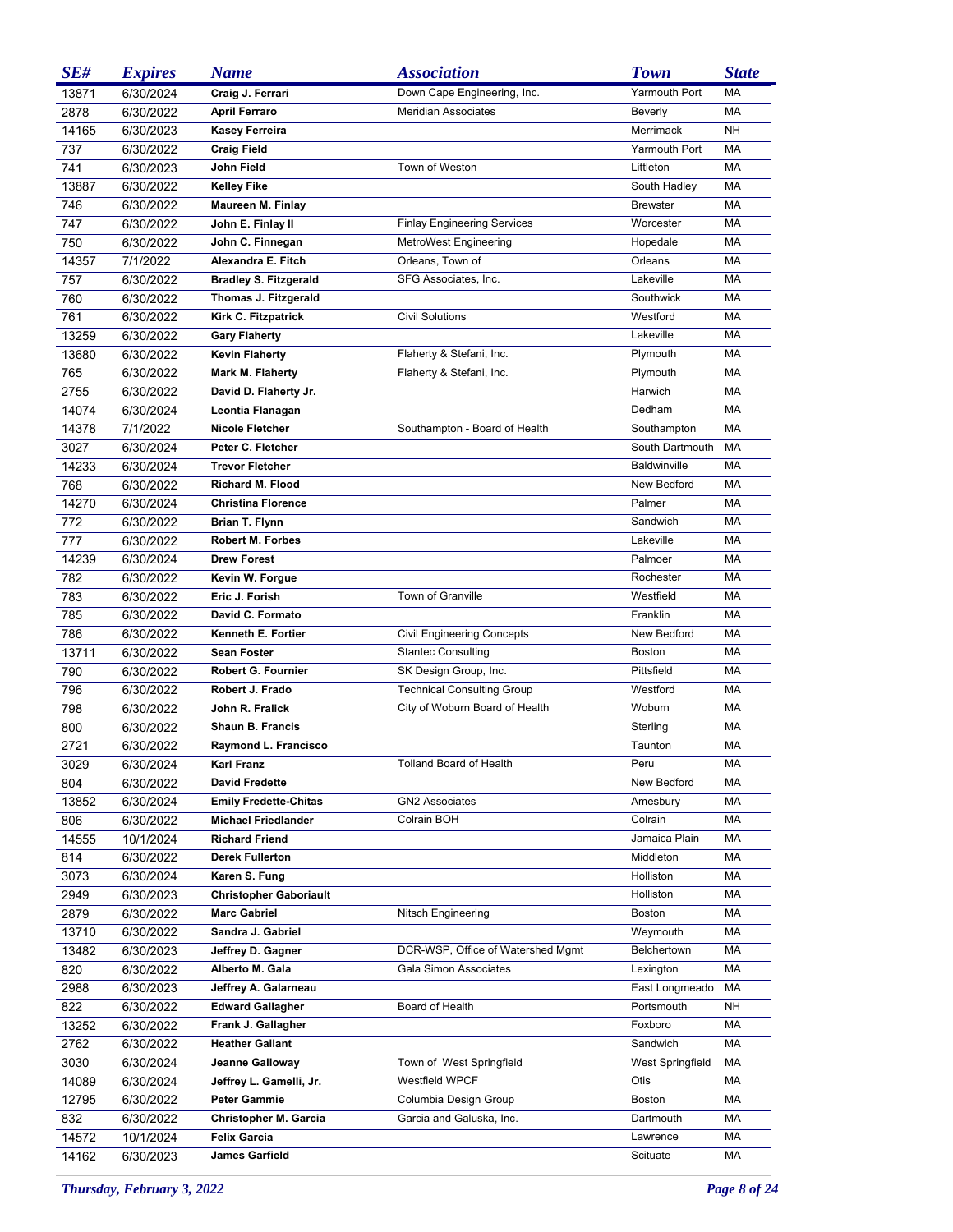| SE#   | <b>Expires</b> | <b>Name</b>                   | <i><b>Association</b></i>             | <b>Town</b>         | <b>State</b> |
|-------|----------------|-------------------------------|---------------------------------------|---------------------|--------------|
| 840   | 6/30/2022      | <b>Patrick C. Garner</b>      |                                       | Northboro           | MA           |
| 841   | 6/30/2022      | <b>James Garreffi</b>         |                                       | Ayer                | MA           |
| 842   | 6/30/2022      | John R. Garside               |                                       | Groton              | <b>MA</b>    |
| 847   | 6/30/2022      | Arthur D. Gasbarro, III       | Nantucket Engineering & Survey, P.C.  | Nantucket           | MA           |
| 848   | 6/30/2022      | Roderick C. Gaskell           | Sitec Environmental, Inc.             | Hingham             | <b>MA</b>    |
| 851   | 6/30/2022      | Mark H. Gates                 | Land Planning, Inc.                   | Hopkinton           | MA           |
| 13796 | 6/30/2023      | <b>Raymond E. Gauthier</b>    | Westborough Board Of Health           | Auburn              | MA           |
| 2821  | 6/30/2022      | Jude E. Gauvin                |                                       | Millbury            | MA           |
| 13719 | 6/30/2023      | <b>Brian Geaudreau</b>        | <b>Hancock Associates</b>             | Chelmsford          | <b>MA</b>    |
| 863   | 6/30/2022      | Robert A. Gemma               | MetroWest Engineering Inc.            | Framingham          | <b>MA</b>    |
| 12683 | 6/30/2022      | Silvio Genao                  | Town of Eastham                       | North Eastham       | <b>MA</b>    |
| 12810 | 6/30/2022      | Kalene Gendron                | Nashoba Associated Boards of Health   | Ayer                | <b>MA</b>    |
| 2952  | 6/30/2023      | <b>Christopher Genoter</b>    |                                       | Townsend            | MA           |
| 13143 | 6/30/2024      | <b>Jared Gentilucci</b>       |                                       | Worcester           | <b>MA</b>    |
| 14153 | 6/30/2023      | <b>Jesse Giardina</b>         |                                       | Pittsfield          | <b>MA</b>    |
| 873   | 6/30/2022      | Aaron R. Gilbert              | UST Inspection Services, Inc.         | Cohasset            | <b>MA</b>    |
| 13795 | 6/30/2023      | <b>Christopher K. Gilbert</b> |                                       | New Bedford         | <b>MA</b>    |
| 874   | 6/30/2022      | <b>Stephen T. Gilbert</b>     | Senna Fitzgerald Gilbert Assoc., Inc. | Lakeville           | MA           |
| 14403 | 11/1/2022      | <b>Ashleigh Gilchrist</b>     | Tighe & Bond                          | Portsmouth          | <b>NH</b>    |
| 14284 | 6/30/2024      | Tyler R. Gilman               |                                       | Centerville         | <b>MA</b>    |
| 880   | 6/30/2022      | Daniel S. Gioiosa             |                                       | Dartmouth           | <b>MA</b>    |
| 881   | 6/30/2022      | Steven D. Gioiosa             | Sitec, Inc.                           | Dartmouth           | <b>MA</b>    |
| 882   | 6/30/2022      | Judith H. Giorgio             | <b>Town Hall Annex</b>                | Chatham             | <b>MA</b>    |
| 888   | 6/30/2022      | David P. Glenn                |                                       | Hopedale            | <b>MA</b>    |
| 2882  | 6/30/2022      | <b>Peter Glick</b>            |                                       | Providence          | RI           |
| 14569 | 10/1/2024      | <b>Tyler Glode</b>            |                                       | Salem               | <b>MA</b>    |
| 890   | 6/30/2022      | John F. Glossa                | Glossa Engineering, Inc.              | East Walpole        | <b>MA</b>    |
| 891   | 6/30/2022      | <b>Richard D. Gobi</b>        | Gobi Land Engineering                 | West Brookfield     | <b>MA</b>    |
| 893   | 6/30/2022      | <b>Scott Goddard</b>          | Goddard Consulting, LLC               | Northborough        | <b>MA</b>    |
| 894   | 6/30/2022      | Mark E. Godfrey               |                                       | Chelmsford          | <b>MA</b>    |
| 895   | 6/30/2022      | Leslie P. Godin               |                                       | Center Conway       | <b>NH</b>    |
| 900   | 6/30/2022      | Claire A. Golden              |                                       | Haverhill           | <b>MA</b>    |
| 14265 | 6/30/2024      | <b>Marty Golightly</b>        | Abington Board of Health              | Abington            | <b>MA</b>    |
| 13587 | 6/30/2024      | <b>Daniel E. Gonsalves</b>    |                                       | Sagamore Beach      | MA           |
| 13908 | 6/30/2022      | <b>Sean Gonsalves</b>         | Holyoke Board of Health               | Holyoke             | <b>MA</b>    |
| 14138 | 6/30/2023      | Katelyn Gonyer                | Town of Mansfield DPW - Wastewater    | Mansfield           | MA           |
| 2954  | 6/30/2023      | Neil Gorman                   |                                       | Ashby               | MA           |
| 912   | 6/30/2022      | <b>Alexander Gorodetsky</b>   |                                       | <b>Fall River</b>   | MA           |
| 914   | 6/30/2022      | William E. Gottwald, Jr.      |                                       | <b>Berkley</b>      | MA           |
| 917   | 6/30/2022      | Jeffrey E. Gould              |                                       | Plymouth            | MA           |
| 14117 | 6/30/2023      | Timothy J. Grace              |                                       | Easthampton         | MA           |
| 921   | 6/30/2022      | James A. Gracia               |                                       | Easthampton         | MA           |
| 14107 | 6/30/2023      | <b>Annette Graczewski</b>     | Dennis Health Department              | South Dennis        | MA           |
| 923   | 6/30/2022      | Brian R. Grady                |                                       | Barnstable          | МA           |
| 13148 | 6/30/2024      | Darren Grady                  | <b>Grady Consulting</b>               | Kingston            | МA           |
| 924   | 6/30/2022      | Joseph Grady                  | Town of Duxbury                       | Duxbury             | MA           |
| 925   | 6/30/2022      | <b>Kevin Grady</b>            | <b>Grady Consulting</b>               | Kingston            | MA           |
| 926   | 6/30/2022      | <b>Richard Grady</b>          | <b>Grady Consultants</b>              | Kingston            | MA           |
| 14199 | 6/30/2024      | Abigail Graham                |                                       | Lunenburg           | МA           |
| 14406 | 11/1/2022      | Joseph Graham                 |                                       | Tewksbury           | МA           |
| 2955  | 6/30/2023      | <b>Michele Grant</b>          |                                       | <b>Billerica</b>    | МA           |
| 931   | 6/30/2022      | Paul F. Grasewicz             | Graz Engineering LLC                  | Fitzwilliam         | NΗ           |
| 933   | 6/30/2022      | Robert M. Grasso              | Engineering Land Services, LLC        | <b>West Newbury</b> | МA           |
| 14469 | 10/1/2024      | <b>Brendon Gray</b>           | Harris & Gray Excavating              | Ashfield            | МA           |
| 14374 | 7/1/2022       | Joshua Green                  | Merrill Engineers and Land Surveyors  | Hanover             | МA           |
| 2883  | 6/30/2022      | <b>Hillary Greenberg</b>      |                                       | South Dennis        | МA           |
| 941   | 6/30/2022      | James F. Greene               |                                       | Wareham             | MA           |
| 2688  | 6/30/2022      | Lawrence C. Greene            |                                       | Princeton           | MA           |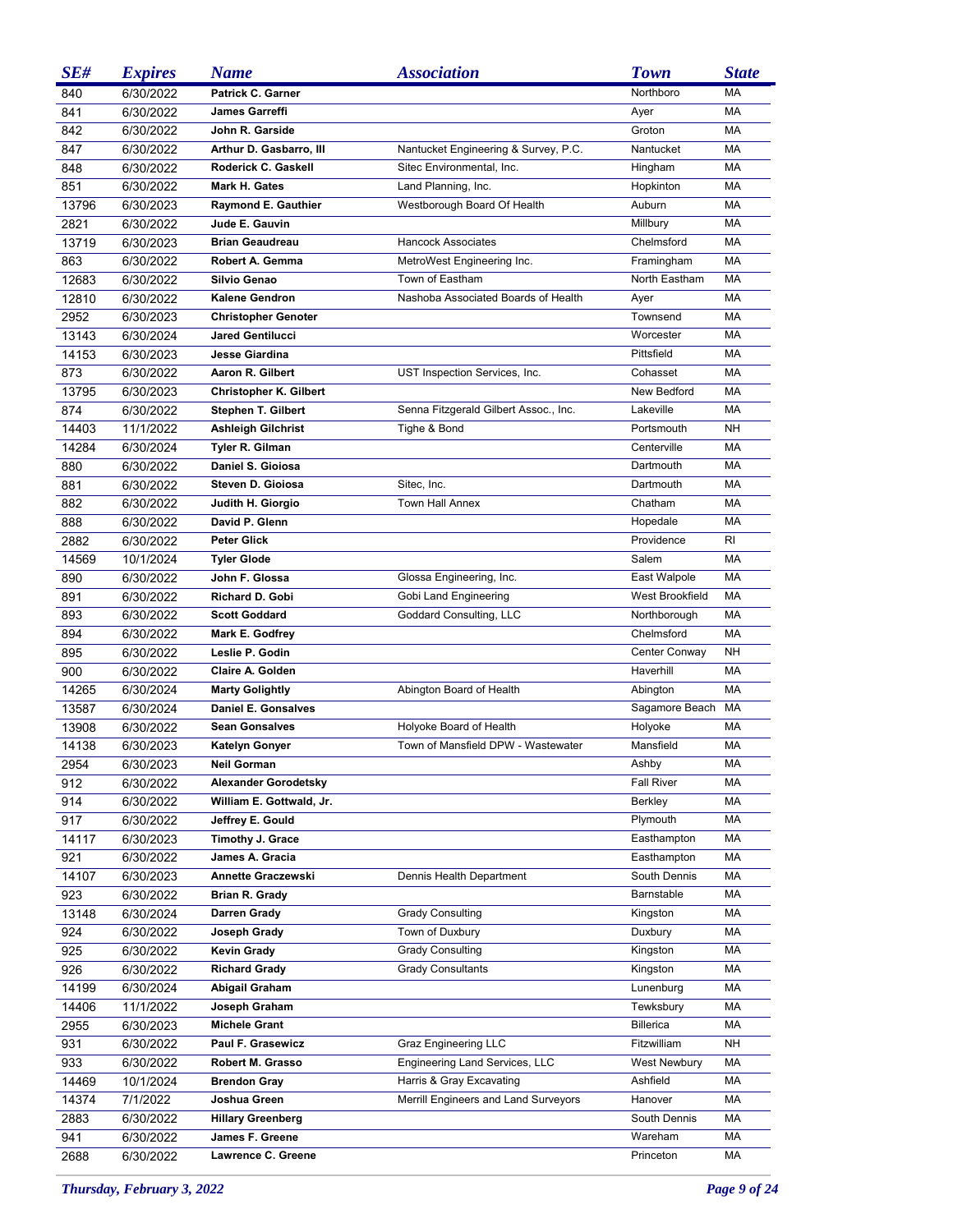| SE#   | <b>Expires</b>         | <b>Name</b>               | <b>Association</b>                | <b>Town</b>          | <b>State</b> |
|-------|------------------------|---------------------------|-----------------------------------|----------------------|--------------|
| 14355 | 7/1/2022               | <b>Camille Griffin</b>    | Framingham Board of Health        | Framingham           | MA           |
| 14118 | 6/30/2023              | Joseph Grillo, Jr.        | <b>Meridian Associates</b>        | Beverly              | <b>MA</b>    |
| 960   | 6/30/2022              | Ira Grossman              | Nashoba Assoc. BOH                | Ayer                 | <b>MA</b>    |
| 13277 | 6/30/2022              | Andrew P. Grover          | Ryder & Wilcox                    | South Orleans        | MA           |
| 963   | 6/30/2022              | Douglas A. Grover         |                                   | Orleans, South       | <b>MA</b>    |
| 13770 | 6/30/2023              | Terri A. Guarino          |                                   | Cotuit               | <b>MA</b>    |
| 14040 | 6/30/2022              | Douglas Guey-Lee          |                                   | Monument Beach       | MA           |
| 13488 | 6/30/2023              | Christopher A. Guida      | Fieldstone Land Consultants, PLLC | Milford              | <b>NH</b>    |
| 14392 | 11/1/2022              | Paul G. Gunn              | Morse Engineering                 | Scituate             | <b>MA</b>    |
| 13996 | 6/30/2022              | <b>Alan Gunnison</b>      |                                   | Middleboro           | <b>MA</b>    |
| 975   | 6/30/2022              | <b>Vincent P. Guntlow</b> | <b>Guntlow and Associates</b>     | Williamstown         | MA           |
| 2726  | 6/30/2022              | <b>Tara Gurge</b>         | Needham Public Health Div         | Needham              | <b>MA</b>    |
| 978   | 6/30/2022              | Bruce G. Hagerman         | Crossman Engineering Inc.         | Attleboro            | <b>MA</b>    |
| 14010 | 6/30/2022              | Derrick J. Hale           |                                   | Randolph             | <b>MA</b>    |
| 980   | 6/30/2022              | <b>Michael Hale</b>       | City of Gloucester                | Gloucester           | <b>MA</b>    |
| 983   | 6/30/2022              | Mark S. Haley             |                                   | Grandby              | <b>MA</b>    |
| 14159 | 6/30/2024              | <b>Paul Halfmann</b>      |                                   | Holden               | <b>MA</b>    |
| 984   | 6/30/2022              | James D. Hall             |                                   | Swansea              | <b>MA</b>    |
| 13592 | 6/30/2024              | <b>William Hall</b>       | Civil Design Consultants          | Andover              | <b>MA</b>    |
| 709   | 6/30/2022              | Beth M. Hallal            |                                   | Rumford              | RI.          |
| 2792  | 6/30/2022              | <b>Steven Hallem</b>      |                                   | Shirley              | <b>MA</b>    |
| 2823  | 6/30/2022              | <b>William Halsing</b>    |                                   | Mendon               | <b>MA</b>    |
| 12663 | 6/30/2023              | Arsen Hambardzumian       |                                   | North Attleboro      | <b>MA</b>    |
| 988   | 6/30/2022              | Mark J. Hamel             |                                   | Chelmsford           | <b>MA</b>    |
| 14025 | 6/30/2022              | Milton R. Hamilton Jr.    |                                   | Wenham               | <b>MA</b>    |
| 14565 | 10/1/2024              | <b>Daniel Hammerberg</b>  |                                   | Jamaica Plain        | <b>MA</b>    |
| 997   | 6/30/2022              | Shaun D. Handy            |                                   | Sagamore Beach       | MA           |
| 999   | 6/30/2022              | Jeffrey L. Hannaford      | Norse Design Services Inc.        | Westford             | <b>MA</b>    |
| 1000  | 6/30/2022              | Robert E. Hannigan        | Robert E Hannigan Associates      | Milton               | <b>MA</b>    |
| 1001  | 6/30/2022              | William D. Hannigan       |                                   | Leominster           | <b>MA</b>    |
| 1003  | 6/30/2022              | <b>Wendy Hansbury</b>     | <b>Topsfield BOH</b>              | Rockport             | <b>MA</b>    |
| 1004  | 6/30/2022              | Regina M. Hanson          |                                   | <b>Belmont</b>       | <b>MA</b>    |
| 2886  | 6/30/2022              | <b>Kevin Hardiman</b>     |                                   | <b>Billerica</b>     | <b>MA</b>    |
| 1005  | 6/30/2022              | Thomas W. Hardman         |                                   | South Dartmouth      | <b>MA</b>    |
| 1006  | 6/30/2022              | Shawn P. Hardy            | <b>Hardy Design Group</b>         | Weymouth             | MA           |
| 1010  | 6/30/2022              | <b>David Harrington</b>   |                                   | Middleboro           | MA           |
| 1011  | 6/30/2022              | Glen E. Harrington        |                                   | <b>Marston Mills</b> | МA           |
| 1012  | 6/30/2022              | Richard J. Harrington     | Williams & Sparages, LLC          | Middleton            | МA           |
| 14119 |                        | <b>Susan Harrington</b>   |                                   | Woburn               | МA           |
| 14251 | 6/30/2023<br>6/30/2024 | <b>Daniel Harris</b>      |                                   | Savoy                | МA           |
| 1014  | 6/30/2022              | Darrin M. Harris          |                                   | Cummington           | МA           |
| 14113 | 6/30/2023              | <b>Adam Hart</b>          |                                   | New Bedford          | МA           |
| 1017  | 6/30/2022              | Russell D. Hart           |                                   | Poccasset            | МA           |
| 1018  | 6/30/2022              | Douglas J. Hartnett       |                                   | Franklin             | МA           |
| 13905 | 6/30/2022              | <b>Brian Hassett</b>      | Guerriere & Halnon, Inc.          | Milford              | МA           |
| 1020  | 6/30/2022              | <b>Catherine Hassett</b>  | Middleborough Health Dept.        | East Falmouth        | МA           |
| 12903 | 6/30/2023              | Jeffrey M. Hassett        | Morse Engineering                 | Scituate             | МA           |
| 13721 |                        | <b>Michael Hassett</b>    |                                   | Upton                | МA           |
| 13720 | 6/30/2023              | <b>Stephen Hassett</b>    |                                   | Hanover              | МA           |
|       | 6/30/2023              | Paul B. Hatch             |                                   | Monson               | МA           |
| 1023  | 6/30/2022              |                           |                                   |                      |              |
| 2756  | 6/30/2022              | Debra A. Hawks            | <b>DEP</b>                        | Wilmington           | МA           |
| 2957  | 6/30/2023              | Laurance M. Hayes         |                                   | Woburn               | МA           |
| 1030  | 6/30/2022              | <b>Scott P. Hayes</b>     | Foresite Engineering Assoc.       | Stow                 | МA           |
| 1031  | 6/30/2022              | <b>Terence M. Hayes</b>   |                                   | South Dennis         | МA           |
| 14348 | 7/1/2022               | <b>Daniel Hazen</b>       | Guerriere & Halnon, Inc.          | Milford              | МA           |
| 1036  | 6/30/2022              | Kent A. Healy             |                                   | <b>West Tisbury</b>  | МA           |
| 13589 | 6/30/2024              | Kieran J. Healy           |                                   | West Yarmouth        | МA           |
| 1039  | 6/30/2022              | <b>Michael Heavey</b>     | Medway BOH                        | Medway               | MA           |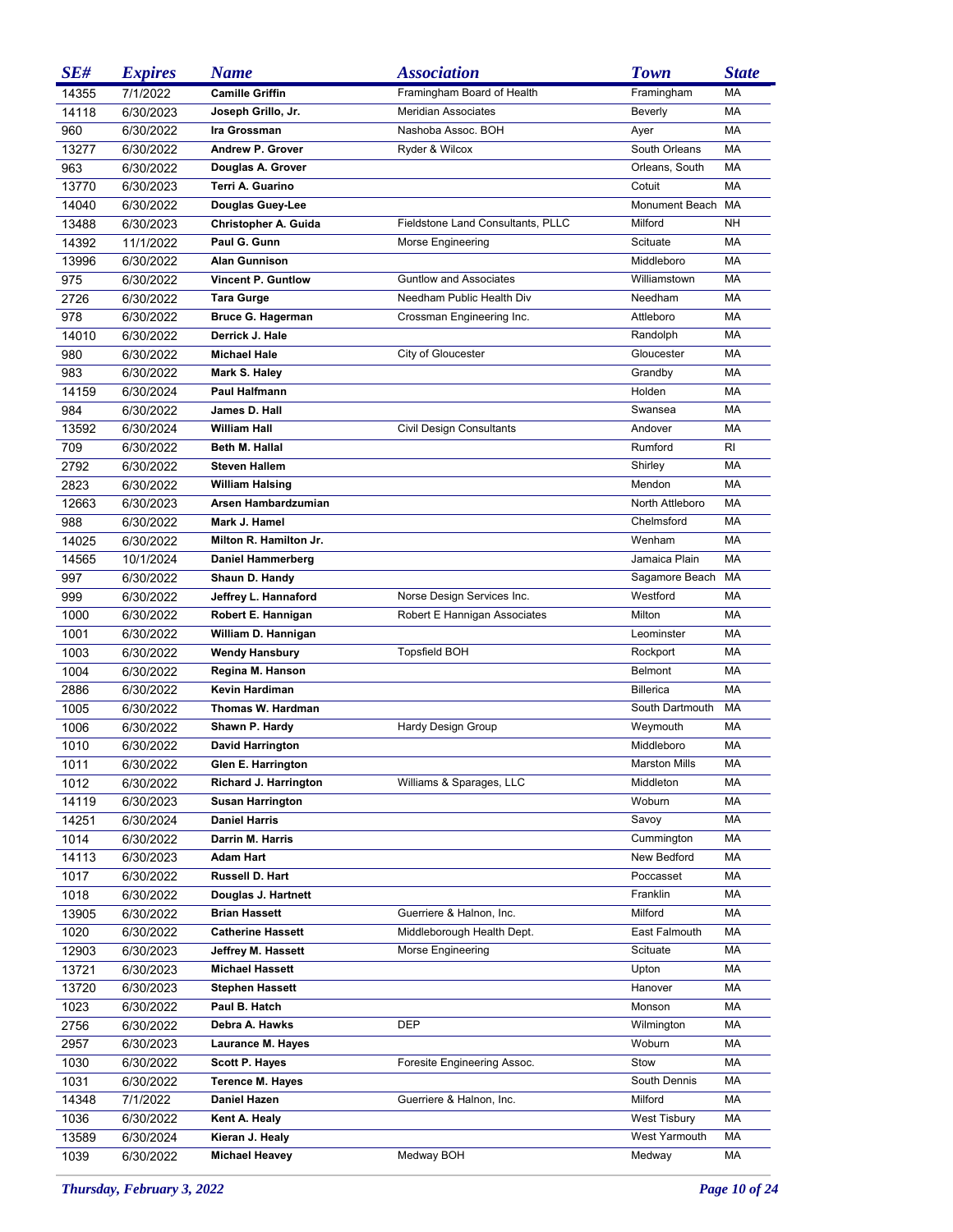| SE#   | <b>Expires</b> | <b>Name</b>                                 | <i><b>Association</b></i>               | <b>Town</b>                | <b>State</b> |
|-------|----------------|---------------------------------------------|-----------------------------------------|----------------------------|--------------|
| 2887  | 6/30/2022      | <b>Thomas Hector</b>                        |                                         | Groveland                  | <b>MA</b>    |
| 14219 | 6/30/2024      | <b>Jonathan Hedlund</b>                     |                                         | Mansfield                  | <b>MA</b>    |
| 1045  | 6/30/2022      | <b>Matthew Heil</b>                         | Sanborn, Head & Assoc., Inc.            | Westford                   | MA           |
| 2728  | 6/30/2022      | Joseph E. Henderson                         |                                         | Stoughton                  | <b>MA</b>    |
| 13694 | 6/30/2022      | <b>Scott P. Henderson</b>                   | <b>Henderson Consulting Services</b>    | Lexington                  | <b>MA</b>    |
| 1051  | 6/30/2022      | Wendy W. Henderson                          |                                         | Westport                   | <b>MA</b>    |
| 13578 | 6/30/2024      | <b>Maureen Herald</b>                       |                                         | Dracut                     | <b>MA</b>    |
| 2769  | 6/30/2022      | <b>Walter B. Hermenau</b>                   | Hermenau Engineering                    | Assonet                    | <b>MA</b>    |
| 2729  | 6/30/2022      | James A. Herrick                            | <b>Herrick Consulting</b>               | Londonderry                | <b>NH</b>    |
| 1054  | 6/30/2022      | George Heufelder                            | Barnstable Cty. Dept. of Health         | Falmouth                   | MA           |
| 14033 | 6/30/2022      | <b>Thomas Hibert</b>                        | Westfield Health Department             | Westfield                  | <b>MA</b>    |
| 14556 | 10/1/2024      | <b>Bryan Hill</b>                           | Land Planning Inc.                      | North Grafton              | <b>MA</b>    |
| 1065  | 6/30/2022      | <b>Norman Hill</b>                          | Land Planning, Inc.                     | Grafton                    | <b>MA</b>    |
| 1073  | 6/30/2022      | <b>Kamal Hingorany</b>                      | Narragansett Engineering                | Portsmouth                 | RI.          |
| 1074  | 6/30/2022      | Beverly S. Hirschhorn                       |                                         | Longmeadow                 | <b>MA</b>    |
| 13940 | 6/30/2022      | <b>Stephanie Hoban</b>                      | Strong Point Engineering Solutions, LLC | West Bridgewater MA        |              |
| 2825  | 6/30/2022      | <b>Greg Hochmuth</b>                        | Williams & Sparages                     | Middleton                  | <b>MA</b>    |
| 13687 | 6/30/2022      | <b>Christopher Hodney</b>                   | Nitsch Engineering                      | <b>Boston</b>              | <b>MA</b>    |
| 14415 | 11/1/2022      | Eliza Hoffman                               | Horsley & Witten                        | Sandwich                   | <b>MA</b>    |
| 1079  | 6/30/2022      | Thomas J. Hogan                             |                                         | Southampton                | <b>MA</b>    |
| 14137 |                |                                             |                                         |                            | <b>MA</b>    |
|       | 6/30/2023      | Stephanie R. Holinko<br><b>Frank Holmes</b> |                                         | Framingham<br>North Easton | <b>MA</b>    |
| 1081  | 6/30/2022      |                                             |                                         |                            |              |
| 1082  | 6/30/2022      | John K. Holmgren                            |                                         | <b>Brockton</b>            | <b>MA</b>    |
| 1083  | 6/30/2022      | <b>William G. Holt</b>                      | Professional Land Services LC           | Merrimac                   | <b>MA</b>    |
| 1090  | 6/30/2022      | <b>Craig Horsfall</b>                       |                                         | Fairhaven                  | <b>MA</b>    |
| 13863 | 6/30/2024      | <b>Garrett Horsfall</b>                     |                                         | <b>Braintree</b>           | <b>MA</b>    |
| 14017 | 6/30/2022      | Jessica Horsman                             |                                         | <b>Fall River</b>          | <b>MA</b>    |
| 14146 | 6/30/2023      | Peter J. Howe, Jr.                          |                                         | North Chelmsford           | MA           |
| 2689  | 6/30/2022      | <b>Carl Hultgren</b>                        |                                         | Charlton                   | <b>MA</b>    |
| 14387 | 11/1/2022      | <b>Shelley Hultgren</b>                     |                                         | Charlton                   | <b>MA</b>    |
| 12794 | 6/30/2022      | <b>Adam Hunt</b>                            | <b>CDW Consultants</b>                  | <b>Natick</b>              | MA           |
| 1106  | 6/30/2022      | Paul B. Hutnak                              |                                         | Whitinsville               | <b>MA</b>    |
| 1109  | 6/30/2022      | <b>Nancy Ellis Ice</b>                      |                                         | South Dennis               | MA           |
| 13270 | 6/30/2022      | Frank lebba                                 |                                         | West Newton                | MA           |
| 1116  | 6/30/2022      | <b>Neil Jackson</b>                         |                                         | Belchertown                | MA           |
| 13829 | 6/30/2022      | Erik Jacobson                               |                                         | Dudley                     | MA           |
| 1121  | 6/30/2022      | <b>Leonard S. Jalbert</b>                   | Jalbert Engineering, Inc.               | Sturbridge                 | МA           |
| 13765 | 6/30/2023      | <b>Gary James</b>                           |                                         | Hanover                    | МA           |
| 1126  | 6/30/2022      | Lee D. Jarvis                               |                                         | Spencer                    | МA           |
| 1928  | 6/30/2022      | Samuel J. Jensen                            | Office of Town Engineer                 | Sandwich                   | МA           |
| 1133  | 6/30/2022      | Colin T. Johannen                           |                                         | Chelmsford                 | МA           |
| 14039 | 6/30/2022      | <b>Brad Johnson</b>                         |                                         | Somerville                 | МA           |
| 1134  | 6/30/2022      | Charles G. Johnson                          | C. G. Johnson Engineering               | Amesbury                   | МA           |
| 14013 | 6/30/2022      | Christopher R. Johnson                      |                                         | Walpole                    | МA           |
| 1137  | 6/30/2022      | Daniel B. Johnson                           | Domestic Septic Design, Inc.            | South Hamilton             | МA           |
| 2826  | 6/30/2022      | Jesse Johnson                               |                                         | Townsend                   | МA           |
| 1138  | 6/30/2022      | Mark P. Johnson                             |                                         | Worcester                  | МA           |
| 12892 | 6/30/2023      | <b>Marlene Johnson</b>                      | Burlington Board of Health              | Burlington                 | МA           |
| 14059 | 6/30/2023      | Omar Johnson                                | West Tisbury Board of Health            | Vineyard Haven             | МA           |
| 1141  | 6/30/2022      | <b>Thomas Johnson</b>                       | ProTerra Design Group LLC               | Hadley                     | MA           |
| 2731  | 6/30/2022      | <b>Brian D. Jones</b>                       |                                         | Candia                     | NΗ           |
| 13983 | 6/30/2022      | <b>Russell E. Jones</b>                     |                                         | Walpole                    | МA           |
| 1155  | 6/30/2022      | David R. Jordan                             |                                         | Manchester                 | NΗ           |
| 14280 | 6/30/2024      | Calvin S. Joseph                            |                                         | Sharon                     | MA           |
| 13145 | 6/30/2024      | Erin Joyce                                  | Joyce Consulting Group                  | <b>Braintree</b>           | МA           |
| 2893  | 6/30/2022      | Michael Joyce                               |                                         | <b>Braintree</b>           | МA           |
| 3096  | 6/30/2024      | Allan E. Joyner                             |                                         | Lenox                      | MA           |
| 1163  | 6/30/2022      | John P. Judd                                | <b>Gateway Consultants</b>              | Gloucester                 | MA           |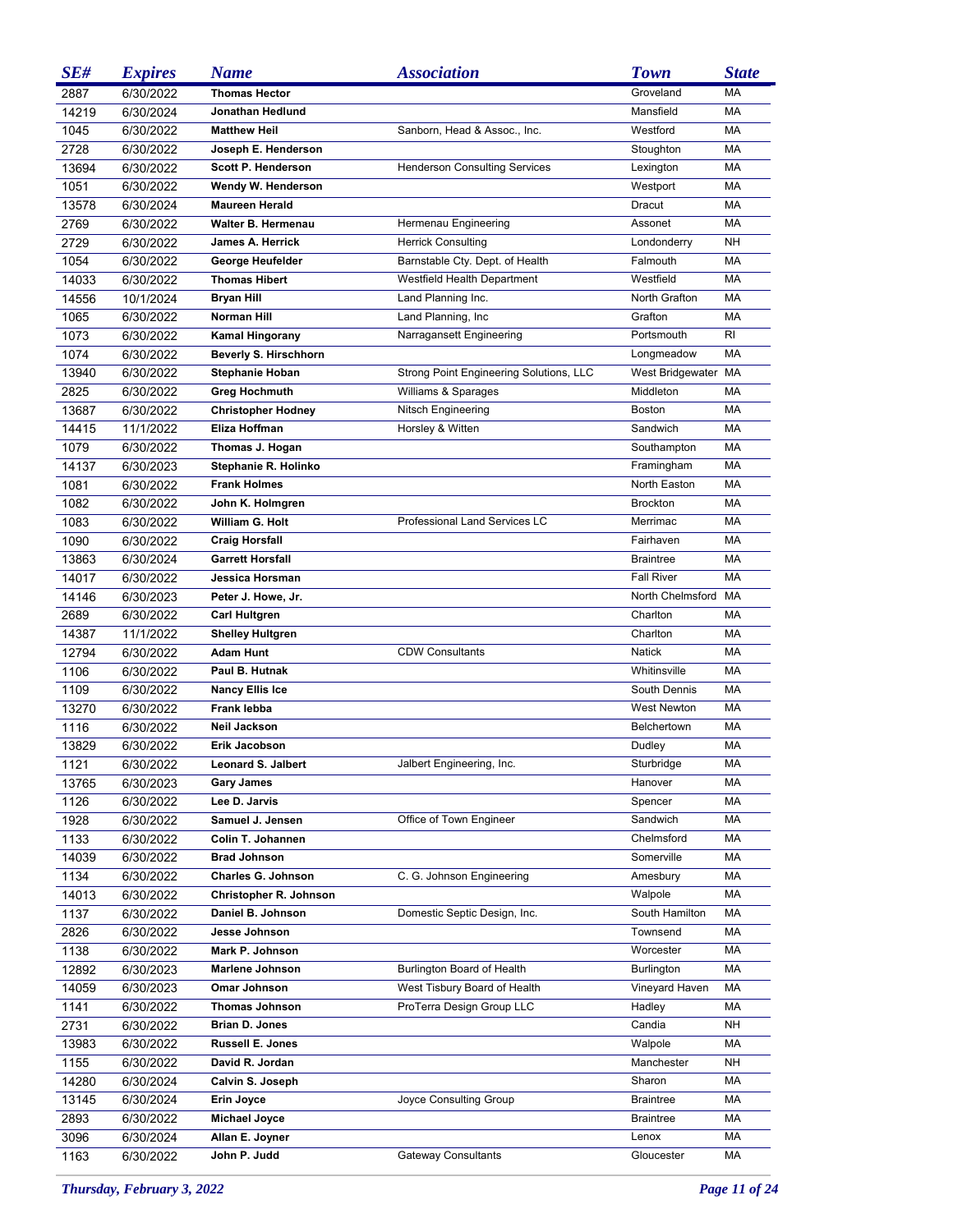| SE#   | <b>Expires</b> | <b>Name</b>               | <i><b>Association</b></i>        | <b>Town</b>             | <b>State</b> |
|-------|----------------|---------------------------|----------------------------------|-------------------------|--------------|
| 1165  | 6/30/2022      | <b>Richard Judd</b>       |                                  | <b>Brewster</b>         | <b>MA</b>    |
| 14566 | 10/1/2024      | <b>Tyler Judd</b>         |                                  | Cloucester              | <b>MA</b>    |
| 1168  | 6/30/2022      | Michael J. Juliano        | Eaglebrook Engineering & Survey  | Lynnfield               | <b>MA</b>    |
| 2745  | 6/30/2022      | Julia Junghanns           |                                  | Wayland                 | <b>MA</b>    |
| 1171  | 6/30/2022      | Dana B. Junior            |                                  | Marshfield              | <b>MA</b>    |
| 939   | 6/30/2022      | <b>Stephanie Kaiser</b>   |                                  | <b>Braintree</b>        | <b>MA</b>    |
| 13275 | 6/30/2022      | Jeffrey Kane              |                                  | Norfolk                 | <b>MA</b>    |
| 1177  | 6/30/2022      | Charles J. Kaniecki       |                                  | Southampton             | <b>MA</b>    |
| 14004 | 6/30/2022      | Susan Hilde Karpawich     |                                  | Lowell                  | <b>MA</b>    |
| 13253 | 6/30/2022      | James M. Kavanaugh        |                                  | North Reading           | <b>MA</b>    |
| 13875 | 6/30/2024      | Jennifer Keefe            |                                  | Weymouth                | <b>MA</b>    |
| 1188  | 6/30/2022      | John S. Keefe             |                                  | <b>Buzzards Bay</b>     | MA           |
| 1189  | 6/30/2022      | Wayne Keefner             |                                  | Waltham                 | MA           |
| 2770  | 6/30/2022      | <b>Christopher Keenan</b> |                                  | Paxton                  | MA           |
| 1190  | 6/30/2022      | Sandra A. Keese           |                                  | Rochester               | MA           |
| 14221 | 6/30/2024      | Deborah W. Keller         | <b>Merrill Associates</b>        | Hanover                 | MA           |
| 14557 | 10/1/2024      | David S. Kelley           | <b>Meridian Associates</b>       | Beverly                 | MA           |
| 1195  | 6/30/2022      | Mark D. Kelley            |                                  | Merrimac                | MA           |
| 12877 | 6/30/2022      | George W. Kellum          | GT Excavating Corp.              | Seekonk                 | MA           |
| 14222 | 6/30/2024      | <b>Marissa Kelly</b>      |                                  | Providence              | RI           |
| 1211  | 6/30/2022      | Jeffrey C. Kennedy        | Williamstown HD                  | Williamstown            | MA           |
| 1212  | 6/30/2022      | Kristin C. Kennedy        | Town of Easton                   | Lincoln                 | RI           |
| 14337 | 10/1/2024      | <b>Lauren Kennedy</b>     | West Springfield Health Dept     | <b>West Springfield</b> | MA           |
| 14035 | 6/30/2022      | William P. Kenney         | <b>River Hawk Environmental</b>  | Marshfield              | <b>MA</b>    |
| 1215  | 6/30/2022      | Paul Kenny                |                                  | <b>Boston</b>           | MA           |
| 1159  | 6/30/2022      | Jeanmarie Kent Joyce      | Board of Health                  | South Easton            | MA           |
| 14014 | 6/30/2022      | Riana L. Kernan           |                                  | <b>Boulder</b>          | CO           |
| 12894 | 6/30/2023      | <b>Nathan Ketchel</b>     |                                  | Mattapoisett            | MA           |
| 1219  | 6/30/2022      | Deborah A. Ketchen        | Merrimac BOH                     | Merrimac                | MA           |
| 1221  | 6/30/2022      | Carol A. Kibbe            |                                  | Douglas                 | MA           |
| 13585 | 6/30/2024      | <b>Myles Killar</b>       |                                  | Maynard                 | MA           |
| 1224  | 6/30/2022      | <b>Kelly Killeen</b>      |                                  | Scituate                | MA           |
| 1231  | 6/30/2022      | <b>Shawn Kimberley</b>    |                                  | Colrain                 | <b>MA</b>    |
| 1232  | 6/30/2022      | Frederic W. King          | Schofield Brothers of N. E.      | Framingham              | <b>MA</b>    |
| 14309 | 12/1/2022      | <b>Suzanne King</b>       | <b>BL Companies</b>              | Norwood                 | <b>MA</b>    |
| 14353 | 7/1/2022       | <b>Tyler King</b>         |                                  | <b>Boston</b>           | <b>MA</b>    |
| 2895  | 6/30/2022      | Edward F. King, Jr        | Island Surveyors, LLC            | Nantucket               | МA           |
| 12790 | 6/30/2022      | Erin Kirchner             | Essex Board of Health            | Essex                   | МA           |
| 14237 | 6/30/2024      | <b>Paul Kirchner</b>      |                                  | Somerville              | МA           |
| 2176  | 6/30/2022      | Elizabeth R. Kitttila     |                                  | Yarmouth                | МA           |
| 1239  | 6/30/2022      | Kevin P. Klein            |                                  | E. Sandwich             | МA           |
| 2690  | 6/30/2022      | Chris S. Klingener        |                                  | Maynard                 | МA           |
| 1247  | 6/30/2022      | Kenneth C. Knowles        |                                  | Exeter                  | NΗ           |
| 1249  | 6/30/2022      | <b>Christopher Knuth</b>  |                                  | Princeton               | МA           |
| 14000 | 6/30/2022      | <b>Alfons Koka</b>        | <b>Highpoint Engineering</b>     | Canton                  | МA           |
| 1254  | 6/30/2022      | Peter J. Kolodziej        |                                  | Leeds                   | МA           |
| 14421 | 11/1/2022      | Jami Kolosewicz           | Orange Board of Health           | Orange                  | МA           |
| 3003  | 6/30/2023      | Katy M. Konary            |                                  | East Sandwich           | МA           |
| 12896 | 6/30/2023      | <b>Elizabeth Konetchy</b> |                                  | Nantucket               | МA           |
| 13999 | 6/30/2022      | <b>Albert Kopek</b>       |                                  | Burlington              | МA           |
| 1256  | 6/30/2022      | John A. Kopinsky          |                                  | Ludlow                  | МA           |
| 14151 | 6/30/2023      | Lee Koska                 |                                  | Medford                 | МA           |
| 1260  | 6/30/2022      | Michael J. Koska          | Michael J. Koska & Assoc.        | <b>Bridgewater</b>      | МA           |
| 1277  | 6/30/2022      | Joel Kubick               |                                  | North Falmouth          | МA           |
| 1282  | 6/30/2022      | Michael S. Kulig          | <b>Berkshire Engineering</b>     | Lee                     | МA           |
| 1286  | 6/30/2022      | Dan Kurpaska              | <b>DEP</b>                       | Sunderland              | МA           |
| 14351 | 7/1/2022       | Derek Kwok                | Newton Health and Human Services | Newton                  | МA           |
| 1289  | 6/30/2022      | Peter R. LaBarbera        |                                  | South Deerfield         | МA           |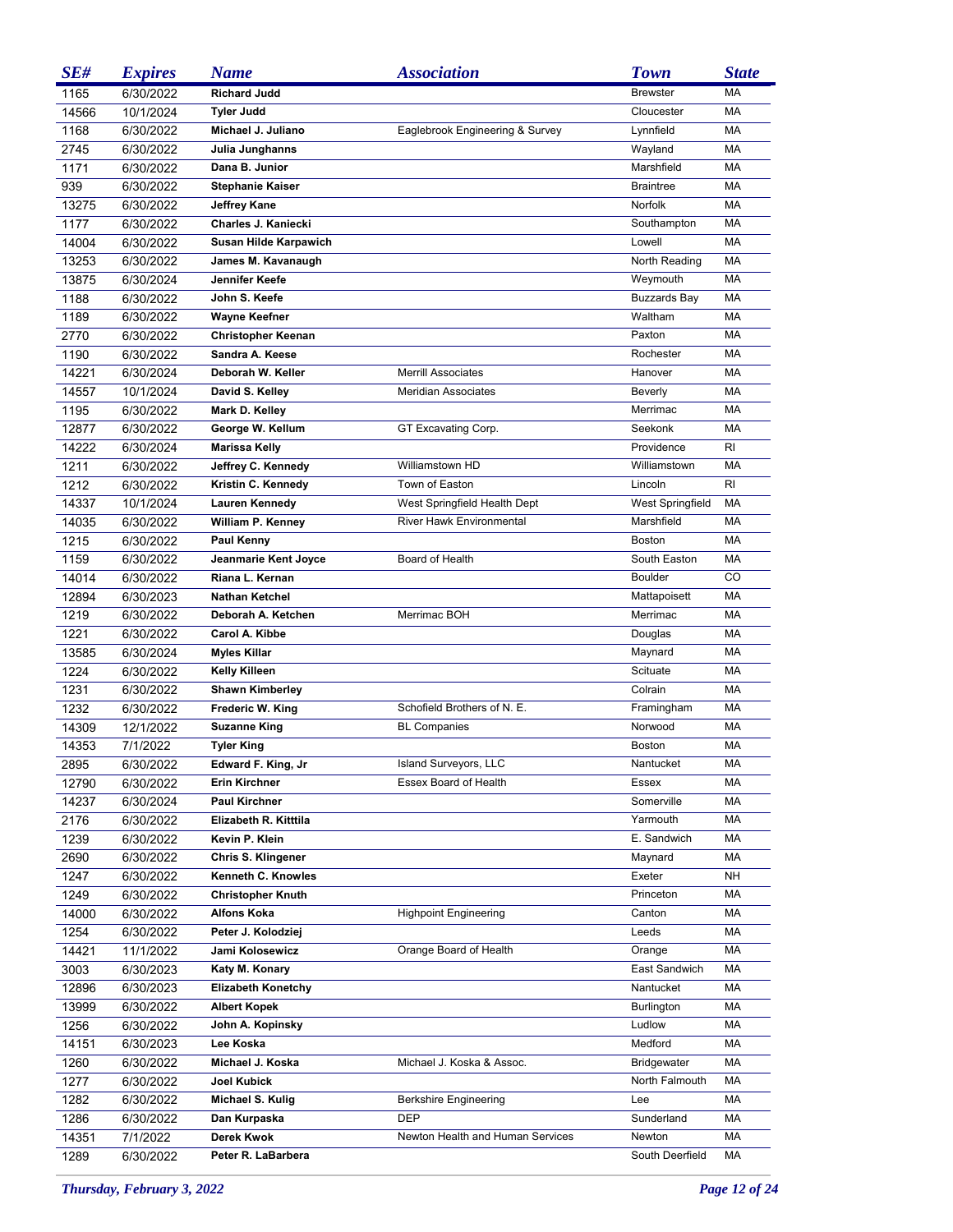| SE#   | <b>Expires</b> | <b>Name</b>                               | <b>Association</b>                  | <b>Town</b>                | <b>State</b> |
|-------|----------------|-------------------------------------------|-------------------------------------|----------------------------|--------------|
| 1291  | 6/30/2022      | <b>Charles J. LaBatt</b>                  | <b>Guntlow and Associates</b>       | Williamstown               | MA           |
| 14567 | 10/1/2024      | Kenneth Lacey Jr                          |                                     | Warren                     | <b>MA</b>    |
| 1297  | 6/30/2022      | <b>Dennis R. Lacourse</b>                 |                                     | Holyoke                    | <b>MA</b>    |
| 13971 | 6/30/2022      | <b>Kathleen LaFavre</b>                   | Nantucket Health Department         | Nantucket                  | <b>MA</b>    |
| 13156 | 6/30/2024      | <b>Daniel LaFrance</b>                    | Fuss and O'Neill                    | Quincy                     | <b>MA</b>    |
| 2827  | 6/30/2022      | <b>Brian J. LaGrasse</b>                  |                                     | Haverhill                  | <b>MA</b>    |
| 13701 | 6/30/2022      | Michael C. Laham                          |                                     | Brentwood                  | <b>NH</b>    |
| 1303  | 6/30/2022      | David Lajoie                              | Felco, Inc.                         | South Wellfleet            | <b>MA</b>    |
| 1304  | 6/30/2022      | Seth L. Lajoie                            |                                     | Salem                      | <b>MA</b>    |
| 1305  | 6/30/2022      | Kanayo Lala                               |                                     | Acton                      | <b>MA</b>    |
| 14081 | 6/30/2022      | Hai Lam                                   | Town of Wilmington                  | Danvers                    | <b>MA</b>    |
| 2828  | 6/30/2022      | Justin J. Lamoureux                       |                                     | Plymouth                   | MA           |
| 14110 | 6/30/2023      | <b>Meegan Lancaster</b>                   |                                     | Edgartown                  | MA           |
| 13577 | 6/30/2024      | Scott W. Landgren                         |                                     | <b>Natick</b>              | MA           |
| 1314  | 6/30/2022      | <b>Robert Landry</b>                      | City of Marlborough BOH             | Marlborough                | MA           |
| 13603 | 6/30/2024      | <b>Eric Lane</b>                          |                                     | Lynnfield                  | MA           |
| 14042 | 6/30/2022      | <b>Mallory Langler</b>                    |                                     | Mashpee                    | MA           |
| 1317  | 6/30/2022      | Nicholas A. Lanney                        |                                     | Hingham                    | MA           |
| 2896  | 6/30/2022      | Justin Lapham                             | Douglas Board of Health             | Douglas                    | MA           |
| 14420 | 11/1/2022      | Emma Larkin                               |                                     | East Falmouth              | MA           |
| 1327  | 6/30/2022      | Mikael A. Lassila                         |                                     | Rindge                     | <b>NH</b>    |
| 13575 | 6/30/2024      | <b>Ron Laurin</b>                         | Southampton - Board of Health       | Southampton                | МA           |
| 1328  | 6/30/2022      | Michael J. Lavigne                        | <b>Environmental Design</b>         | Deerfield                  | MA           |
| 1329  | 6/30/2022      | Ronald L. Lavigne                         |                                     | Leeds                      | MA           |
| 1331  | 6/30/2022      | Jason B. Lavoie                           |                                     | Taunton                    | MA           |
| 1332  | 6/30/2022      | Peter M. Lavoie                           | Guerriere and Halnon                | Taunton                    | MA           |
| 1339  | 6/30/2022      | Sean Leach                                |                                     | Westport                   | MA           |
| 13893 | 6/30/2022      | Daniel F. Leahy                           | Brookfield Board of Health          | <b>Brookfield</b>          | MA           |
| 14266 | 5/1/2022       | <b>Sean Leahy</b>                         |                                     | Stoughton                  | MA           |
| 13821 | 6/30/2022      | Jean-Francois LeBlanc                     |                                     | Goffstown                  | NΗ           |
| 1346  | 6/30/2022      | Paul Leblanc                              | LeBlanc Survey Assoc.               | Middleton                  | MA           |
| 14371 | 7/1/2022       | <b>Justin LeClair</b>                     | McCarty Engineering Inc.            | Leominster                 | MA           |
| 13936 | 6/30/2022      | Steven J. Lee                             |                                     | Medford                    | MA           |
| 1351  | 6/30/2022      | Douglas Lees                              | Land Eng. & Env. Services, Inc.     | Londonderry                | NΗ           |
| 1354  | 6/30/2022      | Philip D. Leger                           |                                     | Royalston                  | MA           |
| 14127 | 6/30/2023      | <b>Matthew Lehman</b>                     | Horsley & Witten                    | Sandwich                   | MA           |
| 1186  | 6/30/2022      | Angela M. Lehtonen                        | Northland Engineers                 | Ashburnham                 | МA           |
| 13676 | 6/30/2022      | <b>Matthew Leidner</b>                    | Civil Design Group                  | North Andover              | МA           |
| 1358  | 6/30/2022      | <b>Robert H. LeMaitre</b>                 |                                     | Ware                       | МA           |
| 14144 | 6/30/2023      | Jacob Lemieux                             |                                     | Northbridge                | МA           |
| 13695 | 6/30/2022      | <b>Bradley K. Lemont</b>                  | <b>Merrill Corporation</b>          | Hanover                    | МA           |
| 13237 | 6/30/2022      | <b>Marina Lent</b>                        | Chilmark Board of Health            | Chilmark                   | МA           |
| 13265 | 6/30/2022      | <b>Matthew C. Leone</b>                   | N. Douglas Schneider & Assoc., Inc. | Mattapoisett               | МA           |
| 1364  | 6/30/2022      | Richard J. Leslie                         |                                     | Foxboro                    | МA           |
| 1367  | 6/30/2022      | Nicole L. Letendre                        |                                     | Swansea                    | МA           |
| 1368  | 6/30/2022      | <b>Thomas S. Leue</b><br>Joseph Levasseur | Homestead Engineering               | Williamsburg<br>Tewksbury  | МA           |
| 14344 | 5/1/2022       | Marc A. LeVasseur                         |                                     |                            | МA           |
| 2779  | 6/30/2022      |                                           |                                     | Pittsfield                 | МA           |
| 14571 | 10/1/2024      | <b>Stephen Lind</b>                       |                                     | Cohasset                   | МA           |
| 1383  | 6/30/2022      | Scott D. Lindgren<br>Paul Lindholm        | <b>VHB</b>                          | Providence<br>Dedham       | RI<br>МA     |
| 1385  | 6/30/2022      | Raul Lizardi-Rivera                       | Linholm, Inc.                       | <b>Marston Mills</b>       | МA           |
| 2758  | 6/30/2022      |                                           |                                     |                            |              |
| 14038 | 6/30/2022      | Jordan Loffredo                           |                                     | Boston                     | МA           |
| 14349 | 7/1/2022       | Derek T. Long                             |                                     | Londonderry                | NΗ           |
| 1401  | 6/30/2022      | Kendell L. Longo                          | Boxford BOH                         | Ipswich<br>Shelburne Falls | МA           |
| 1402  | 6/30/2022      | <b>Brian Longval</b>                      |                                     |                            | МA           |
| 1405  | 6/30/2022      | Alan W. Loomis                            | McKenzie Engineering Group          | East Bridgewater           | МA           |
| 14278 | 6/30/2024      | <b>Craig LoPiccolo</b>                    | City of Gloucester                  | Gloucester                 | МA           |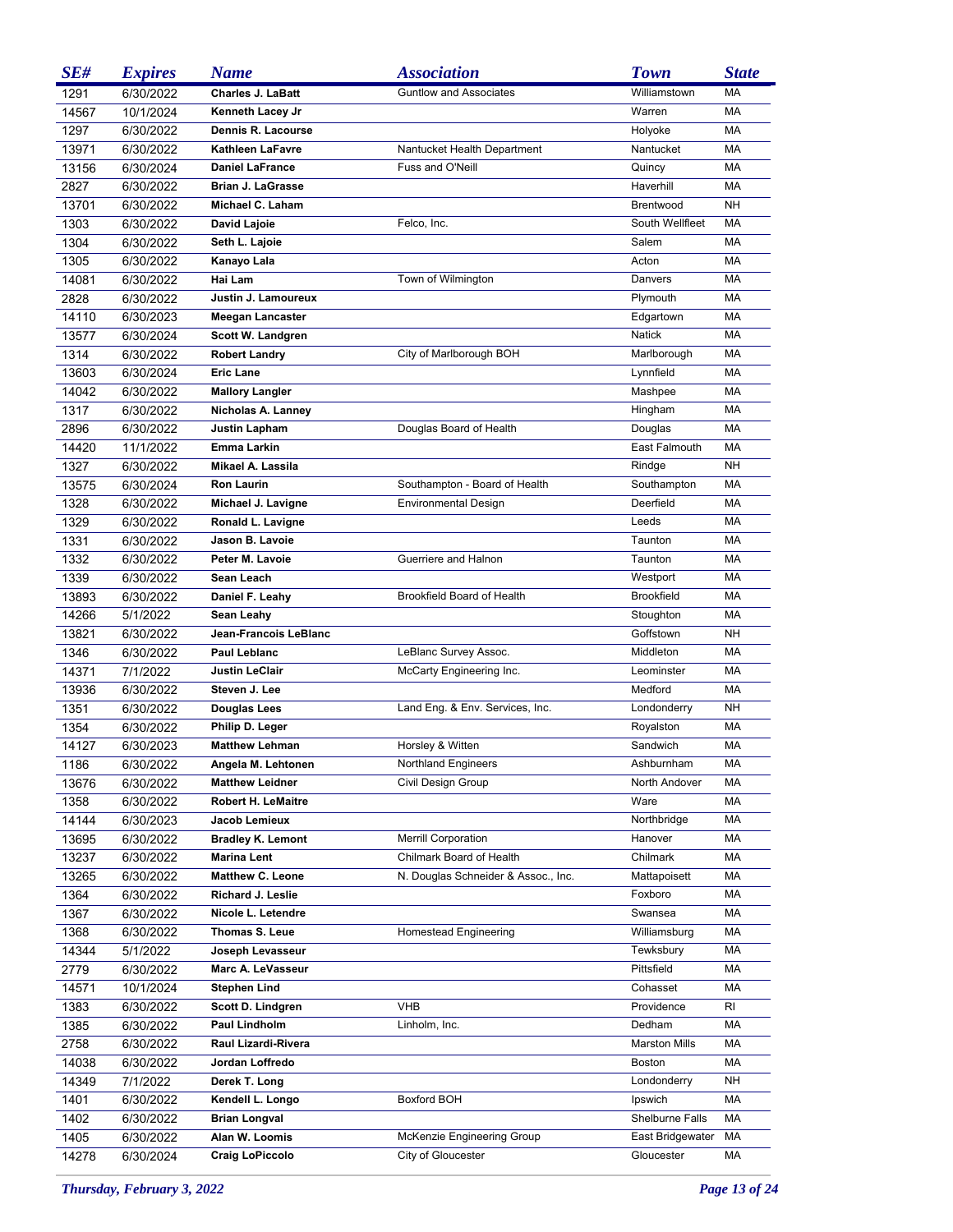| SE#   | <b>Expires</b> | <b>Name</b>                    | <b>Association</b>               | <b>Town</b>       | <b>State</b> |
|-------|----------------|--------------------------------|----------------------------------|-------------------|--------------|
| 13885 | 6/30/2022      | Ann M. Loree                   | Littleton Board of Health        | Littleton         | <b>MA</b>    |
| 13870 | 6/30/2024      | Joseph Losanno                 |                                  | Medway            | MA           |
| 1414  | 6/30/2022      | Steven M. Loughlin             | Neofotistos, McRae & Associates  | Lowell            | МA           |
| 2993  | 6/30/2023      | <b>Daniel Lovett</b>           | <b>Hill Engineers</b>            | Shelburne Falls   | MA           |
| 13593 | 6/30/2024      | <b>Susan Lumenello</b>         |                                  | Burlington        | MA           |
| 1422  | 6/30/2022      | Lois K. Luniewicz              |                                  | Westminster       | MA           |
| 14229 | 6/30/2024      | <b>Christopher Luppino</b>     |                                  | East Walpole      | МA           |
| 14275 | 6/30/2024      | <b>Spencer W. Lynds</b>        |                                  | Taunton           | МA           |
| 14570 | 10/1/2024      | <b>Austin Rob Lyons</b>        |                                  | East Bridgewater  | МA           |
| 13583 | 6/30/2024      | Peter J. Lyons                 |                                  | Marshfield        | MA           |
| 1427  | 6/30/2022      | David A. Lyttle                | Ryder & Wilcox, Inc.             | South Orleans     | MA           |
| 1429  | 6/30/2022      | Darren R. MacCaughey           |                                  | Reading           | МA           |
| 14157 | 6/30/2023      | <b>Todd MacDonald</b>          |                                  | Pembroke          | МA           |
| 1430  | 6/30/2022      | <b>Brian C. MacEwen</b>        |                                  | Petersham         | MA           |
| 12784 | 6/30/2022      | <b>Marc MacFarland</b>         |                                  | Foxboro           | MA           |
| 1433  | 6/30/2022      | Steven A. Mack                 |                                  | Pittsfield        | МA           |
| 1435  | 6/30/2022      | Dale MacKinnon                 |                                  | <b>Natick</b>     | МA           |
| 1439  | 6/30/2022      | <b>David Mackwell</b>          | Kelly Engineering Assoc.         | <b>Braintree</b>  | МA           |
| 1441  | 6/30/2022      | Douglas J. MacLeay             |                                  | Colrain           | MA           |
| 1447  | 6/30/2022      | <b>Daniel Macritchie</b>       |                                  | Exeter            | NΗ           |
| 2849  | 6/30/2022      | John M. Madeiros               |                                  | Rutland           | МA           |
| 2732  | 6/30/2022      | <b>Richard M. Madsen</b>       |                                  | Westport          | MA           |
| 1454  | 6/30/2022      | <b>Timothy E. Maginnis</b>     |                                  | Westhampton       | MA           |
| 1455  | 6/30/2022      | Mark R. Magowan                |                                  | Marshfield        | МA           |
| 1458  | 6/30/2022      | William R. Maher               |                                  | Lynn              | МA           |
| 12753 | 6/30/2022      | <b>Nathaniel Mahonen</b>       |                                  | Leominster        | МA           |
| 2774  | 6/30/2022      | Elizabeth A. Mainini-Sanchioni | Guerriere & Halnon               | Milford           | МA           |
| 13401 | 6/30/2022      | Shane M. Mallon                |                                  | Carver            | МA           |
| 12718 | 6/30/2022      | <b>Patrick Malone</b>          | Sanborn, Head & Associates       | Westford          | МA           |
| 13697 | 6/30/2022      | Sean P. Malone                 |                                  | Beverly           | МA           |
| 13704 | 6/30/2022      | William J. Maloney, Jr.        |                                  | Shrewsbury        | МA           |
| 13273 | 6/30/2022      | <b>Raouf Mankaryous</b>        | Alpha Omega Engineering          | Sutton            | МA           |
| 1472  | 6/30/2022      | Keith R. Manley                |                                  | Worthington       | МA           |
| 12912 | 6/30/2023      | <b>Tim Marble</b>              | Canton Board of Health           | Canton            | МA           |
| 1479  | 6/30/2022      | Joseph March                   | Stamski & McNary, Inc.           | Acton             | MA           |
| 2994  | 6/30/2023      | John K. Marchand               |                                  | <b>Fall River</b> | МA           |
| 13876 | 6/30/2024      | Brian Marchetti                | McCarty Engineering Inc.         | Leominster        | МA           |
| 13892 | 6/30/2022      | <b>Craig Marchionda</b>        | Marchionda & Assoc.              | Georgetown        | МA           |
| 14363 | 7/1/2022       | Robert B. Margro               | Norwell Board of Health          | Norwell           | МA           |
| 13448 | 6/30/2023      | <b>Mark Mariano</b>            |                                  | Seekonk           | МA           |
| 13787 | 6/30/2023      | Robert E. Marini               | NativeTEC                        | Lynn              | МA           |
| 1481  | 6/30/2022      | Walter F. Markett, Jr.         |                                  | Wilbraham         | МA           |
| 2899  | 6/30/2022      | Jonathan Markey                |                                  | Epping            | NΗ           |
| 1482  | 6/30/2022      | Joseph D. Marquedant           | J.D. Marquedant & Assoc.         | Hopkinton         | МA           |
| 1484  | 6/30/2022      | Steven L. Marsden              | Marsden Engineering & Associates | Lunenburg         | МA           |
| 1491  | 6/30/2022      | Sandra B. Martin               |                                  | Egremont          | МA           |
| 1499  | 6/30/2022      | <b>Ethan Mascoop</b>           |                                  | West Roxbury      | МA           |
| 14154 | 6/30/2023      | <b>Cory Mason</b>              | GPI                              | Salem             | NΗ           |
| 1501  | 6/30/2022      | David B. Mason                 |                                  | Barnstable        | МA           |
| 2831  | 6/30/2022      | Richard P. Mathews, Jr.        |                                  | Medfield          | МA           |
| 1508  | 6/30/2022      | Ernest J. Mathieu              |                                  | Chicopee          | МA           |
| 12783 | 6/30/2022      | Joshua Mathieu                 |                                  | Chicopee          | МA           |
| 13786 | 6/30/2023      | <b>Christine Mathis</b>        | Burlington Board of Health       | Burlington        | МA           |
| 1511  | 6/30/2022      | Paul G. Matos                  |                                  | Rochester         | МA           |
| 12679 | 6/30/2022      | Stephen D. Matson              |                                  | Mashpee           | МA           |
| 2900  | 6/30/2022      | Glenn E. Mauk                  |                                  | Westport          | МA           |
| 3095  | 6/30/2024      | <b>Tracy Mayo</b>              |                                  | Duxbury           | МA           |
| 14346 | 5/1/2022       | Adam Mazzantini                |                                  | Cheshire          | MA           |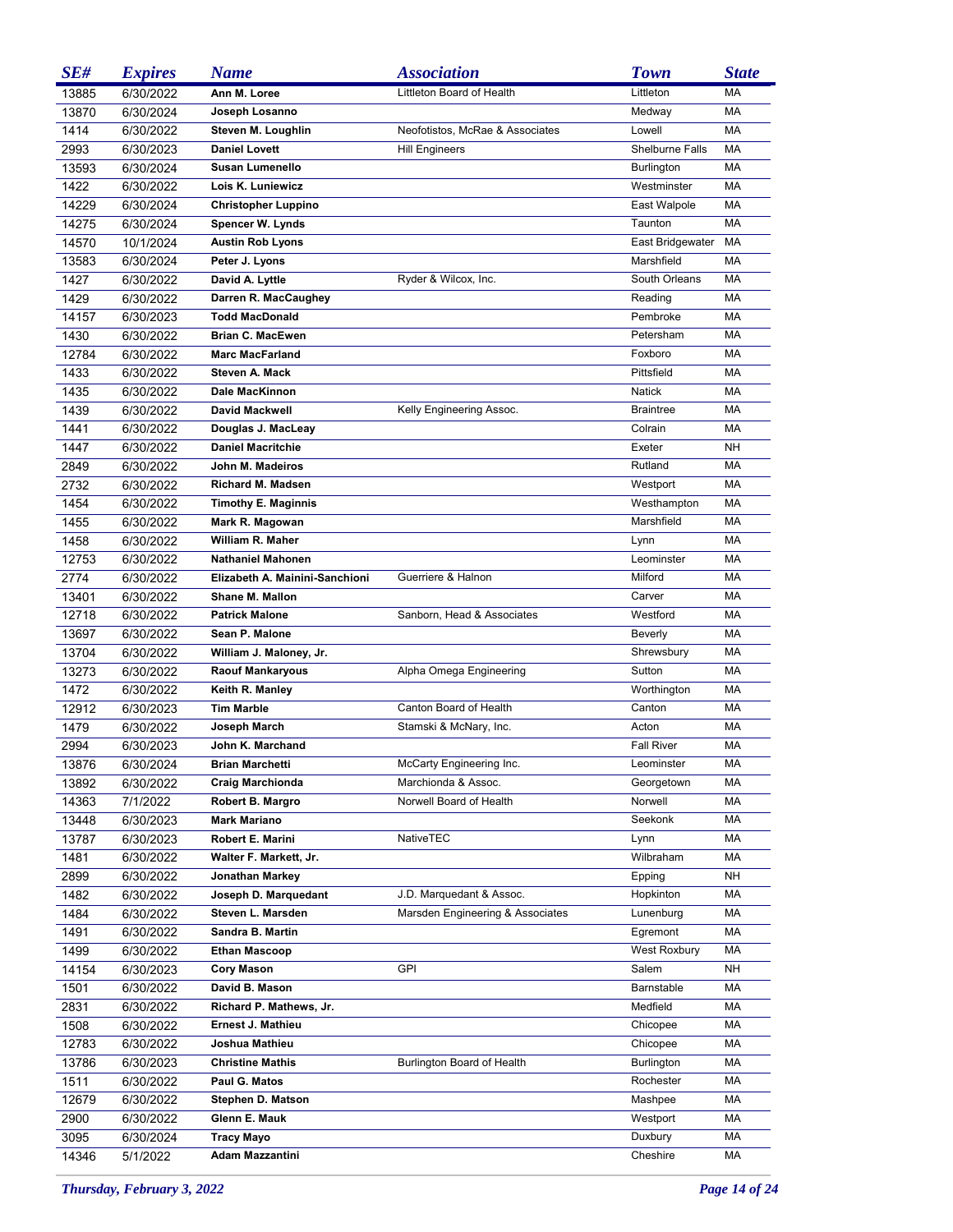| SE#   | <b>Expires</b> | <b>Name</b>                | <i><b>Association</b></i>         | <b>Town</b>             | <b>State</b> |
|-------|----------------|----------------------------|-----------------------------------|-------------------------|--------------|
| 14375 | 7/1/2022       | <b>Kevin McAndrews</b>     | Clean Soils Environmental         | Ipswich                 | <b>MA</b>    |
| 13705 | 6/30/2022      | Wayne A. McArdle           | <b>McArdle Gannon Associates</b>  | Duxbury                 | <b>MA</b>    |
| 1525  | 6/30/2022      | Wallace W. McCarroll, Jr.  |                                   | Lakeville               | <b>MA</b>    |
| 14440 | 10/1/2024      | <b>Alicia McCartin</b>     |                                   | Chelmsford              | <b>MA</b>    |
| 244   | 6/30/2022      | <b>Cindy A. McConarty</b>  |                                   | East Falmouth           | <b>MA</b>    |
| 3012  | 6/30/2023      | <b>Peter M. McConarty</b>  |                                   | East Falmouth           | <b>MA</b>    |
| 13468 | 6/30/2023      | <b>Rita McConville</b>     |                                   | Warwick                 | <b>MA</b>    |
| 1532  | 6/30/2022      | <b>Ernest W. McCool</b>    | Brimfield/Monson Board of Health  | Wilbramham              | <b>MA</b>    |
| 14338 | 5/1/2022       | <b>Finn McCool</b>         | <b>Quabbin Health District</b>    | Ware                    | <b>MA</b>    |
| 1534  | 6/30/2022      | Lorri A. McCool            | Town of Monson                    | Wilbraham               | <b>MA</b>    |
| 2832  | 6/30/2022      | <b>Daniel I. McCormack</b> |                                   | Cohasset                | MA           |
| 2760  | 6/30/2022      | <b>Sherrie McCullough</b>  |                                   | <b>Brewster</b>         | <b>MA</b>    |
| 1536  | 6/30/2022      | <b>Gerard McDonald</b>     | H. L. Graham Associates           | Reading                 | <b>MA</b>    |
| 14006 | 6/30/2022      | <b>Sean McDonnell</b>      |                                   | <b>Bradford</b>         | <b>MA</b>    |
| 14012 | 6/30/2022      | <b>Christopher McEntee</b> |                                   | Wareham                 | <b>MA</b>    |
| 1542  | 6/30/2022      | Peter T. McEntee           |                                   | Forestdale              | <b>MA</b>    |
| 2902  | 6/30/2022      | <b>Scott T. McFarland</b>  |                                   | <b>Great Barrington</b> | MA           |
| 2761  | 6/30/2022      | <b>Scott A. McGann</b>     |                                   | Falmouth                | <b>MA</b>    |
| 1548  | 6/30/2022      | Shayne P. McGlone          |                                   | Kingston                | <b>MA</b>    |
| 1549  | 6/30/2022      | William J. McGovern        |                                   | Pembroke                | <b>MA</b>    |
| 2782  | 6/30/2022      | Tarja L. McGrail           |                                   | Forestdale              | <b>MA</b>    |
| 1557  | 6/30/2022      | John F. McGrath, Jr.       | J. F. McGrath & Assoc.            | Sandwich                | <b>MA</b>    |
| 1562  | 6/30/2022      | <b>Daniel McIntyre</b>     | McIntyre Engineering              | Hopkinton               | <b>MA</b>    |
| 1563  | 6/30/2022      | Thomas A. McKean           | Town of Barnstable                | Hyannis                 | <b>MA</b>    |
| 12755 | 6/30/2022      | <b>Marybeth McKenzie</b>   |                                   | Barnstable              | <b>MA</b>    |
| 1568  | 6/30/2022      | Paul R. McKeon             | P McKeon Excav.                   | Northbridge             | <b>MA</b>    |
| 1572  | 6/30/2022      | Jay M. McKinnon            |                                   | Dartmouth               | <b>MA</b>    |
| 14134 | 6/30/2023      | <b>Stephen McLaughlin</b>  |                                   | Belchertown             | <b>MA</b>    |
| 1577  | 6/30/2022      | <b>Thomas McLellan</b>     | <b>Bass River Engineering</b>     | East Dennis             | <b>MA</b>    |
| 1578  | 6/30/2022      | James E. McLoughlin        |                                   | East Dennis             | <b>MA</b>    |
| 1579  | 6/30/2022      | John J. McNally            | Newton Health Dept.               | Clinton                 | <b>MA</b>    |
| 1583  | 6/30/2022      | Gina M. McNeely            | Montague Board of Health          | Montague                | MA           |
| 2696  | 6/30/2023      | Robert McNeill, III        |                                   | Nantucket               | MA           |
| 1591  | 6/30/2022      | John F. McQuilkin          | <b>JM Associates</b>              | North Reading           | МA           |
| 13504 | 6/30/2023      | Kristin Esposito McRae     | Town of Lynnfield Board of Health | Wakefield               | МA           |
| 14241 | 6/30/2024      | <b>Colin McSweeney</b>     |                                   | Pembroke                | MA           |
| 1594  | 6/30/2022      | Terrence McSweeney         | <b>BOH</b>                        | Hanson                  | МA           |
| 1595  | 6/30/2022      | John P. McVeigh            | BOH                               | Attleboro               | МA           |
| 14105 | 6/30/2023      | Benjamin K. Meade          |                                   | Newbury                 | МA           |
| 795   | 6/30/2022      | Kristine M. Meaney         | Site Design Professionals         | Sharon                  | МA           |
| 1597  | 6/30/2022      | Richard J. Meczywor        | Town of Washington                | Blandford               | MA           |
| 1598  | 6/30/2022      | Donald J. Medeiros         | Able Engineering, Inc.            | Little Compton          | RI           |
| 13811 | 6/30/2022      | Daniel J. Meegan           |                                   | Somerville              | МA           |
| 14003 | 6/30/2022      | Jason Mello                |                                   | Franklin                | МA           |
| 1604  | 6/30/2022      | Manuel G. Mello            |                                   | Rehoboth                | МA           |
| 13716 | 6/30/2024      | <b>James Melvin</b>        |                                   | Methuen                 | МA           |
| 14200 | 6/30/2024      | <b>Michael Mendez</b>      |                                   | Sutton                  | МA           |
| 13555 | 6/30/2022      | Gary C. Menin, Sr.         |                                   | Sterling                | МA           |
| 12715 | 6/30/2022      | Sean Merrigan              |                                   | East Longmeado          | МA           |
| 2835  | 6/30/2022      | Daniel Merrikin            | Merrikin Engineering, LLC.        | Millis                  | МA           |
| 14391 | 11/1/2022      | <b>Robert Messenger</b>    | Howard Stein Hudson               | <b>Boston</b>           | МA           |
| 1679  | 6/30/2022      | Judy Metcalf               |                                   | Belchertown             | МA           |
| 3085  | 6/30/2024      | <b>Richard Metcalf</b>     | Nashoba Assoc. Boards of Health   | Ayer                    | МA           |
| 1614  | 6/30/2022      | Darren M. Meyer            |                                   | East Sandwich           | МA           |
| 12899 | 6/30/2023      | <b>Timothy Meyers</b>      |                                   | North Easton            | МA           |
| 1618  | 6/30/2022      | Darren J. Michaelis        |                                   | West Wareham            | МA           |
| 1621  | 6/30/2022      | <b>Christopher Michaud</b> |                                   | Westport                | MA           |
| 13976 | 6/30/2022      | <b>Shane Michniewicz</b>   |                                   | Brighton                | МA           |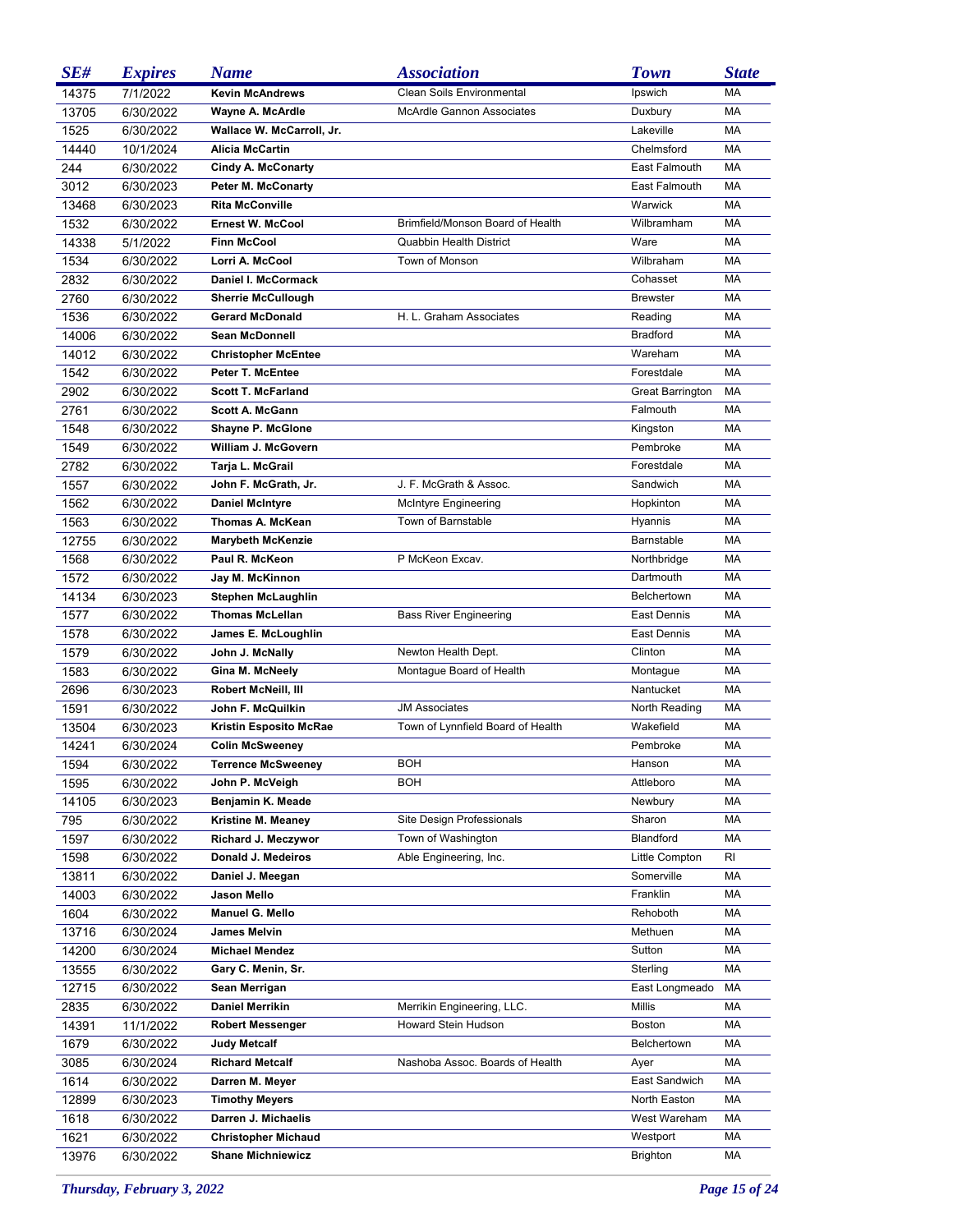| SE#   | <b>Expires</b> | <b>Name</b>                | <i><b>Association</b></i>        | <b>Town</b>             | <b>State</b> |
|-------|----------------|----------------------------|----------------------------------|-------------------------|--------------|
| 1624  | 6/30/2022      | Raymond Mieczkowski        |                                  | Hadley                  | <b>MA</b>    |
| 1625  | 6/30/2022      | <b>Edmond W. Miga</b>      |                                  | Palmer                  | <b>MA</b>    |
| 1629  | 6/30/2022      | <b>Brian F. Milisci</b>    | Whitman & Bingham Assoc., Inc.   | Leominster              | MA           |
| 1634  | 6/30/2022      | Douglas E. Miller          |                                  | Bedford                 | <b>MA</b>    |
| 14103 | 6/30/2023      | <b>Benjamin Minnix</b>     |                                  | Danvers                 | <b>MA</b>    |
| 12089 | 6/30/2022      | Asa Mintz                  |                                  | East Sandwich           | <b>MA</b>    |
| 1645  | 6/30/2022      | Donna Z. Miorandi          | Town of Barnstable               | Osterville              | <b>MA</b>    |
| 1646  | 6/30/2022      | Paul J. Mirabito           | Ross Engineering Co., Inc.       | Norwell                 | <b>MA</b>    |
| 2772  | 6/30/2022      | <b>Randy Miron</b>         | Bohler Engineering, PC           | Southborough            | MA           |
| 14145 | 6/30/2023      | <b>Eric Mistretta</b>      | C&S Engineering                  | Stoneham                | <b>MA</b>    |
| 2881  | 6/30/2022      | <b>Erik Mitchell</b>       | Wellfleet BOH                    | Chatham                 | <b>MA</b>    |
| 1654  | 6/30/2022      | Michael G. Mocko, Jr.      |                                  | <b>Stafford Springs</b> | СT           |
| 1658  | 6/30/2022      | <b>Scott A. Moles</b>      |                                  | Taunton                 | MA           |
| 14244 | 6/30/2024      | <b>Paul Molloy</b>         |                                  | Milton                  | MA           |
| 1661  | 6/30/2022      | <b>Donald W. Moncevicz</b> |                                  | <b>West Dennis</b>      | MA           |
| 1665  | 6/30/2022      | Dean R. Monsees            |                                  | Riverside               | RI           |
| 1666  | 6/30/2022      | James P. Mooney            |                                  | Attleboro               | MA           |
| 14347 | 7/1/2022       | <b>Mark Mooney</b>         | Guerriere & Halnon, Inc.         | Milford                 | MA           |
| 13709 | 6/30/2022      | Erin K. Moore              | Tighe & Bond                     | Red Rock                | NY           |
| 1672  | 6/30/2022      | <b>Robert G. Moore</b>     |                                  | Shrewsbury              | MA           |
| 1673  | 6/30/2022      | <b>Brian V. Moran</b>      | Town of Holliston                | Holliston               | MA           |
| 2778  | 6/30/2022      | Jesse M. Moreno            |                                  | Granby                  | MA           |
| 12907 | 6/30/2024      | <b>James Morin</b>         |                                  | <b>Bolton</b>           | MA           |
| 1681  | 6/30/2022      | John Morin                 | The Morin-Cameron Group, Inc.    | Danvers                 | MA           |
| 12806 | 6/30/2022      | Michael D. Moroney         | MVA Engineering Co.              | Shrewsbury              | MA           |
| 14396 | 11/1/2022      | <b>Bill Morris</b>         | Civil Site Engineering           | Douglas                 | MA           |
| 1683  | 6/30/2022      | John W. Morris             |                                  | <b>Billerica</b>        | MA           |
| 13881 | 6/30/2022      | <b>Thomas Morris</b>       |                                  | Taunton                 | MA           |
| 13766 | 6/30/2023      | <b>Scott Morrison</b>      | EcoTec, Inc.                     | Worcester               | MA           |
| 2906  | 6/30/2022      | Gregory J. Morse           |                                  | Scituate                | MA           |
| 14029 | 6/30/2022      | Eric J. Morse, P.E.        |                                  | Fiskdale                | MA           |
| 1692  | 6/30/2022      | Christopher C. Mossman     |                                  | Westminster             | MA           |
| 1694  | 6/30/2022      | Antonio S. Moura           |                                  | Taunton                 | MA           |
| 14259 | 6/30/2024      | <b>Matthew Mui</b>         | <b>Highpoint Engineering</b>     | Hingham                 | MA           |
| 1696  | 6/30/2022      | Lynn K. Mulkeen            |                                  | <b>Marston Mills</b>    | <b>MA</b>    |
| 1700  | 6/30/2022      | Stephen J. Mullaney        | S. J. Mullaney Engineering, Inc. | Leominster              | MA           |
| 1702  | 6/30/2022      | Daniel C. Mulloy           | Site Design Engineering, LLC     | Middleboro              | МA           |
| 13883 | 6/30/2022      | Brian J. Murphy            | Town of Norwood Engineering      | Norwood                 | МA           |
| 13493 | 6/30/2023      | Jeffrey R. Murphy          | Beals & Thomas, Inc.             | Uxbridge                | МA           |
| 3056  | 6/30/2022      | Kevin P. Murphy            | Murphy Brothers Excavating       | Middleborough           | МA           |
| 1713  | 6/30/2022      | Robert G. Murphy           |                                  | North Grafton           | МA           |
| 1715  | 6/30/2022      | <b>Scott Murphy</b>        | Hayner/Swanson, Inc.             | Nashua                  | NΗ           |
| 1718  | 6/30/2022      | <b>William Murphy</b>      |                                  | Needham                 | МA           |
| 2837  | 6/30/2022      | Jacob R. Murray            |                                  | <b>Byfield</b>          | МA           |
| 1720  | 6/30/2022      | James W. Murray            |                                  | North Brookfield        | МA           |
| 1723  | 6/30/2022      | William E. Murray          | Places Associates, Inc.          | Littleton               | МA           |
| 1726  | 6/30/2022      | <b>Mohamed S. Nabulsi</b>  |                                  | West Wareham            | МA           |
| 14257 | 6/30/2024      | David Nader                | TEC, Inc.                        | Andover                 | МA           |
| 2838  | 6/30/2022      | <b>Conor Nagle</b>         | <b>VHB</b>                       | <b>Bolton</b>           | МA           |
| 13904 | 6/30/2022      | <b>Benjamin Naylor</b>     | <b>Berkshire Engineering</b>     | Lee                     | МA           |
| 14026 | 6/30/2022      | Elizabeth A. Nee           | Hingham Board of Health          | Hingham                 | МA           |
| 3087  | 6/30/2024      | <b>Carl Nelke</b>          |                                  | Conway                  | МA           |
| 14394 | 11/1/2022      | <b>Ryan Nelson</b>         | R. Levesque Assoc                | Westfield               | МA           |
| 1732  | 6/30/2022      | <b>Stephen Nelson</b>      |                                  | Rockland                | МA           |
| 974   | 6/30/2022      | Valerie J. Nelson          |                                  | Beverly                 | МA           |
| 12624 | 6/30/2023      | Joseph Nerden              |                                  | Melrose                 | МA           |
| 14226 | 6/30/2024      | <b>David Newhall</b>       | Crocker Design Group             | Hingham                 | МA           |
| 2608  | 6/30/2022      | <b>Shelly Newhouse</b>     | Wilmington Board of Health       | Wilmington              | МA           |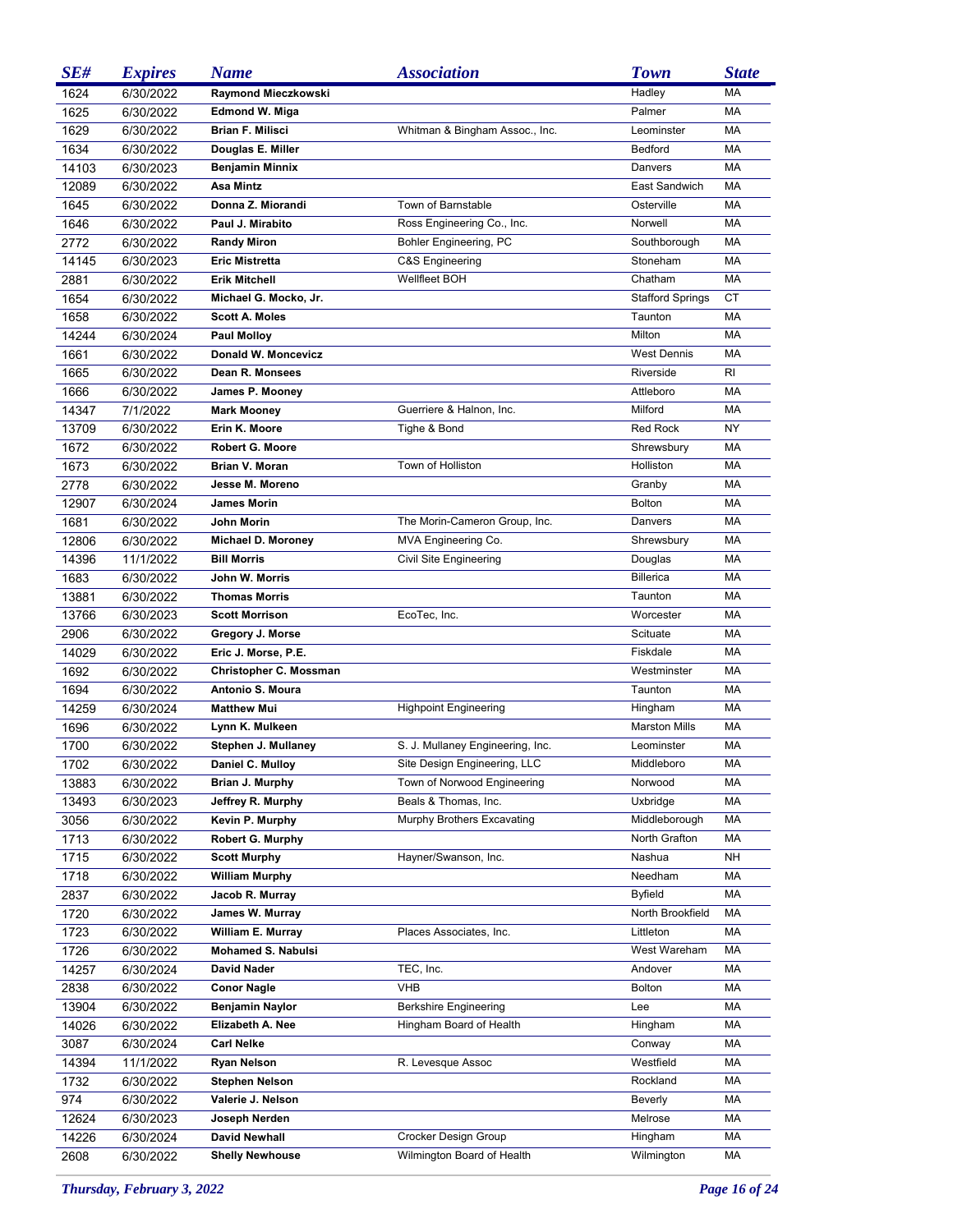| SE#   | <b>Expires</b> | <b>Name</b>                      | <i><b>Association</b></i>           | <b>Town</b>          | <b>State</b> |
|-------|----------------|----------------------------------|-------------------------------------|----------------------|--------------|
| 1736  | 6/30/2022      | Gregory J. Newman                | Newman Environmental Engineering    | Worthington          | <b>MA</b>    |
| 14299 | 10/1/2024      | <b>Timothy Newton</b>            |                                     | Orange               | <b>MA</b>    |
| 13691 | 6/30/2022      | <b>Phung Nguyen</b>              | Town of Westborough                 | Westborough          | <b>MA</b>    |
| 1738  | 6/30/2022      | <b>Gregory S. Nicholas</b>       |                                     | Westport             | <b>MA</b>    |
| 1739  | 6/30/2022      | <b>Frank Nichols</b>             |                                     | Kingston             | <b>MA</b>    |
| 11260 | 6/30/2022      | <b>Carmelo Nicolosi</b>          |                                     | Mattapoisett         | <b>MA</b>    |
| 13258 | 6/30/2022      | James W. Nieva                   |                                     | Bellingham           | <b>MA</b>    |
| 1746  | 6/30/2022      | Joseph Nihill                    |                                     | Norton               | <b>MA</b>    |
| 14402 | 11/1/2022      | <b>Elias Dimitris Nikolaidis</b> | Sage Engineering & Contracting Inc. | Westfield            | <b>MA</b>    |
| 1749  | 6/30/2022      | Daniel M. Nitzsche               |                                     | Deerfield            | <b>MA</b>    |
| 1750  | 6/30/2022      | Erich R. Nitzsche                | Commonwealth Engineering            | North Reading        | MA           |
| 13791 | 6/30/2023      | Michael C. Nolan                 |                                     | West Bridgewater MA  |              |
| 1755  | 6/30/2022      | John L. Noonan                   |                                     | <b>Billerica</b>     | MA           |
| 2909  | 6/30/2022      | <b>James Noone</b>               |                                     | Pembroke             | MA           |
| 13281 | 6/30/2022      | <b>Luke Norton</b>               | Sanborn, Head & Associates          | Westford             | MA           |
| 13166 | 6/30/2024      | Jonathan E. Novak                |                                     | Sagamore Beach       | МA           |
| 13599 | 6/30/2024      | Rebekah N. Novak                 |                                     | Colrain              | MA           |
| 14148 | 6/30/2023      | <b>Caitlin Nover</b>             |                                     | Orange               | MA           |
| 1757  | 6/30/2022      | <b>Henry Nover</b>               |                                     | Orange               | MA           |
| 1758  | 6/30/2022      | <b>Conrad C. Nuthmann</b>        |                                     | Lunenburg            | MA           |
| 1760  | 6/30/2022      | Marc N. Nyberg                   | Marc N. Nyberg Associates, Inc.     | North Smithfield     | RI           |
| 1798  | 6/30/2022      | <b>Shane M. Oates</b>            |                                     | Middleborough        | MA           |
| 14018 | 6/30/2022      | <b>Molly Obendorf</b>            |                                     | Chelmsford           | MA           |
| 1799  | 6/30/2022      | David A. Oberlander              |                                     | Mansfield            | MA           |
| 1768  | 6/30/2022      | Sean M. O'Brien                  |                                     | <b>Marston Mills</b> | MA           |
| 1770  | 6/30/2022      | Peter M. O'Cain                  |                                     | Barrington           | RI           |
| 2715  | 6/30/2022      | Stephen J. O'Connell             |                                     | Uxbridge             | MA           |
| 11295 | 6/30/2022      | <b>Timothy B. O'Connell</b>      | Barnstable Public Health Dept.      | Hyannis              | MA           |
| 2911  | 6/30/2022      | John C. O'Dea                    |                                     | East Falmouth        | MA           |
| 1779  | 6/30/2022      | Daniel A. O'Driscoll             | O'Driscoll Land Surveying           | Medway               | MA           |
| 1805  | 6/30/2022      | Daniel A. Ojala                  | Down Cape Engineering               | Yarmouthport         | MA           |
| 1807  | 6/30/2022      | John Olander                     |                                     | Richmond             | MA           |
| 14043 | 6/30/2022      | <b>Christopher Olbrot</b>        |                                     | Amesbury             | MA           |
| 1808  | 6/30/2022      | Kent E. Oldfield                 |                                     | Fitchburg            | MA           |
| 1785  | 6/30/2022      | Jack D. O'Leary                  |                                     | Plympton             | MA           |
| 1789  | 6/30/2022      | <b>Kevin O'Leary</b>             | The Jilison Co., Inc.               | Framingham           | MA           |
| 1809  | 6/30/2022      | Robert E. Oliva                  |                                     | Gardner              | МA           |
| 2697  | 6/30/2022      | Robert N. Oliveri                |                                     | Wilmington           | МA           |
| 14240 | 6/30/2024      | <b>Emily Michele Olmsted</b>     |                                     | East Falmouth        | МA           |
| 1790  | 6/30/2022      | Michael O'Loughlin               |                                     | Yarmouthport         | МA           |
| 14272 | 6/30/2024      | Kathleen A. O'Neill              |                                     | Cotuit               | МA           |
| 1814  | 6/30/2022      | Mark A. Oram                     |                                     | Marlborough          | МA           |
| 13588 | 6/30/2024      | Bethany J. Ordung                | Haley Ward, Inc.                    | Maynard              | МA           |
| 1794  | 6/30/2022      | John M. O'Reilly                 | J.M. O'Reilly & Associates          | <b>Brewster</b>      | МA           |
| 13485 | 6/30/2023      | <b>Theresa O'Riorden</b>         |                                     | Stow                 | МA           |
| 14558 | 10/1/2024      | <b>Jared Orsini</b>              | Westwood DPW                        | Westwood             | МA           |
| 14045 | 6/30/2022      | <b>Andrew Osei</b>               |                                     | Canton               | МA           |
| 1818  | 6/30/2022      | Benjamin C. Osgood, Jr.          |                                     | Salem                | NΗ           |
| 1819  | 6/30/2022      | John J. Ostrosky                 |                                     | Shrewsbury           | МA           |
| 14163 | 6/30/2023      | Michael J. Ostrowski             |                                     | North Billerica      | МA           |
| 1820  | 6/30/2022      | <b>Daniel Ottenheimer</b>        | <b>Mill River Consulting</b>        | Gloucester           | МA           |
| 2969  | 6/30/2023      | Kerri C. Oun                     |                                     | Hudson               | NΗ           |
| 2858  | 6/30/2022      | <b>Susan Pace</b>                |                                     | Walpole              | МA           |
| 2698  | 6/30/2022      | Joseph P. Pacheco                |                                     | North Dighton        | МA           |
| 13167 | 6/30/2024      | <b>Michael Paige</b>             | <b>Griffin Engineering</b>          | Tewksbury            | МA           |
| 2699  | 6/30/2022      | Deborah A. Palmer                |                                     | Hadley               | МA           |
| 13702 | 6/30/2022      | QinRui Pang                      | Acton, Town of                      | Acton                | МA           |
| 1835  | 6/30/2022      | <b>Diane Pantermoller</b>        |                                     | Derry                | <b>NH</b>    |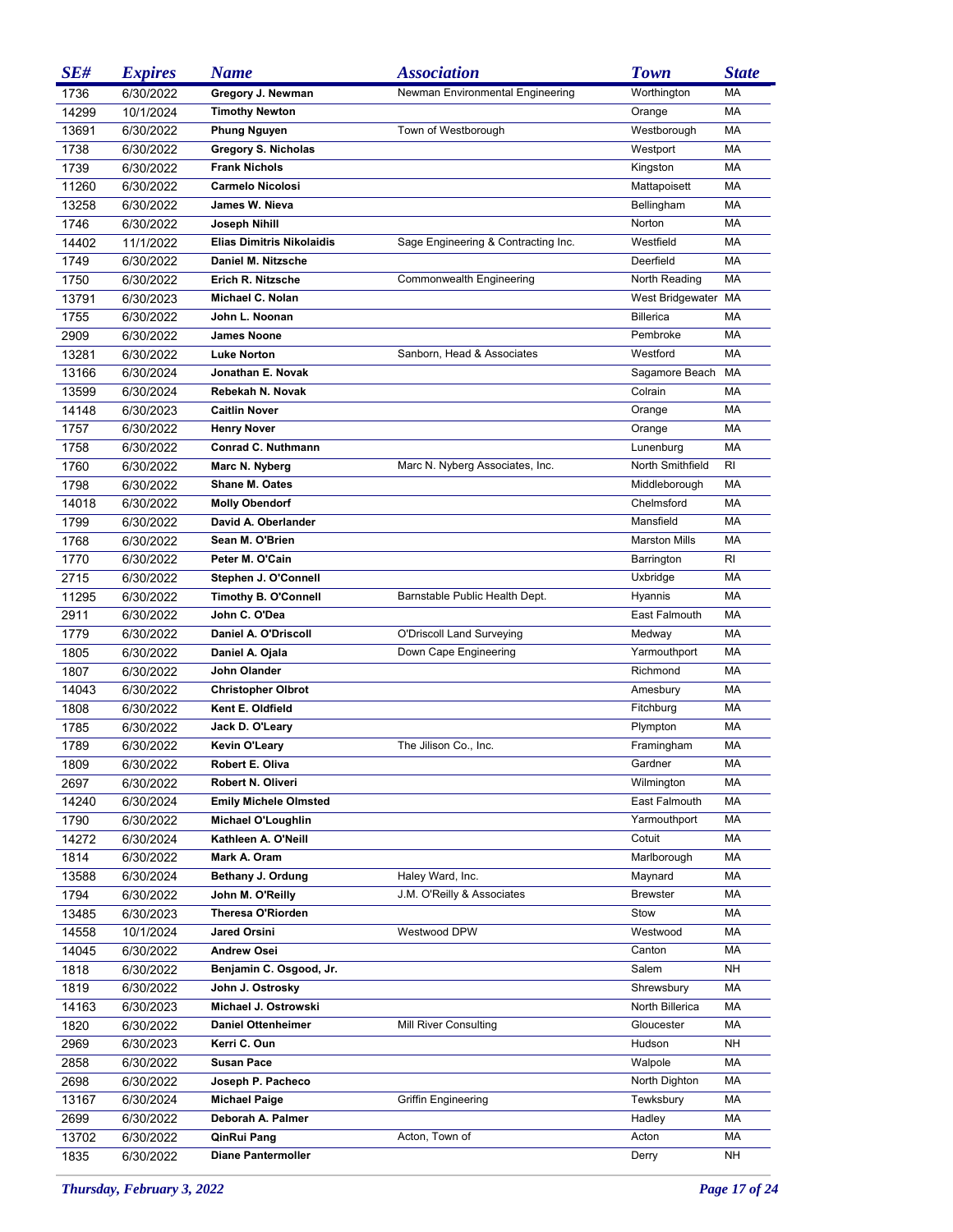| SE#   | <b>Expires</b> | <b>Name</b>                   | <i><b>Association</b></i>        | <b>Town</b>             | <b>State</b> |
|-------|----------------|-------------------------------|----------------------------------|-------------------------|--------------|
| 14037 | 6/30/2022      | <b>Christina Papadopoulos</b> |                                  | Chelmsford              | <b>MA</b>    |
| 13479 | 6/30/2023      | Joanna E. Paquin              | Auburn Engineering Dept.         | Dudley                  | MA           |
| 14246 | 6/30/2024      | <b>Pete Parent</b>            |                                  | Sterling                | <b>CT</b>    |
| 1847  | 6/30/2022      | <b>Timothy D. Paris</b>       |                                  | Westborough             | <b>MA</b>    |
| 1848  | 6/30/2022      | Alexander F. Parker           |                                  | Exeter                  | NH           |
| 14248 | 6/30/2024      | <b>Nathaniel Parker</b>       |                                  | Portsmouth              | <b>NH</b>    |
| 13932 | 6/30/2022      | <b>Timothy Parker</b>         | <b>Toole Design</b>              | Spartanburg             | SC           |
| 1854  | 6/30/2022      | <b>Charles M. Parsons</b>     | Kelly, Granger & Parsons         | <b>Great Barrington</b> | MA           |
| 13894 | 6/30/2022      | Jim H. Parziale               |                                  | Hyannis                 | <b>MA</b>    |
| 13906 | 6/30/2022      | Diane Passafaro               | Foxboro Board of Health          | Plainville              | MA           |
| 1859  | 6/30/2022      | <b>Richard Pastore</b>        |                                  | N. Kingstown            | <b>RI</b>    |
| 1862  | 6/30/2022      | <b>Michael Patneaude</b>      |                                  | Taunton                 | <b>MA</b>    |
| 1869  | 6/30/2022      | <b>Michael Paulin</b>         |                                  | Reading                 | <b>MA</b>    |
| 2839  | 6/30/2022      | <b>Nicholas Pauling</b>       |                                  | Lunenburg               | <b>MA</b>    |
| 1870  | 6/30/2022      | <b>William Paulitz</b>        |                                  | Ipswich                 | <b>MA</b>    |
| 1871  | 6/30/2022      | John B. Paulson               |                                  | Merrimac                | <b>MA</b>    |
| 13728 | 6/30/2023      | <b>Caleb Paus</b>             |                                  | <b>Brewster</b>         | <b>MA</b>    |
| 1873  | 6/30/2022      | <b>David Pavlik</b>           |                                  | Woburn                  | <b>MA</b>    |
| 1874  | 6/30/2022      | <b>James Pavlik</b>           | <b>Ouback Engineering</b>        | Middleboro              | <b>MA</b>    |
| 2998  | 6/30/2023      | Kelly A. Pawluczonek          | Plainville Board Of Health       | Grafton                 | <b>MA</b>    |
| 12686 | 6/30/2022      | Alyssa Peck                   |                                  | Rochester               | <b>MA</b>    |
| 1881  | 6/30/2022      | Jane M. Peirce                |                                  | Orange                  | <b>MA</b>    |
| 1887  | 6/30/2022      | <b>Andrew Pelletier</b>       | Auburn BOH                       | Dudley                  | <b>MA</b>    |
| 3019  | 6/30/2022      | <b>Scott F. Peoples</b>       | Peoples Engineering, LLC         | Princeton               | <b>MA</b>    |
| 14345 | 5/1/2022       | <b>Kimberly Perkins</b>       | Sanborn, Head & Associates, Inc. | Concord                 | <b>NH</b>    |
| 1898  | 6/30/2022      | Jefferson G. Perley           | Perley Engineering, LLC          | Boxborough              | MA           |
| 14106 | 6/30/2023      | Robert A. Perruzzi            |                                  | <b>Berkley</b>          | <b>MA</b>    |
| 1905  | 6/30/2022      | Alan D. Perry                 | Attleboro Board of Health        | Attleboro               | MA           |
| 1907  | 6/30/2022      | <b>Lawrence Perry</b>         |                                  | Monument Beach          | MA           |
| 13408 | 6/30/2022      | Robert M. Perry               | Cape Cod Engineering Inc.        | East Dennis             | <b>MA</b>    |
| 1911  | 6/30/2022      | Wayne C. Perry                |                                  | East Bridgewater        | МA           |
| 1912  | 6/30/2022      | <b>Edward L. Pesce</b>        | Pesce Engineering Assoc.         | Plymouth                | MA           |
| 1919  | 6/30/2022      | <b>Michael R. Petrin</b>      | <b>VHB</b>                       | Springfield             | MA           |
| 13238 | 6/30/2022      | Aimee Petrosky                |                                  | Easthampton             | MA           |
| 1922  | 6/30/2022      | John H. Pettis III            |                                  | Haverhill               | MA           |
| 1923  | 6/30/2022      | Joseph D. Peznola             |                                  | Thornton                | <b>NH</b>    |
| 1927  | 6/30/2022      | Robert F. Philbrick           |                                  | East Bridgewater        | МA           |
| 1931  | 6/30/2022      | <b>Sheldon R. Phinney</b>     |                                  | Middleboro              | МA           |
| 2701  | 6/30/2022      | Lawrence J. Piazza            |                                  | Foxborough              | МA           |
| 14560 | 10/1/2024      | <b>Bradley Picard</b>         | Tetra Tech, Inc.                 | Marlborough             | МA           |
| 13771 | 6/30/2023      | Joseph Piccirilli             |                                  | Foxboro                 | MA           |
| 13487 | 6/30/2023      | <b>Edward W. Pickering</b>    | Apex Companies, LLC              | Cambridge               | МA           |
| 14312 | 10/1/2024      | <b>Jonathan Pierce</b>        | Tri-Town Health Dept.            | Lee                     | МA           |
| 14356 | 7/1/2022       | <b>Shanene Pierce</b>         | Framingham Board of Health       | Framingham              | МA           |
| 1936  | 6/30/2022      | <b>Mark F. Piermarini</b>     |                                  | Fitchburg               | МA           |
| 1937  | 6/30/2022      | <b>Michael Pietras</b>        |                                  | Ludlow                  | МA           |
| 1940  | 6/30/2022      | <b>Bruce R. Pilling</b>       | <b>Pilling Engineering Group</b> | South Easton            | МA           |
| 1941  | 6/30/2022      | <b>Todd M. Pilling</b>        |                                  | <b>Berkley</b>          | МA           |
| 1943  | 6/30/2022      | <b>Michael Pimentel</b>       | JC Engineering Inc.              | East Wareham            | МA           |
| 1945  | 6/30/2022      | Paul C. Pisinski              |                                  | Boylston                | МA           |
| 14404 | 11/1/2022      | <b>Kurtis Platteel</b>        | Stamski & McNary, Inc.           | Acton                   | МA           |
| 2999  | 6/30/2023      | Andrew M. Pojasek             |                                  | Waltham                 | МA           |
| 14369 | 7/1/2022       | <b>James Polakiewicz</b>      |                                  | Middleton               | МA           |
| 2912  | 6/30/2022      | <b>Mark Polselli</b>          | Harwich Board of Health          | Eastham                 | МA           |
| 3020  | 6/30/2024      | <b>Natalie Pommersheim</b>    | <b>Environmental Partners</b>    | Quincy                  | МA           |
| 1955  | 6/30/2022      | Stephen E. Poole              |                                  | Hudson                  | МA           |
| 14218 | 6/30/2024      | <b>Nathan Poretta</b>         |                                  | <b>Boston</b>           | МA           |
| 1958  | 6/30/2022      | Armand J. Porrazzo            |                                  | Concord                 | MA           |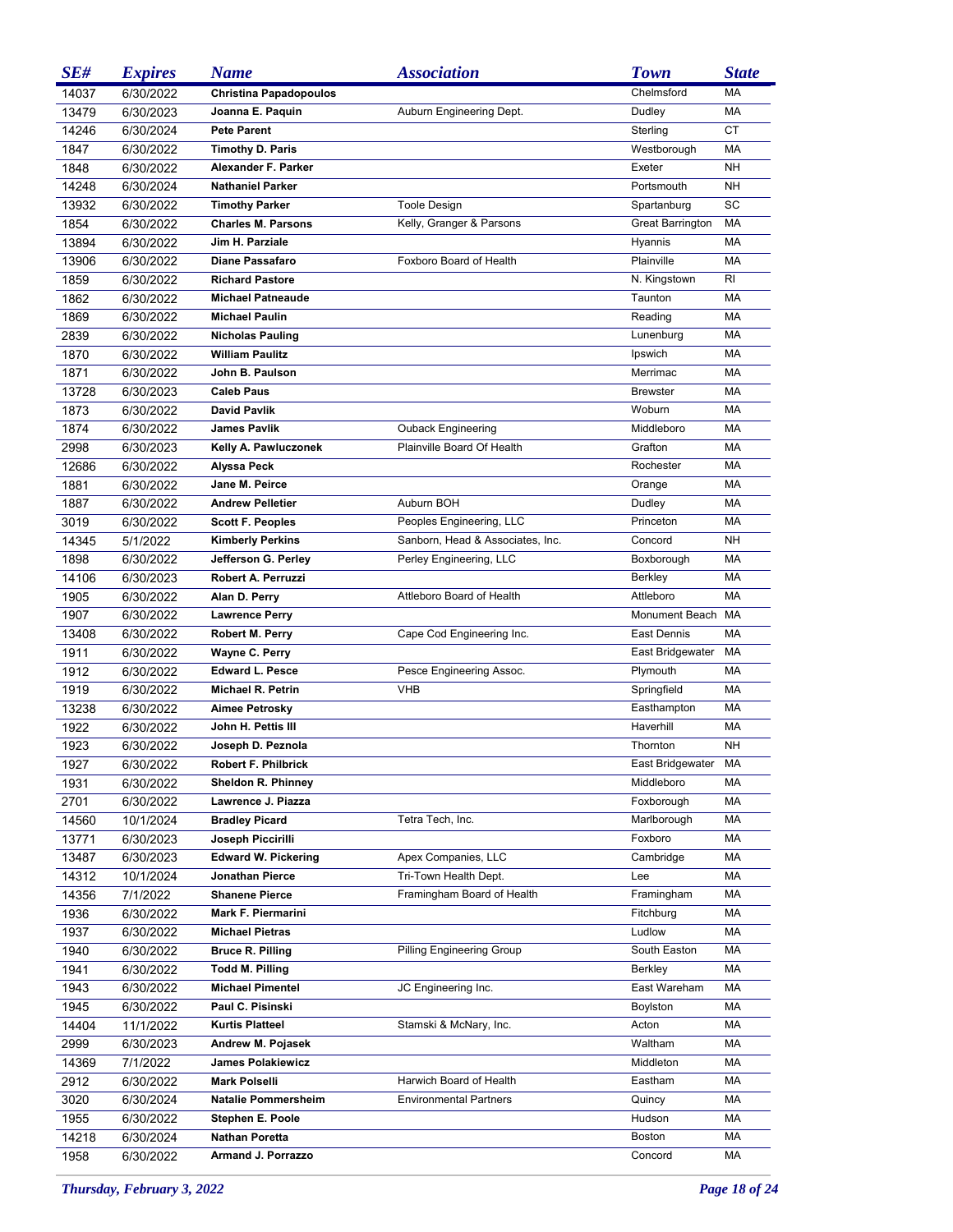| SE#   | <b>Expires</b> | <b>Name</b>                 | <i><b>Association</b></i>               | <b>Town</b>         | <b>State</b> |
|-------|----------------|-----------------------------|-----------------------------------------|---------------------|--------------|
| 12891 | 6/30/2023      | <b>Heidi Porter</b>         |                                         | <b>Beverly</b>      | MA           |
| 3015  | 6/30/2023      | Joseph R. Porter            | VTP Associates, Inc.                    | Waltham             | MA           |
| 2913  | 6/30/2022      | <b>David Potter</b>         |                                         | Wesport             | <b>MA</b>    |
| 1964  | 6/30/2022      | <b>Leonard F. Potter</b>    | <b>WestPort Environmental Design</b>    | Westport            | MA           |
| 14400 | 11/1/2022      | <b>Michelle Powell</b>      | Leominster Health Dept.                 | Leominster          | <b>MA</b>    |
| 2798  | 6/30/2022      | Timothy J. Power            | PVI Site Design LLC                     | Norwood             | MA           |
| 1967  | 6/30/2022      | John J. Powers              |                                         | <b>West Tisbury</b> | MA           |
| 1969  | 6/30/2022      | <b>Thomas J. Powers</b>     | Norwood Engineering                     | Norwood             | <b>MA</b>    |
| 1970  | 6/30/2022      | Robert J. Poxon             | Guerriere & Halnon, Inc.                | Mendon              | <b>MA</b>    |
| 2840  | 6/30/2022      | <b>Thomas Pozerski</b>      |                                         | Plymouth            | <b>MA</b>    |
| 14376 | 7/1/2022       | <b>Avishek Pramanik</b>     |                                         | Weymouth            | MA           |
| 2972  | 6/30/2023      | <b>Thomas Principe, III</b> |                                         | Tiverton            | <b>RI</b>    |
| 1976  | 6/30/2022      | Donald A. Provencher        | <b>Provencher Engineering</b>           | Merrimack           | <b>NH</b>    |
| 1979  | 6/30/2022      | <b>Matthew D. Puntin</b>    |                                         | Lee                 | <b>MA</b>    |
| 1981  | 6/30/2022      | <b>Thomas P. Purcell</b>    |                                         | Oxford              | <b>MA</b>    |
| 1988  | 6/30/2022      | David Quinn                 | Ryder & Wilcox Inc.                     | South Orleans       | MA           |
| 14008 | 6/30/2022      | Karina Quinn                |                                         | Upton               | <b>MA</b>    |
| 1989  | 6/30/2022      | Kevin J. Quinn              | <b>Quinn Engineering</b>                | Paxton              | <b>MA</b>    |
| 1990  | 6/30/2022      | <b>Carlos A. Quintal</b>    | CAQ Engineering Assoc.                  | North Andover       | <b>MA</b>    |
| 1991  | 6/30/2022      | Dennis G. Quintal           | Civil Construction Management, Inc.     | Newton              | <b>NH</b>    |
| 3001  |                |                             |                                         | Adams               | <b>MA</b>    |
|       | 6/30/2023      | Jeffrey D. Randall          | <b>Hill Engineers</b>                   |                     | RI           |
| 13808 | 6/30/2024      | <b>Melissa Ranieri</b>      | Walpole, Town of                        | Lincoln             |              |
| 13581 | 6/30/2024      | Jenna Ranker                | Pare Corporation                        | Lincoln             | <b>RI</b>    |
| 1997  | 6/30/2022      | <b>Susan Rask</b>           |                                         | Hudson              | <b>MA</b>    |
| 2007  | 6/30/2022      | Joseph Reale                | Beverly Board of Health                 | Beverly             | <b>MA</b>    |
| 14276 | 6/30/2024      | Aaron J. Reardon            | Prime Engineering, Inc.                 | Whitinsville        | MA           |
| 14228 | 6/30/2024      | <b>Melissa Recos</b>        |                                         | Hopkinton           | <b>MA</b>    |
| 2015  | 6/30/2022      | Mark P. Reed                |                                         | Southampton         | <b>MA</b>    |
| 13977 | 6/30/2022      | <b>Robert Reedy</b>         | JM O'Reilly & Assoc.                    | <b>Brewster</b>     | <b>MA</b>    |
| 2019  | 6/30/2022      | Robert S. Rego              |                                         | Marshfield          | <b>MA</b>    |
| 14405 | 11/1/2022      | <b>Michelle Regon</b>       | MassDEP                                 | Lakeville           | <b>MA</b>    |
| 2020  | 6/30/2022      | <b>George Reilly</b>        | <b>Land Design Associates</b>           | <b>Brewster</b>     | MA           |
| 14354 | 7/1/2022       | John Reilly                 |                                         | Acton               | MA           |
| 2768  | 6/30/2022      | Sigalle L. Reiss            | Board of Health                         | Norwood             | MA           |
| 13703 | 6/30/2022      | Deborah J. Revelle          |                                         | Attleboro           | <b>MA</b>    |
| 2029  | 6/30/2022      | Stephen P. Reynolds         |                                         | South Weymouth      | МA           |
| 3090  | 6/30/2024      | <b>Terrence Reynolds</b>    |                                         | Florence            | МA           |
| 2030  | 6/30/2022      | Richard J. Rheaume          | Prime Engineering, Inc.                 | Lakeville           | МA           |
| 2033  | 6/30/2022      | Frank T. Ribelin            | Ribelin Land Surveyors, Inc.            | South Easton        | МA           |
| 2035  | 6/30/2022      | <b>Richard Riccio</b>       | <b>Field Engineering</b>                | Mattapoisett        | МA           |
| 14166 | 6/30/2023      | <b>Christian Rice</b>       |                                         | Milford             | МA           |
| 2036  | 6/30/2022      | Dennis C. Rice              |                                         | Oakham              | МA           |
| 14417 | 11/1/2022      | <b>Cedric Richardson</b>    | City of Worcester Inspectional Services | Worcester           | МA           |
| 13688 | 6/30/2022      | Justin Richardson           |                                         | Marlborough         | МA           |
| 2049  | 6/30/2022      | Jeffrey Rider               |                                         | Hudson              | NΗ           |
| 2052  | 6/30/2022      | <b>Bruce D. Ringwall</b>    | Goldsmith & Ringwall Inc.               | Ayer                | MA           |
| 12900 | 6/30/2023      | John Risser                 | <b>Risser Engineering</b>               | Attleboro           | МA           |
| 2057  | 6/30/2022      | Kevin J. Ritchie            | <b>Civil Solutions</b>                  | Westford            | МA           |
| 13498 | 6/30/2023      | <b>Mark Rits</b>            | Site Design Engineering                 | Middleboro          | МA           |
| 2973  | 6/30/2023      | <b>Mark C. Roberts</b>      |                                         | North Attleboro     | МA           |
| 14238 | 6/30/2024      | John Robertson Jr           | Foxboro Board of Health                 | Foxboro             | МA           |
| 2065  | 6/30/2022      | James R. Robida             |                                         | Woodstock           | СT           |
| 13799 | 6/30/2024      | David M. Robinson           |                                         | Londonderry         | NΗ           |
| 2067  | 6/30/2022      | <b>Mark A. Rodrigues</b>    | Analysis & Design Engineering           | <b>Fall River</b>   | МA           |
| 13890 | 6/30/2022      | <b>Andrew Rodriguez</b>     |                                         | Bennington          | VT           |
| 2070  | 6/30/2022      | Deborah Rogers              |                                         | Sanbornville        | NΗ           |
| 2074  | 6/30/2022      | <b>Gordon Rogerson</b>      | Hayes Engineering, Inc.                 | Wakefield           | MA           |
| 14149 | 6/30/2023      | <b>Daniel Romero</b>        | David E. Ross Associates                | Framingham          | МA           |
|       |                |                             |                                         |                     |              |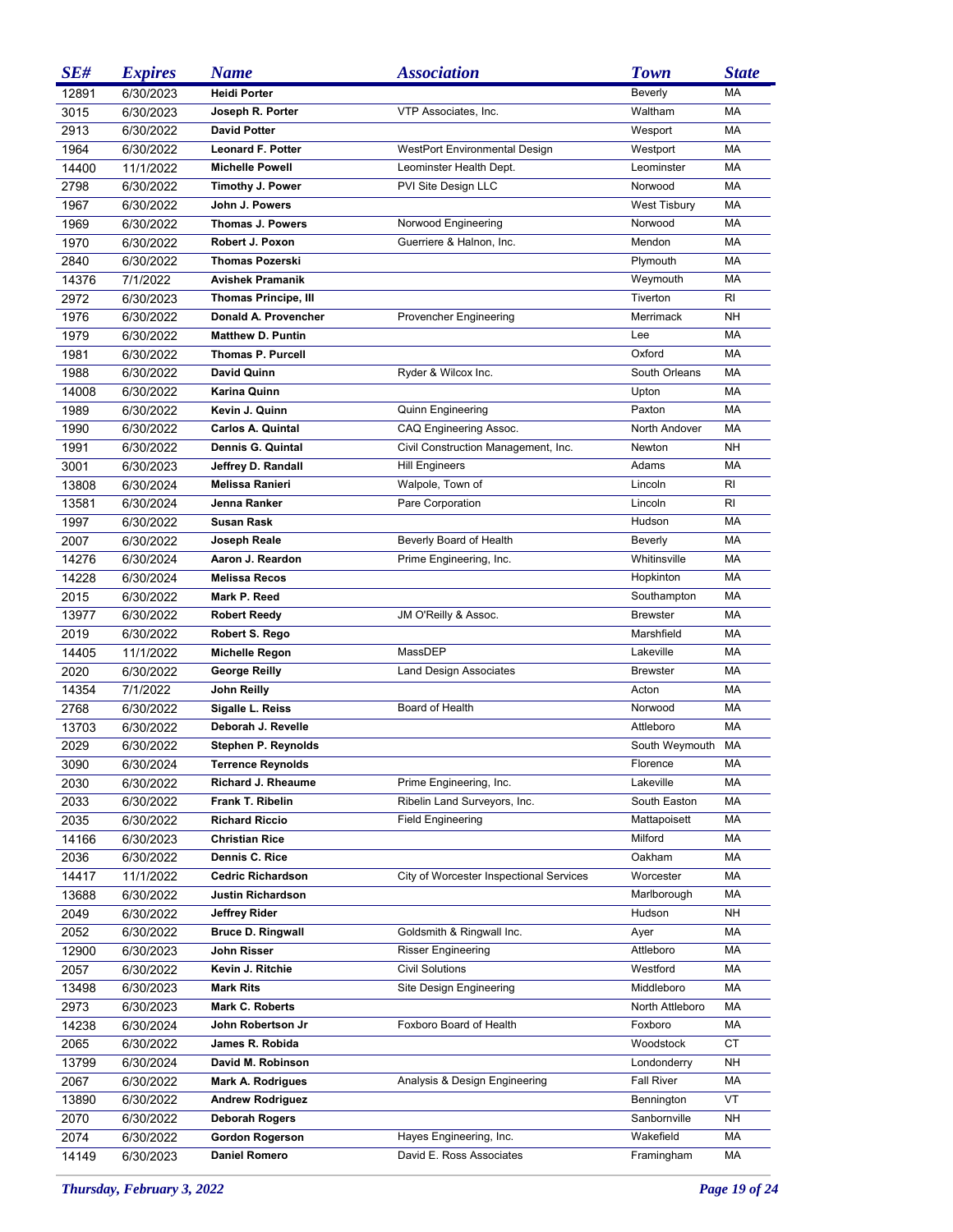| SE#   | <b>Expires</b> | <b>Name</b>                | <i><b>Association</b></i>         | <b>Town</b>         | <b>State</b> |
|-------|----------------|----------------------------|-----------------------------------|---------------------|--------------|
| 2080  | 6/30/2022      | David N. Romero            | Commonwealth Enginneering         | Nashua              | <b>NH</b>    |
| 14131 | 6/30/2023      | <b>Christopher M. Rose</b> |                                   | Shelburne           | <b>MA</b>    |
| 2799  | 6/30/2022      | <b>Donald Rose</b>         | <b>CHA</b>                        | Norwell             | <b>MA</b>    |
| 2087  | 6/30/2022      | John R. Roseberry          |                                   | Sterling            | <b>MA</b>    |
| 2093  | 6/30/2022      | Alfred J. Rossi            |                                   | Manchester          | <b>MA</b>    |
| 2091  | 6/30/2022      | Pamela Ross-Kung           |                                   | Revere              | <b>MA</b>    |
| 13840 | 6/30/2022      | <b>Lucas Rotti</b>         |                                   | Barre               | <b>MA</b>    |
| 2703  | 6/30/2022      | <b>Thomas C. Roux</b>      |                                   | Wareham             | <b>MA</b>    |
| 2098  | 6/30/2022      | <b>Brett A. Rowe</b>       |                                   | Plymouth            | <b>MA</b>    |
| 13586 | 6/30/2024      | <b>Charles Rowland</b>     | Sullivan Engineering              | Osterville          | <b>MA</b>    |
| 2740  | 6/30/2022      | Luke J. Roy                |                                   | North Reading       | <b>MA</b>    |
| 14152 | 6/30/2023      | <b>Mark Ruberti</b>        | Sanborn, Head & Associates, Inc.  | <b>Brighton</b>     | МA           |
| 2106  | 6/30/2022      | Steven W. Rumba            |                                   | Sandwich            | MA           |
| 2108  | 6/30/2022      | <b>Lawrence Rusiecki</b>   |                                   | South Hadley        | MA           |
| 2107  | 6/30/2022      | M. Alyssa Rusiecki         | Site Design Associates            | <b>Three Rivers</b> | МA           |
| 2110  | 6/30/2022      | <b>Gary Russell</b>        | Gary Russell Engineering Inc.     | Carver              | MA           |
| 2112  | 6/30/2022      | <b>Michael E. Russell</b>  | Site Design Engineering LLC       | Middleboro          | MA           |
| 14111 | 6/30/2023      | <b>Paul Ruszala</b>        |                                   | Raynham             | MA           |
| 11387 | 6/30/2022      | <b>Griffin Ryder</b>       |                                   | Harwich             | MA           |
| 2121  | 6/30/2022      | <b>Thomas Ryder</b>        |                                   | <b>Natick</b>       | MA           |
| 2122  | 6/30/2022      | Jeffrey E. Ryther          |                                   | N. Falmouth         | MA           |
| 2123  | 6/30/2022      | <b>Greg Saab</b>           |                                   | Haverhill           | <b>MA</b>    |
| 13830 | 6/30/2024      | David Sadowski             |                                   | Clinton             | MA           |
| 13582 | 6/30/2024      | Daniel J. Saley            |                                   | Marshfield          | MA           |
| 2737  | 6/30/2022      | <b>Sarah Saltonstall</b>   |                                   | Aquinnah            | MA           |
| 2129  | 6/30/2022      | <b>Bruce M. Saluk</b>      | Bruce Saluk & Assoc., Inc.        | Marlborough         | MA           |
| 14054 | 6/30/2022      | Kendra Santamaria          | The Jillson Company               | Ashland             | MA           |
| 14410 | 11/1/2022      | Nicholas P. Santangelo     |                                   | Sudbury             | MA           |
| 2138  | 6/30/2022      | Mark M. Santora            |                                   | North Grafton       | MA           |
| 14358 | 7/1/2022       | <b>David Santos</b>        | Prime Engineering, Inc.           | Lakeville           | MA           |
| 2142  | 6/30/2022      | Paul J. Santos             | <b>Tilton &amp; Associates</b>    | Foxboro             | MA           |
| 2146  | 6/30/2022      | <b>Timothy M. Santos</b>   | Holmes and McGrath, Inc.          | Somerset            | MA           |
| 13678 | 6/30/2022      | Marcelino T. Sarabia       | Hardwick Board of Health          | Hardwick            | МA           |
| 13785 | 6/30/2023      | George J. Saraceno         |                                   | Woburn              | <b>MA</b>    |
| 14104 | 6/30/2023      | <b>Andrew Sargent</b>      |                                   | Hanson              | MA           |
| 13484 | 6/30/2023      | Susan R. Sarni             | Hingham Board of Health           | Hingham             | <b>MA</b>    |
| 2151  | 6/30/2022      | Wade D. Saucier            |                                   | East Sandwich       | МA           |
| 2154  | 6/30/2022      | Paul E. Saulnier           | <b>Civilized Solutions</b>        | Holliston           | МA           |
| 14399 | 11/1/2022      | <b>Lauren Saunders</b>     | Gardner Board of Health           | Gardner             | МA           |
| 2159  | 6/30/2022      | James B. Scanlan           | Scanlan Engineering               | Georgetown          | МA           |
| 14279 | 6/30/2024      | David Scharlacken          |                                   | Franklin            | МA           |
| 14030 | 6/30/2022      | Will Schkuta               | Morin-Cameron Group Inc.          | Danvers             | МA           |
| 2164  | 6/30/2022      | <b>Scott Schluter</b>      |                                   | East Wareham        | МA           |
| 13897 | 6/30/2022      | Rachel Schnabel            | Barton & Loguidice                | Manchester          | СT           |
| 2166  | 6/30/2022      | John G. Schnaible          | <b>Coastal Engineering</b>        | Orleans             | МA           |
| 2168  | 6/30/2022      | N. Douglas Schneider       | N. Douglas Schneider & Associates | Mattapoisett        | МA           |
| 14561 | 10/1/2024      | <b>Frederick Schobel</b>   | DGT Associates, Inc.              | Framingham          | МA           |
| 13970 | 6/30/2022      | <b>Carrie Schoener</b>     |                                   | South Yarmouth      | МA           |
| 2172  | 6/30/2022      | David Schofield            | Schofield Engineering Group       | Wayland             | МA           |
| 2173  | 6/30/2022      | Laura A. Schofield         | Schofield Bros of Cape Cod        | Orleans             | МA           |
| 14264 | 6/30/2024      | <b>Erik Schoumaker</b>     |                                   | Kingston            | МA           |
| 14132 | 6/30/2023      | <b>William Schreefer</b>   |                                   | <b>Braintree</b>    | МA           |
| 2918  | 6/30/2022      | <b>Jason Scott</b>         | Cavanaro Consulting               | Hingham             | МA           |
| 2180  | 6/30/2022      | <b>Richard M. Scott</b>    |                                   | Pelham              | МA           |
| 14020 | 6/30/2022      | <b>Zackary Seabury</b>     |                                   | Plymouth            | МA           |
| 2183  | 6/30/2022      | <b>Barry Searle</b>        |                                   | Southampton         | МA           |
| 2184  | 6/30/2022      | Fred J. Sears              |                                   | Dalton              | МA           |
| 2185  | 6/30/2022      | Stephen J. Sears           | David E. Ross Associates, Inc.    | Boylston            | MA           |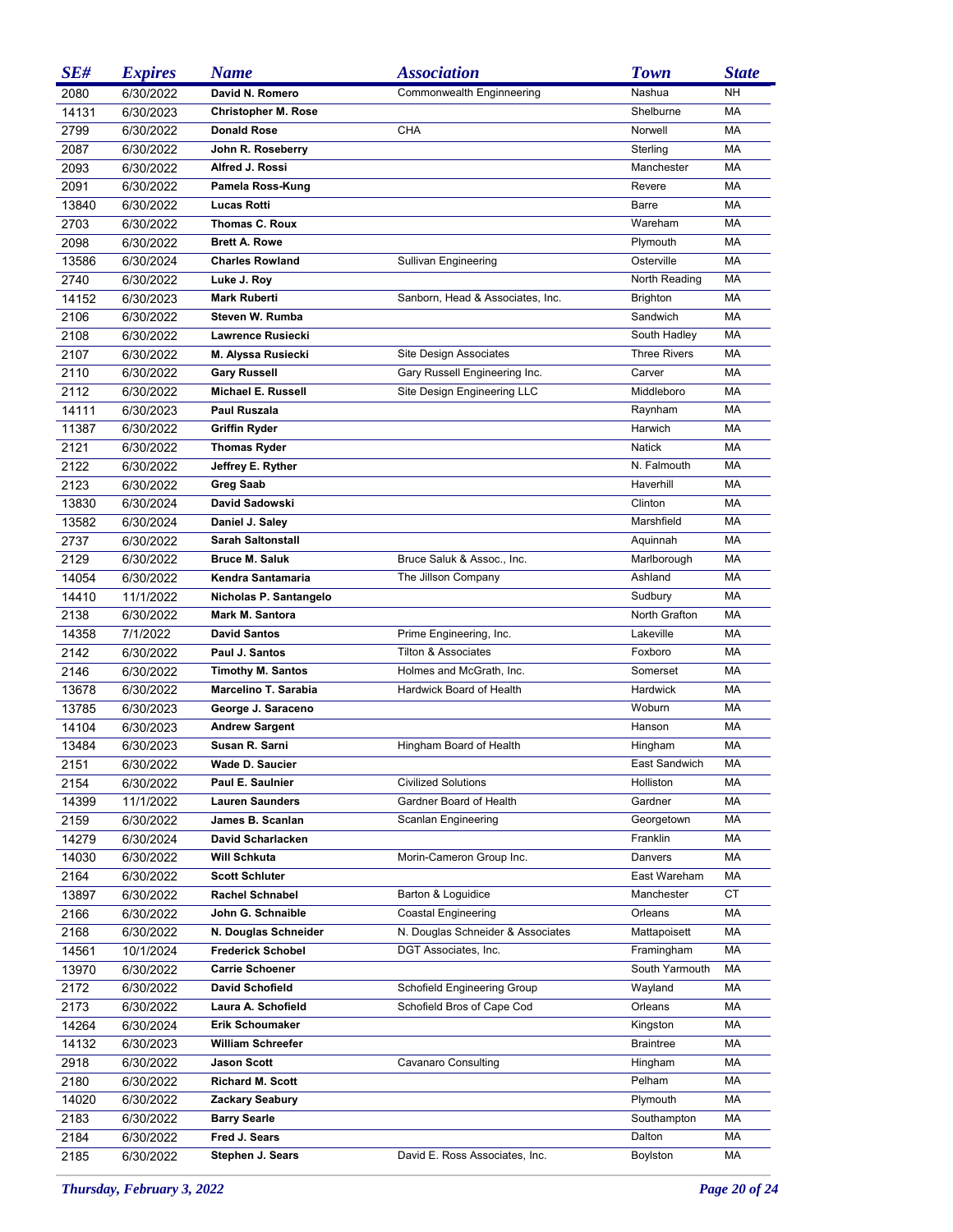| SE#   | <b>Expires</b> | <b>Name</b>               | <i><b>Association</b></i>               | <b>Town</b>             | <b>State</b> |
|-------|----------------|---------------------------|-----------------------------------------|-------------------------|--------------|
| 2186  | 6/30/2022      | Jennifer Segala           |                                         | Hobe Sound              | FL           |
| 14249 | 6/30/2024      | Francis X. Sena Jr.       |                                         | Worcester               | MA           |
| 2189  | 6/30/2022      | Stephanie J. Sequin       | Ryder & Wilcox, Inc.                    | South Orleans           | МA           |
| 2190  | 6/30/2022      | Joseph J. Serwatka        |                                         | Haverhill               | <b>MA</b>    |
| 2191  | 6/30/2022      | Paul A. Sevigny           | Board of Health                         | Kingston                | <b>NH</b>    |
| 2199  | 6/30/2022      | William A. Shaheen        | Analytical Engineering, Inc.            | Granby                  | MA           |
| 13491 | 6/30/2023      | <b>Tracy Sharkey</b>      | N.E. Env. Services & Engineering        | Douglas                 | MA           |
| 2208  | 6/30/2022      | William R. Shaw           | Associated Engineers of Plymouth        | Plymouth                | <b>MA</b>    |
| 2209  | 6/30/2022      | Carmen E. Shay            |                                         | East Falmouth           | <b>MA</b>    |
| 13495 |                | Scott G. Shay             | Haley & Aldrich, Inc.                   | Waltham                 | <b>MA</b>    |
|       | 6/30/2023      |                           |                                         | Rumford                 |              |
| 2212  | 6/30/2022      | Allan L. Shear            | Caputo and Wick Ltd.                    |                         | RI           |
| 2218  | 6/30/2022      | Robert F. Sheehan, Jr.    |                                         | Granby                  | MA           |
| 2221  | 6/30/2022      | Gary A. Shepard           |                                         | Lancaster               | <b>MA</b>    |
| 14335 | 7/1/2022       | Alix Shipman              | East Longmeadow DPW                     | East Longmeado          | <b>MA</b>    |
| 13700 | 6/30/2022      | <b>Luke Showalter</b>     | Sage Engineering & Contracting Inc.     | Westfield               | <b>MA</b>    |
| 514   | 6/30/2022      | Valorie J. Sibley-Daigle  | <b>Northland Engineers</b>              | Ashburnham              | MA           |
| 14083 | 6/30/2023      | Jonathan Sieruta          |                                         | Leverett                | <b>MA</b>    |
| 2241  | 6/30/2022      | William J. Sieruta, PE    |                                         | Leverett                | <b>MA</b>    |
| 14268 | 6/30/2024      | Danielle Silva            |                                         | Littleton               | <b>NH</b>    |
| 2242  | 6/30/2022      | Kevin J. Silva            | S&K Engineering, LLC                    | Westport                | MA           |
| 2243  | 6/30/2022      | Lawrence P. Silva         | Silva Engineering Assoc.                | <b>Bridgewater</b>      | MA           |
| 2766  | 6/30/2022      | Reid G. Silva             |                                         | <b>West Tisbury</b>     | MA           |
| 13617 | 6/30/2024      | Thomas M. Silvia          |                                         | Swansea                 | <b>MA</b>    |
| 14049 | 6/30/2022      | <b>Kyle Simpson</b>       | Newton Health and Human Services        | Newton                  | <b>MA</b>    |
| 13505 | 6/30/2023      | <b>Catherine Skiba</b>    |                                         | Haydenville             | <b>MA</b>    |
| 2258  | 6/30/2022      | <b>Brian Slayton</b>      |                                         | Russell                 | MA           |
| 2260  | 6/30/2022      | Mark A. Sleger            | Alan Engineering, LLC                   | Wakefield               | <b>MA</b>    |
| 3004  | 6/30/2023      | <b>Christian O. Smith</b> | <b>Beals Associates</b>                 | Exeter                  | <b>NH</b>    |
| 14041 | 6/30/2022      | <b>Cody Smith</b>         |                                         | Gloucester              | <b>MA</b>    |
| 2264  | 6/30/2022      | Daniel M. Smith           |                                         | Pembroke                | <b>MA</b>    |
| 2267  | 6/30/2022      | Douglas J. Smith          |                                         | Manchester              | <b>NH</b>    |
|       |                |                           |                                         |                         | MA           |
| 3017  | 6/30/2024      | George E. Smith           |                                         | Shrewsbury<br>Sheffield | <b>MA</b>    |
| 13844 | 6/30/2022      | Jayne Smith               | Town of Bourne                          | Wareham                 | <b>MA</b>    |
| 14282 | 6/30/2024      | Kayla Smith               |                                         |                         |              |
| 2272  | 6/30/2022      | <b>Matthew D. Smith</b>   | Norwood Engineering Co., Inc.           | Norwood                 | MA           |
| 2273  | 6/30/2022      | Paul W. Smith             | Cedarcrest Engineering Inc.             | Stoughton               | <b>MA</b>    |
| 14150 | 6/30/2023      | Rachel Smith              |                                         | Rehoboth                | МA           |
| 13499 | 6/30/2023      | <b>Edmund R. Smith II</b> | <b>Amherst inspection Services</b>      | Amherst                 | <b>MA</b>    |
| 2278  | 6/30/2022      | Thomas P. Snell           |                                         | West Bridgewater MA     |              |
| 14220 | 6/30/2024      | Joshua Soares             | Nitsch Engineering                      | <b>Boston</b>           | MA           |
| 14271 | 6/30/2024      | Tara M. Sochia            |                                         | Douglas                 | MA           |
| 14390 | 11/1/2022      | <b>Matthew Sokop</b>      | MA DEP Western Reg. Office/Wastewater S | Springfield             | MA           |
| 13847 | 6/30/2022      | Adetokunbo Solarin        |                                         | Lynn                    | MA           |
| 2285  | 6/30/2022      | Michael P. Soraghan       |                                         | Bradford                | MA           |
| 2288  | 6/30/2022      | Stanley J. Sosnicki       | Town of Concord                         | Concord                 | MA           |
| 2290  | 6/30/2022      | George A. Sourati         | Sourati Engineering Group               | Vineyard Haven          | MA           |
| 14028 | 6/30/2022      | <b>Shane Sousa</b>        | Southcoast Engineering                  | Westport                | MA           |
| 14011 | 6/30/2022      | <b>Paul Southworth</b>    | Design Consultants                      | Boston                  | МA           |
| 13867 | 6/30/2024      | <b>Bridget Souza</b>      | Allen & Major Associates                | Medford                 | MA           |
| 2297  | 6/30/2022      | <b>Chris P. Sparages</b>  | Williams & Sparages LLC                 | Middleton               | MA           |
| 2814  | 6/30/2022      | <b>Bucky Sparkle</b>      |                                         | Easthampton             | МA           |
| 2300  | 6/30/2022      | Phillip H. Spath          |                                         | Pembroke                | MA           |
| 13832 | 6/30/2023      | <b>Tammy Spencer</b>      |                                         | Springfield             | МA           |
| 2306  | 6/30/2022      | David Sperduto            | Wetlands Identification                 | Lexington               | МA           |
| 14036 | 6/30/2022      | Jonathan Spicer           |                                         | <b>Boston</b>           | MA           |
| 2310  | 6/30/2022      | Lesley A. Spokas          | Little Tree Environmental Consulting    | Chesterfield            | МA           |
| 14124 |                | <b>Christopher Spratt</b> | Lakeville Board of Health               | Lakeville               | MA           |
|       | 6/30/2023      |                           |                                         |                         | МA           |
| 14235 | 6/30/2024      | <b>Edmond Spruhan</b>     |                                         | Newton                  |              |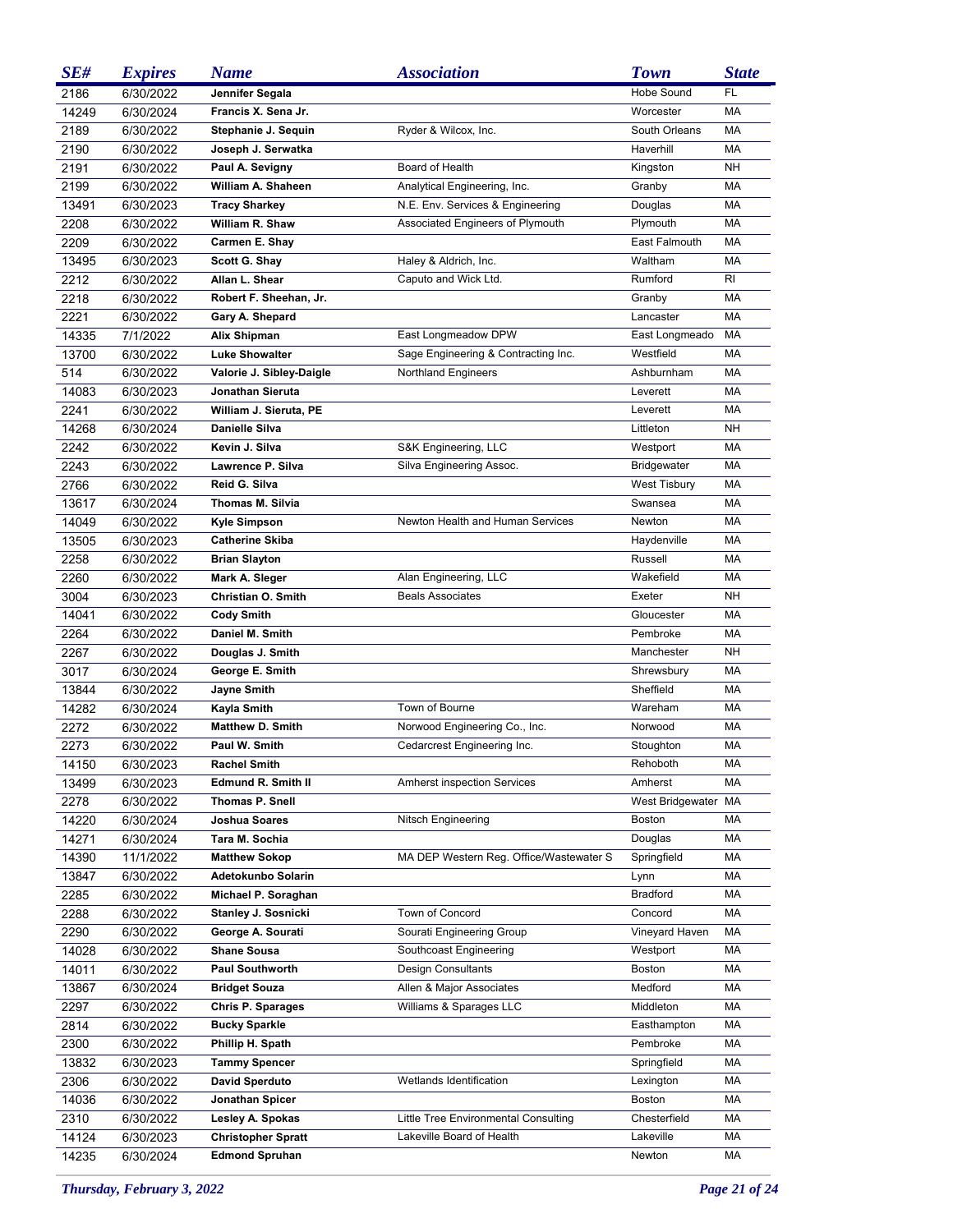| SE#          | <b>Expires</b>         | <b>Name</b>                                | <i><b>Association</b></i>                                   | <b>Town</b>        | <b>State</b> |
|--------------|------------------------|--------------------------------------------|-------------------------------------------------------------|--------------------|--------------|
| 13888        | 6/30/2022              | <b>Travis St. Hilaire</b>                  |                                                             | Clinton            | <b>MA</b>    |
| 14197        | 6/30/2024              | <b>Eduardo St. Louis</b>                   | Hudson Board of Health                                      | Hudson             | <b>MA</b>    |
| 12908        | 6/30/2023              | Gregory M. St. Louis                       |                                                             | Salem              | <b>MA</b>    |
| 13884        | 6/30/2022              | <b>Mark Stadnicki</b>                      |                                                             | Chicopee           | <b>MA</b>    |
| 2322         | 6/30/2022              | Kenneth S. Staffier                        |                                                             | Watertown          | <b>MA</b>    |
| 14395        | 11/1/2022              | <b>Matthew Stangle</b>                     | LandTech Consultants, Inc.                                  | Westford           | MA           |
| 14123        | 6/30/2023              | Wade A. Stanley                            |                                                             | Hingham            | <b>MA</b>    |
| 14564        | 10/1/2024              | <b>Belinda Stansbury</b>                   | MassDEP                                                     | Wilmington         | <b>MA</b>    |
| 14267        | 6/30/2024              | <b>Chris Stanton</b>                       |                                                             | Charlton           | <b>MA</b>    |
| 2767         | 6/30/2022              | David W. Stanton                           |                                                             | Waquoit            | MA           |
| 2326         | 6/30/2022              | Ralph H. Stanton, Jr.                      |                                                             | Canaan             | СT           |
| 12672        | 6/30/2022              | <b>James Starbard</b>                      |                                                             | Worcester          | <b>MA</b>    |
| 13591        | 6/30/2024              | <b>Paul Starratt</b>                       |                                                             | Westford           | <b>MA</b>    |
| 2329         | 6/30/2022              | <b>Steven Stathis</b>                      | City of Springfield                                         | Longmeadow         | <b>MA</b>    |
| 2331         | 6/30/2022              | Frederick J. Stavinski, Jr.                |                                                             | Bellingham         | <b>MA</b>    |
| 13264        | 6/30/2022              | <b>Matthew Steinel</b>                     |                                                             | Kingston           | <b>NH</b>    |
| 14373        | 7/1/2022               | Andrew J. Steiner                          | <b>SVE Associates</b>                                       | <b>Brattleboro</b> | VT           |
| 2342         | 6/30/2022              | <b>Anthony Stella</b>                      |                                                             | Sharon             | <b>MA</b>    |
| 14122        | 6/30/2023              | Thomas M. Stello                           |                                                             | Harwich            | <b>MA</b>    |
| 12677        | 6/30/2022              | Jeffrey P. Stephens                        | Leominster Health Department                                | Leominster         | <b>MA</b>    |
| 14069        | 10/1/2024              | <b>Rike M. Sterrett</b>                    |                                                             | North Attleboro    | <b>MA</b>    |
| 2347         | 6/30/2022              | <b>Richard C. Stevens</b>                  |                                                             | Barre              | <b>MA</b>    |
| 13393        | 6/30/2022              | <b>Christopher Stoddard</b>                |                                                             | Athol              | <b>MA</b>    |
| 2359         | 6/30/2022              | <b>Edward A. Stone</b>                     | EAS Survey, Inc.                                            | Sandwich           | <b>MA</b>    |
| 11647        | 6/30/2022              | Eric G. Stuart                             |                                                             | Princeton          | <b>MA</b>    |
| 2366         | 6/30/2022              | <b>Bernard Sullivan</b>                    |                                                             | Centerville        | <b>MA</b>    |
| 14563        | 10/1/2024              | <b>Betsy Sullivan</b>                      |                                                             | Holyoke            | <b>MA</b>    |
| 2705         | 6/30/2022              | <b>Brendan P. Sullivan</b>                 |                                                             | Norwell            | <b>MA</b>    |
| 13373        | 6/30/2022              | <b>Martha Sullivan</b>                     |                                                             | Kingston           | <b>MA</b>    |
| 2374         | 6/30/2022              | Michael J. Sullivan                        | Connorstone Engineering, Inc.                               | Northboro          | <b>MA</b>    |
| 2378         | 6/30/2022              | John D. Sullivan, III                      | Sullivan Engineering                                        | Woburn             | <b>MA</b>    |
| 14191        | 6/30/2023              | <b>Weiyuan Sun</b>                         | Acton Board of Health                                       | Ayer               | <b>MA</b>    |
| 13767        | 6/30/2023              | <b>Christian Sutter</b>                    | DiPrete Engineering Assoc.                                  | Scituate           | RI           |
| 3005         | 6/30/2023              | Elizabeth E. Swedberg                      |                                                             | Wendell Depot      | MA           |
| 13698        | 6/30/2022              | <b>Bridget Sweet</b>                       |                                                             | Franklin           | MA           |
| 13857        | 6/30/2024              | Robert J. Sykes                            | Pare Engineering Corp.                                      | Lincoln            | RI           |
| 13843        |                        |                                            |                                                             | Wareham            | МA           |
|              | 6/30/2022              | Daniel Syriala<br><b>Brian Szczurko</b>    |                                                             | Grafton            | МA           |
| 2852         | 6/30/2022<br>6/30/2022 | Stanley Szczurko, Jr.                      |                                                             | West Boylston      | МA           |
| 2389         |                        |                                            |                                                             | Londonderry        | NΗ           |
| 2390<br>2845 | 6/30/2022<br>6/30/2022 | Jack Szemplinski<br>Ivan Szilassy          | Benchmark Engineering Inc.<br>Municipal Service Engineering | Medway             | МA           |
| 14359        | 7/1/2022               | <b>Thaddeus Szkoda</b>                     |                                                             | Charlton           | МA           |
| 2397         | 6/30/2022              | Vaclav V. Talacko                          | <b>Hancock Associates</b>                                   | Danvers            | МA           |
| 13159        | 6/30/2024              | <b>Matthew Tanis</b>                       |                                                             | North Dighton      | МA           |
| 2399         |                        |                                            |                                                             |                    | МA           |
|              | 6/30/2022              | Gregory J. Tansey                          |                                                             | Rockland           |              |
| 14386        | 7/1/2022               | Kathryn M. Tapper<br><b>Randa Tawadros</b> | Mattapoisett Board of Health                                | Mattapoisett       | МA           |
| 13274        | 6/30/2022              |                                            | Alpha Omega Engineering                                     | Sutton             | МA           |
| 2410         | 6/30/2022              | David E. Taylor                            |                                                             | Vineyard Haven     | МA           |
| 13260        | 6/30/2022              | Mark D. Taylor                             |                                                             | North Easton       | МA           |
| 14372        | 7/1/2022               | <b>Russell Tedford</b>                     |                                                             | North Billerica    | МA           |
| 2417         | 6/30/2022              | Raymond R. Tehranian                       |                                                             | Cohasset           | МA           |
| 14055        | 6/30/2022              | <b>Adekunle Teniola</b>                    | MA DEP                                                      | Taunton            | МA           |
| 2809         | 6/30/2022              | <b>Jamie Terry</b>                         |                                                             | Charlton           | МA           |
| 2418         | 6/30/2022              | <b>Keith Terry</b>                         |                                                             | Palmer             | МA           |
| 2420         | 6/30/2022              | <b>Matthew E. Tessier</b>                  |                                                             | Eliot              | ME           |
| 2421         | 6/30/2022              | James L. Tetreault                         |                                                             | Shrewsbury         | МA           |
| 14361        | 7/1/2022               | Michael O. Theroux                         | Town of Agawam                                              | Agawam             | МA           |
| 14401        | 11/1/2022              | <b>Peter Therrien</b>                      | <b>Field Engineering</b>                                    | Mattapoisett       | MA           |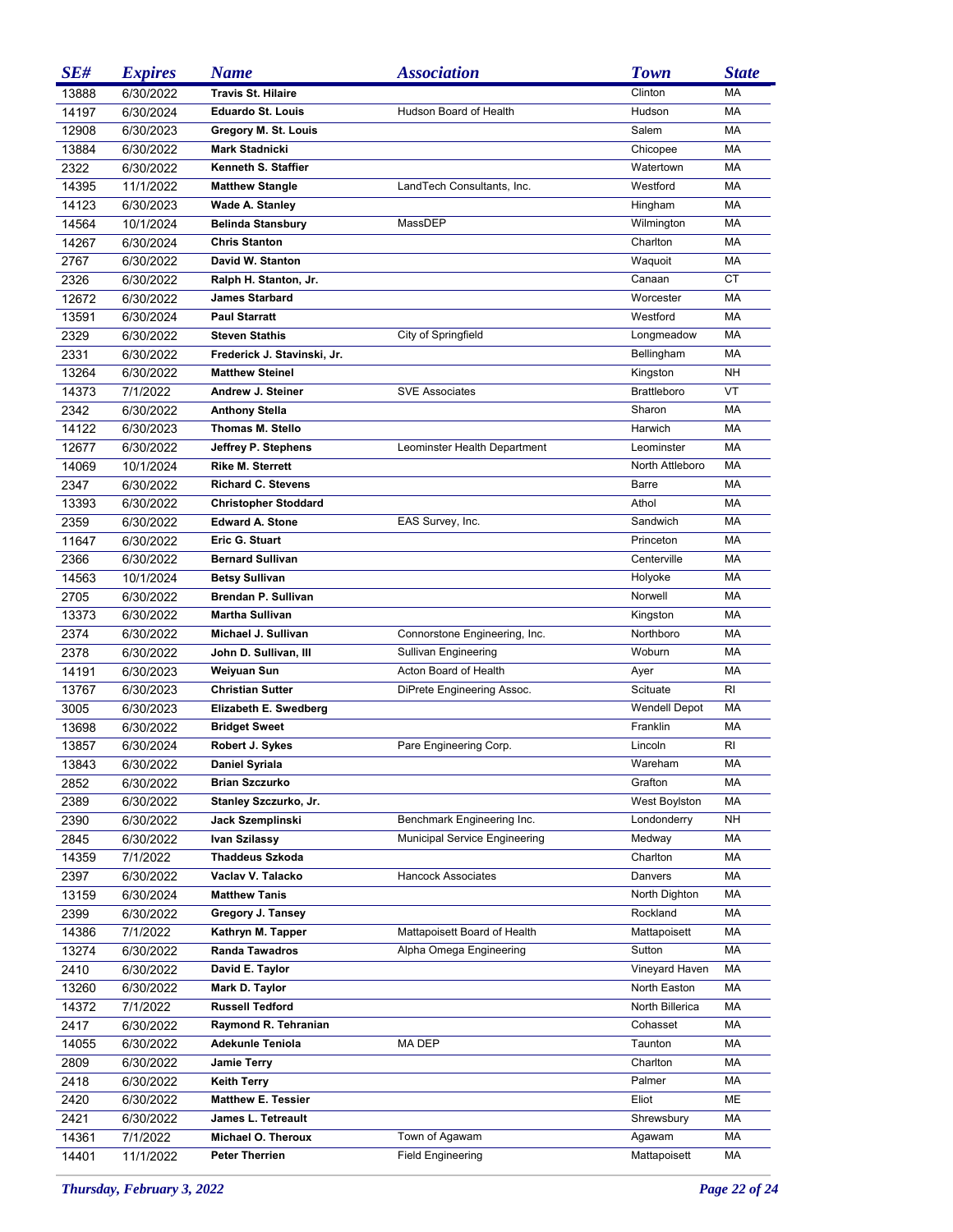| SE#   | <b>Expires</b> | <b>Name</b>                 | <i><b>Association</b></i>               | <b>Town</b>             | <b>State</b> |
|-------|----------------|-----------------------------|-----------------------------------------|-------------------------|--------------|
| 2424  | 6/30/2022      | Lee Thibodeau               |                                         | Brentwood               | <b>NH</b>    |
| 2426  | 6/30/2022      | Barbara J. Thissell Reardon |                                         | Norwood                 | <b>MA</b>    |
| 2430  | 6/30/2022      | John D. Thomasian           | West Brookfield BOH                     | North Brookfield        | <b>MA</b>    |
| 2436  | 6/30/2022      | <b>Mark T. Thompson</b>     |                                         | Chesterfield            | <b>MA</b>    |
| 2440  | 6/30/2022      | Alexander R. Thorp          |                                         | <b>Great Barrington</b> | MA           |
| 14068 | 6/30/2024      | Jay Thrasher                |                                         | Providence              | RI.          |
| 2441  | 6/30/2022      | David C. Thulin             |                                         | East Sandwich           | <b>MA</b>    |
| 13677 | 6/30/2022      | Larry E. Tilton             | <b>Tilton &amp; Associates</b>          | North Attleboro         | <b>MA</b>    |
| 2447  | 6/30/2022      | Robert C. Tinkham, Jr.      |                                         | S. Carver               | <b>MA</b>    |
| 2847  | 6/30/2022      | Marc J. Tisdelle            |                                         | East Freetown           | <b>MA</b>    |
| 14568 | 10/1/2024      | <b>Limhuot Tiv</b>          |                                         | Lowell                  | <b>MA</b>    |
| 13684 | 6/30/2022      | <b>Mark Tolman</b>          |                                         | Georgetown              | MA           |
| 2458  | 6/30/2022      | Gerald J. Topping           |                                         | Topsfield               | MA           |
| 3052  | 6/30/2024      | Nathan D. Torretti          |                                         | Ludlow                  | MA           |
| 2461  | 6/30/2022      | <b>Shawn Towle</b>          |                                         | Manchaug                | MA           |
| 13896 | 6/30/2022      | Kelli M. Trainor            | Hudson Board of Health                  | Hudson                  | MA           |
| 14164 | 6/30/2023      | <b>Bethany Traverse</b>     |                                         | Mashpee                 | MA           |
| 2474  | 6/30/2022      | Michael A. Trowbridge       | Hutchins-Trowbridge Assoc., Inc.        | Mansfield               | МA           |
| 2476  | 6/30/2022      | <b>Robert S. Truax</b>      | <b>GLM Engineering Consultants</b>      | Holliston               | MA           |
| 13272 | 6/30/2022      | <b>Christopher Tryon</b>    |                                         | Monterey                | MA           |
| 2478  | 6/30/2022      | <b>Ronald Tubman</b>        |                                         | Greenville              | RI           |
| 13686 | 6/30/2022      | <b>Christopher Turgeon</b>  | Beta Group, Inc.                        | Manchester              | <b>NH</b>    |
| 13886 | 6/30/2022      | Marissa J. Valentino        | <b>BSC Companies</b>                    | Boston                  | MA           |
| 14283 | 6/30/2024      | Robert R. Valery            |                                         | Plymouth                | MA           |
| 13239 | 6/30/2024      | <b>Maura Valley</b>         | Tisbury Board of Health                 | Vineyard Haven          | MA           |
| 12807 | 6/30/2022      | Julie VanArsdalen           |                                         | Oxford                  | MA           |
| 13899 | 6/30/2022      | <b>Brittney Veeck</b>       | Nitsch Engineering                      | <b>Boston</b>           | MA           |
| 2922  | 6/30/2022      | <b>Steven Ventresca</b>     | Nitsch Engineering                      | <b>Boston</b>           | MA           |
| 13508 | 6/30/2023      | <b>Gregory Vigna</b>        |                                         | Clarksburg              | MA           |
| 2510  | 6/30/2022      | Vincent P. Vignaly          |                                         | West Boylston           | MA           |
| 2513  | 6/30/2022      | John A. Visniewski          | <b>Cornerstone Land Consultants</b>     | Pepperell               | MA           |
| 14343 | 5/1/2022       | <b>Michael Vittiglio</b>    |                                         | North Reading           | MA           |
| 2514  | 6/30/2022      | John L. Viveiros            |                                         | Taunton                 | <b>MA</b>    |
| 2515  | 6/30/2022      | Marc S. Volk                | <b>Foresight Land Services</b>          | Pittsfield              | <b>MA</b>    |
| 2517  | 6/30/2022      | Amy Von Hone                | Yarmouth Health Dept                    | Sandwich                | MA           |
| 12774 | 6/30/2024      | Deborah K. Vondal           | Athol Board of Health                   | Athol                   | <b>MA</b>    |
| 2519  | 6/30/2022      | Julian P. Votruba           |                                         | Oakham                  | МA           |
| 13790 | 6/30/2023      | Michael J. Votruba          |                                         | Rutland                 | МA           |
| 3006  | 6/30/2023      | Christopher J. Vreeland     |                                         | West Stockbridge MA     |              |
| 2520  | 6/30/2022      | David A. Vreeland           |                                         | Leyden                  | МA           |
| 13901 | 6/30/2022      | Jessica Wala                | Nitsch Engineering                      | Cambridge               | МA           |
| 13776 | 6/30/2023      | Kathleen Waldron            |                                         | Avon                    | МA           |
| 2527  | 6/30/2022      | Karen Walega                | Rochester-Marion Health District        | Marion                  | МA           |
| 2530  | 6/30/2022      | <b>Margaret Walker</b>      |                                         | Foxboro                 | МA           |
| 14364 | 7/1/2022       | Michael P. Wall             |                                         | Stamford                | VT           |
| 14393 | 11/1/2022      | <b>Brian Wallace</b>        | JC Engineering                          | East Wareham            | МA           |
| 13681 | 6/30/2022      | John A. Wallen              | The Engineer Group LLC                  | Chesterfield            | МA           |
| 3060  | 6/30/2022      | James J. Walsh              |                                         | Westport                | МA           |
| 2535  | 6/30/2022      | Jeffrey M. Walsh            | <b>Graves Engineering</b>               | Boylston                | МA           |
| 2545  | 6/30/2022      | Desheng Wang                | Creative Land and Water Engineering LLC | Southboro               | МA           |
| 14262 | 6/30/2024      | Devon A. Ward               |                                         | Norton                  | МA           |
| 2548  | 6/30/2022      | Steven J. Ward              |                                         | Worcester               | МA           |
| 1516  | 6/30/2022      | Veronica A. Warden          |                                         | Mashpee                 | МA           |
| 13900 | 6/30/2022      | Owen Wartella               | Nitsch Engineering                      | <b>Boston</b>           | МA           |
| 2549  | 6/30/2022      | <b>Margaret Washburn</b>    |                                         | <b>Pomfret Center</b>   | СT           |
| 2552  | 6/30/2022      | <b>Mathew A. Waterman</b>   | Landtech Consultants, Inc.              | <b>West Groton</b>      | МA           |
| 2801  | 6/30/2022      | Evan K. Watson              | Prime Engineering                       | Lakeville               | МA           |
| 2559  | 6/30/2022      | <b>Brent A. Watts</b>       |                                         | Duxbury                 | МA           |